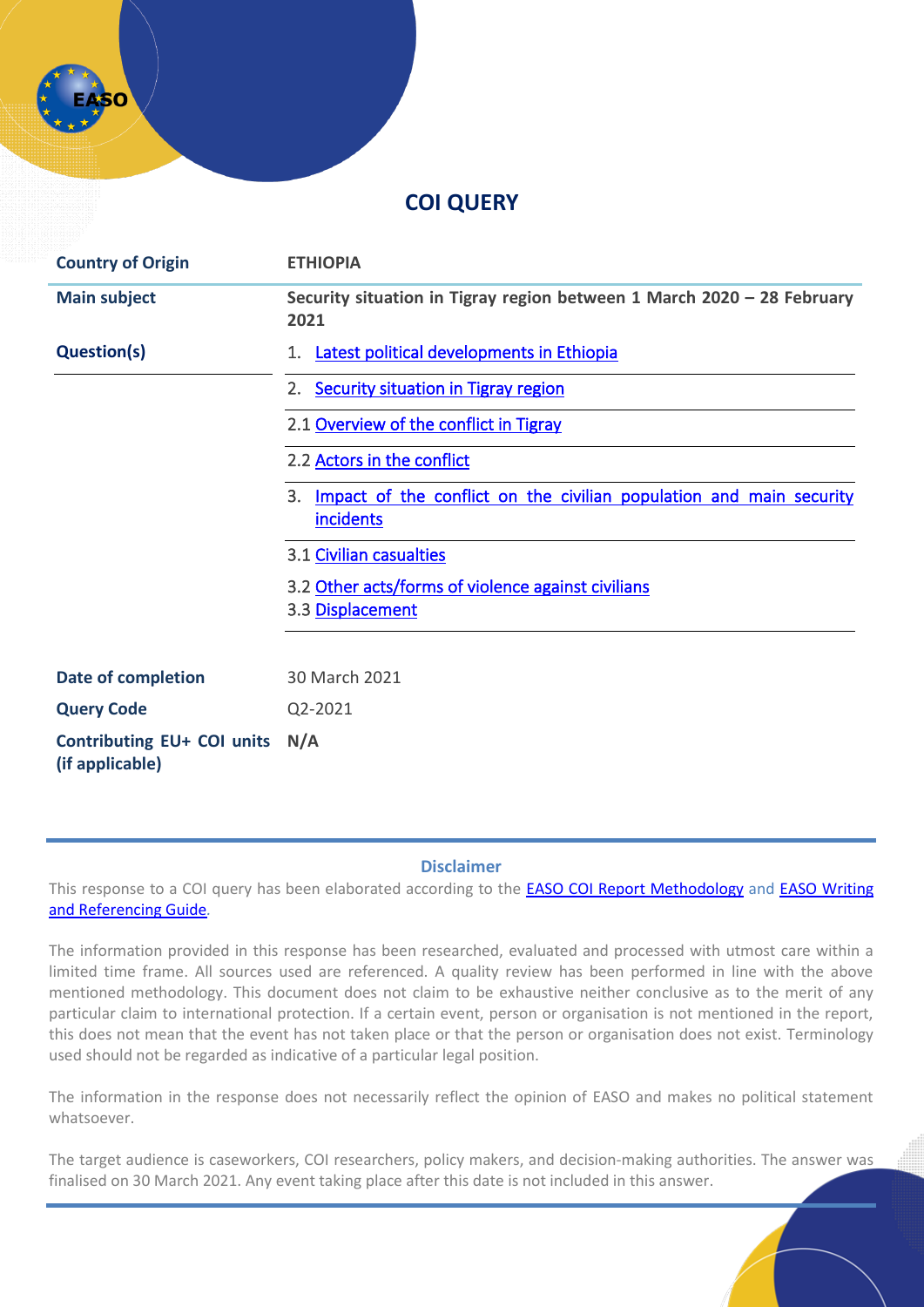## **COI QUERY RESPONSE - ETHIOPIA**

## <span id="page-1-0"></span>**1. Latest political developments in Ethiopia**

Ethiopia is a federal parliamentary republic.<sup>1</sup> The country's coalition of ethnically based parties, the Ethiopian Peoples' Revolutionary Democratic Front (EPRDF), has ruled the government since 1991, until its successor, the Ethiopian Prosperity Party (EPP), was formed on 1 December 2019.<sup>2</sup> In the 2015 general elections, the EPRDF won all 547 seats in the House of People's Representatives (parliament), however, the electoral procedure was highly contested by opposition parties and electoral observers.<sup>3</sup>

Large-scale anti-government protests beginning in 2014, centred in Oromia<sup>4</sup> and, later, Amhara states<sup>5</sup>, prompted the declaration of a state of emergency on 8 October 2016<sup>6</sup>, under which thousands of people were arrested and 1 000 killed.<sup>7</sup> Following the mass demonstrations, then prime minister Hailemariam Desalegn announced his resignation on 15 February 2018 $^{\circ}$ , and on 2 April 2018, Abiy Ahmed took office, calling for ethnic unity and democratic reforms.<sup>9</sup> During his first few months in office, he introduced a number of fundamental reforms including the lifting of the state of emergency, the de-proscription and return of exiled groups, namely the Oromo Liberation Front (OLF) and the Ogaden National Liberation Front (ONLF), the pardoning and release of political prisoners, the halt of censorship and the replacement of several influential actors in the military and the intelligence service.<sup>10</sup> On 8 July 2018, he visited Eritrea and signed a peace deal, ending the state of war between the two countries. 11

Despite the initial wave of reforms by Abiy, the country has entered a transition period and slowdown in the reform process. After an initial period where violence subsided, ethno-nationalism, inter-ethnic clashes, and associated displacement again increased.<sup>12</sup> Abiy's reform agenda has met some resistance, mainly due to the reforms in the military and intelligence services, and his government was the subject of a purported coup attempt in June 2019 in Amhara region, during

<sup>&</sup>lt;sup>1</sup> Ethiopia, Federal Democratic Republic of Ethiopia, Office of the Prime Minister, n.d[, url](https://www.pmo.gov.et/government/)

<sup>&</sup>lt;sup>2</sup> BBC News, Ethiopia's Abiy Ahmed gets a new ruling party, 22 November 2019, [url;](https://www.bbc.com/news/world-africa-50515636) Al Jazeera, Why Abiy Ahmed's Prosperity Party is good news for Ethiopia, 18 December 2019[, url](https://www.aljazeera.com/opinions/2019/12/18/why-abiy-ahmeds-prosperity-party-is-good-news-for-ethiopia)

<sup>&</sup>lt;sup>3</sup> Freedom House: Freedom in the World 2018 - Ethiopia, January 2018[, url](https://freedomhouse.org/report/freedom-world/2018/ethiopia)

<sup>4</sup> The protests concerned the government's plan to substantially expand the municipal boundaries of Addis Ababa (the Addis Ababa Master Plan). See: AI, 'Because I am Oromo', October 2014, [url,](https://www.amnesty.org/download/Documents/4000/afr250062014en.pdf) p. 27; HRW, Ethiopia: Brutal Crackdown on Protests, 5 May 2014, [url](https://www.hrw.org/news/2014/05/05/ethiopia-brutal-crackdown-protests); Al Jazeera America, 'Protesters in Ethiopia reject authoritarian development model', 19 December 2015, [url;](http://america.aljazeera.com/opinions/2015/12/protesters-in-ethiopia-reject-authoritariandevelopment-model.htm) The Guardian, 'Stop the killing!: farmland development scheme sparks fatal clashes in Ethiopia', 18 December 2015[, url](http://www.theguardian.com/global-development/2015/dec/18/ethiopia-oromia-farmland-development-fatal-clashes)

<sup>5</sup> The protests erupted in July 2016, originally in reaction to the transfer of territories from Amhara federal state to Tigray. See: BBC News, What is behind Ethiopia's wave of protests?, 22 August 2016[, url,](https://www.bbc.com/news/world-africa-36940906) AI, Annual Report 2016/17 - Ethiopia, 22 February 2017[, url](https://www.amnesty.org/download/Documents/POL1048002017ENGLISH.PDF)

<sup>&</sup>lt;sup>6</sup> AfricaNews, Ethiopia declares 6 months state of emergency over Oromia protests, 9 October 2016, [url](https://www.africanews.com/2016/10/09/ethiopia-declares-6-months-state-of-emergency-over-oromia-protests/)

<sup>&</sup>lt;sup>7</sup> ACLED, Ethiopia- November 2016 Update, 14 November 2016, [url;](https://acleddata.com/2016/11/14/ethiopia-november-2016-update/) Bertelsmann Stiftung, BTI 2018 Country Report — Ethiopia[, url,](https://www.bti-project.org/content/en/downloads/reports/country_report_2018_ETH.pdf) p. 3

<sup>&</sup>lt;sup>8</sup> BBC News, Ethiopia PM Hailemariam Desalegn in surprise resignation, 15 February 2018, [url](https://www.bbc.com/news/world-africa-43073285)

<sup>9</sup> Reuters, Ethiopia's new PM pledges reforms to end violence, 2 April 2018[, url](https://www.reuters.com/article/idUSKCN1H90N2)

<sup>&</sup>lt;sup>10</sup> UNHRC, Visit to Ethiopia: Report of the Special Rapporteur on the promotion and protection of the right to freedom of opinion and expression [A/HRC/44/49/Add.1], 29 April 2020, [url,](https://undocs.org/A/HRC/44/49/Add.1) para. 5; AI, Human Rights in Africa: Review of 2019 - Ethiopia [AFR 01/1352/2020], 8 April 2020, [url;](https://www.amnesty.org/en/countries/africa/ethiopia/report-ethiopia/) USDOS, Country Report on Human Rights Practices 2018- Ethiopia, 13 March 2019[, url;](https://www.state.gov/reports/2018-country-reports-on-human-rights-practices/ethiopia/) Annette Weber, Abiy Superstar – Reformer or Revolutionary?, SWP Comment No. 26, July 2018[, url,](https://www.swp-berlin.org/fileadmin/contents/products/comments/2018C26_web.pdf) p. 2 <sup>11</sup> BBC News, Ethiopia's Abiy and Eritrea's Afwerki declare end of war, 9 July 2018, [url;](https://www.bbc.com/news/world-africa-44764597) BBC, Abiy Ahmed: Ethiopia's prime minister, 11 October 2019[, url](https://www.bbc.com/news/world-africa-43567007)

<sup>&</sup>lt;sup>12</sup> Freedom House: Freedom in the World 2020 - Ethiopia, 4 March 2020, [url;](https://freedomhouse.org/country/ethiopia/freedom-world/2020) USDOS, Country Report on Human Rights Practices 2019 - Ethiopia, 11 March 2020[, url;](https://www.state.gov/reports/2019-country-reports-on-human-rights-practices/ethiopia/) 5 HRW, World Report 2020 - Ethiopia, 14 January 2020[, url](https://www.hrw.org/world-report/2020/country-chapters/ethiopia)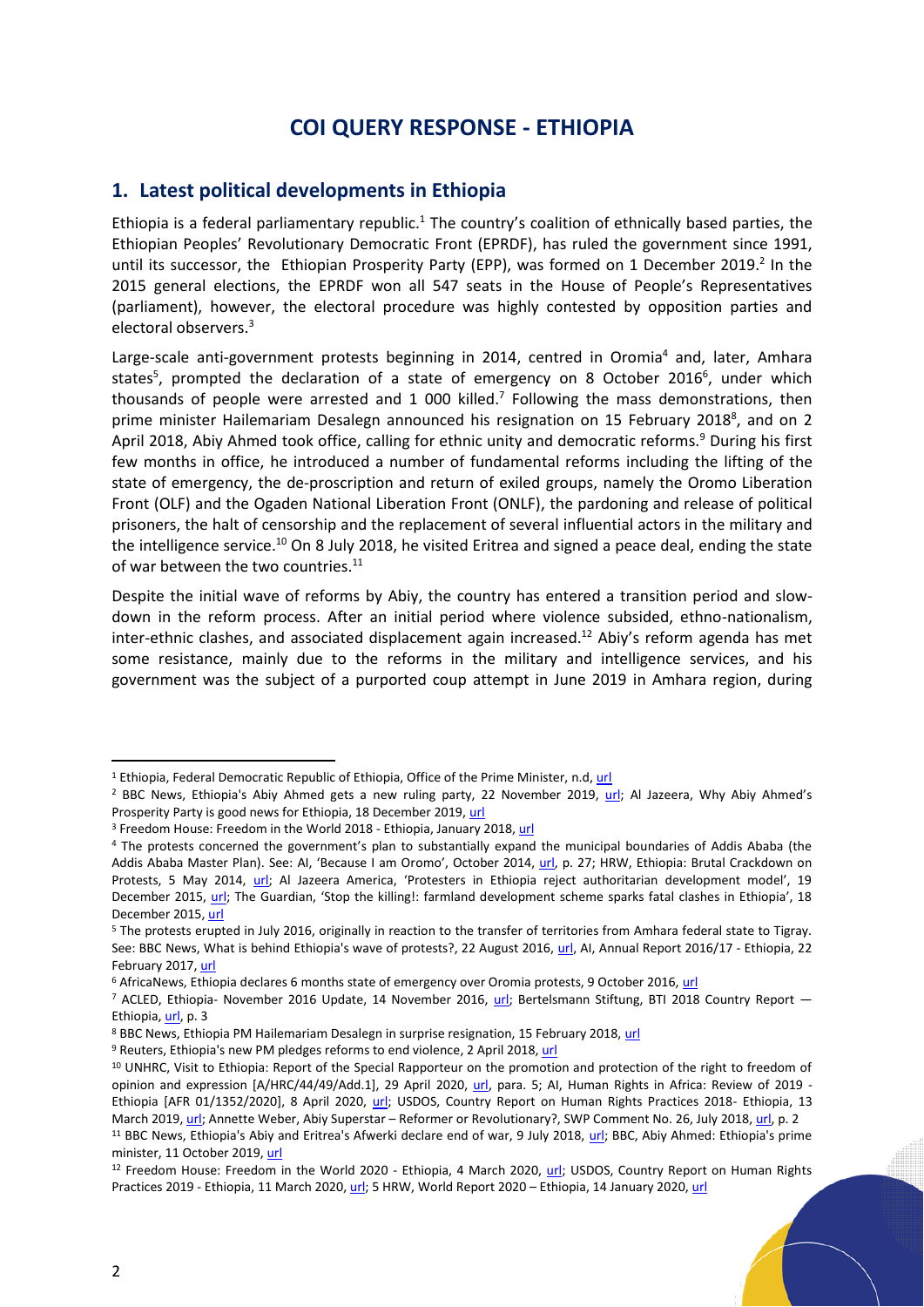which high profile officials of the government were assassinated.<sup>13</sup> On 24 August 2019, the parliament unanimously passed the Ethiopian Election, Political Parties Registration, and Election Ethics law. Some opposition parties claimed that consultations process ahead of the bill's approval were inadequate, and that their suggestions had not been taken into consideration.<sup>14</sup> The reforms and the easing of restrictions on political opposition enabled political parties to operate more freely and more than 100 political parties, mostly ethnically based, had declared their intention to contest the forthcoming national elections.<sup>15</sup> The elections were scheduled to be held in August 2020.<sup>16</sup>

In November 2019, following the October mass protests and clashes across Oromia region $^{17}$ , and in an effort to move away from ethnic-based identity politics and toward a 'pan-Ethiopianism', Prime Minister Abiy announced the decision of three of the four ethnic-based parties in the ruling coalition to merge ahead of the 2020 elections.<sup>18</sup> The new party, the Ethiopian Prosperity party, includes the Afar National Democratic Party (ANDP), the Oromo Democratic Party (ODP), the Amhara Democratic Party (ADP) and South Peoples Democratic Movement (SPDM), as well as the Somali Democratic Party (SDP), the Harari National League (HNL), the Benishangul Gumuz People's Democratic Party (BGPDP), and the Gambella People's Unity Democratic Movement (GPUDM). <sup>19</sup> The Tigray People's Liberation Front (TPLF), the dominant party in the former EPRDF for 27 years, refused to join the new party, citing opposing political visions between the two parties.<sup>20</sup>

On 6 December 2019, ten Ethiopian opposition political parties, namely the Oromo Liberation Front (OLF), the Ogaden National Liberation Front (ONLF), the Afar Peoples Liberation Party (APLP), the Sidama Peoples Liberation Movement (SPLM), the Agew National Council (ANC), the Kafa Green Party (KGP), the Benishangul Gumuz Peoples Liberation Movement (BPLM), the Kimant Democratic Party (KDP), the Gambella Peoples Liberation Movement (GPLM) and Mocha Democratic Party, announced their decision to form a coalition ahead of elections scheduled for 2020.<sup>21</sup> As of 6 December 2019, 170 political parties were registered to run for election.<sup>22</sup>

On 31 March 2020, amid the worsening COVID-19 pandemic, the National Electoral Board of Ethiopia (NEBE) announced the postponement of the upcoming elections, without providing a specific date for next elections.<sup>23</sup> The decision was contested by opposition parties, due to the fact that the five-year term of the parliament would end on 5 October 2020.<sup>24</sup> In order to avoid a showdown, the government proposed four options, namely the state of emergency, constitutional amendment, constitutional interpretation, and dissolving the parliament. The parliament voted for

<sup>&</sup>lt;sup>13</sup> NPR, Ethiopia Army Chief Killed In Attempted Coup, Government Says, 23 June 2019, [url;](https://www.npr.org/2019/06/23/735236160/ethiopia-army-chief-killed-in-attempted-coup-government-says?t=1615543163932) Al Jazeera, Ethiopia security forces kill alleged coup leader, 24 June 2019, [url;](https://www.aljazeera.com/news/2019/6/24/ethiopia-security-forces-kill-alleged-coup-leader) France24, Dozens killed in foiled Ethiopia coup attempt, authorities say**,**  26 June 2019[, url](https://www.france24.com/en/20190626-dozens-killed-foiled-ethiopia-coup-attempt-authorities-say-abiy-ahmed-amhara)

<sup>&</sup>lt;sup>14</sup> Reuters, Ethiopia's opposition parties criticize election law changes, 24 August 2019, [url;](https://www.reuters.com/article/us-ethiopia-politics-idUSKCN1VE0OV) Theafricareport, Ethiopia passes new laws ahead of 2020 elections, 29 August 2019, [url;](https://www.theafricareport.com/16693/ethiopia-passes-new-laws-ahead-of-2020-elections/)

<sup>15</sup> National Electoral Board of Ethiopia, Board Compliance Review, n.d., [url;](https://nebe.org.et/pdf/Board-Compliance-Review-National-Parties.pdf) Global Security, Ethiopia-Election 2020, n.d., [url;](https://www.globalsecurity.org/military/world/ethiopia/politics-2020.htm) Africanews, Ethiopia parties sign pact ahead of 2020 polls, 15 March 2019[, url](https://www.africanews.com/2019/03/15/ethiopia-parties-sign-pact-ahead-of-2020-polls-pm-stresses-fairness/)

<sup>&</sup>lt;sup>16</sup> Reuters, Ethiopia sets tentative August date for elections, 15 January 2020[, url;](https://www.reuters.com/article/us-ethiopia-election-idUSKBN1ZE0R3)

<sup>&</sup>lt;sup>17</sup> VOA, Protests in Ethiopia's Oromia Region Call Security Into Question, 24 October 2019, [url;](https://www.voanews.com/africa/protests-ethiopias-oromia-region-call-security-question) HRW, Ethiopia: Justice Needed for Deadly October Violence, 1 April 2020[, url](https://www.hrw.org/news/2020/04/01/ethiopia-justice-needed-deadly-october-violence)

<sup>&</sup>lt;sup>18</sup> Reuters, Ethiopia's ruling coalition agrees to form single party ahead of 2020 vote, 21 November 2019, [url;](https://www.reuters.com/article/us-ethiopia-politics-idUSKBN1XV24H) BBC News, Ethiopia's Abiy Ahmed gets a new ruling party, 22 November 2019, [url](../Documents/EASO%20AD5%20-%20Country%20Guιdance/Houses/Loan%20appplication%20documents/Documents/BBC%20News,%20Ethiopia); International Crisis Group: Keeping Ethiopia's Transition on the Rails, 16 December 2019, [url](https://www.crisisgroup.org/africa/horn-africa/ethiopia/283-keeping-ethiopias-transition-rails)

<sup>&</sup>lt;sup>19</sup> New Business Ethiopia, Five regional parties joined Ethiopia's ruling coalition, 21 November 2019, [url](https://newbusinessethiopia.com/politics/five-regional-parties-joined-ethiopias-ruling-coalition/); Al Jazeera, 'Why Abiy Ahmed's Prosperity Party is good news for Ethiopia', 18 December 2019, [url](https://www.aljazeera.com/opinions/2019/12/18/why-abiy-ahmeds-prosperity-party-is-good-news-for-ethiopia)

<sup>&</sup>lt;sup>20</sup> Ezega News, No to Prosperity Party, Yes to More Autonomy: TPLF, 6 January 2020, [url;](https://www.ezega.com/News/NewsDetails/7631/No-to-Prosperity-Party-Yes-to-More-Autonomy-TPLF) Africanews, Ethiopia's Tigray governing party, TPLF, accepts 'death' of EPRDF coalition, 7 January 2020[, url](https://www.africanews.com/2020/01/07/ethiopia-s-tigray-governing-party-tplf-quits-ruling-coalition/)

<sup>&</sup>lt;sup>21</sup> Africanews, Ten Ethiopian opposition parties agree to work together in 2020 polls, 7 December 2019, [url](https://www.africanews.com/2019/12/07/ten-ethiopian-oppostion-parties-agree-to-work-together-in-2020-polls/)

<sup>&</sup>lt;sup>22</sup> AA, Ethiopia: Merger, election and popular apprehension, 6 December 2019, [url](https://www.aa.com.tr/en/africa/ethiopia-merger-election-and-popular-apprehension/1665642)

<sup>&</sup>lt;sup>23</sup> HRW, World Report 2021 - Ethiopia, 13 January 2021, [url;](https://www.hrw.org/world-report/2021/country-chapters/ethiopia) Embassy of the Federal Democratic Republic of Ethiopia (London, UK), Press Statement by NEBE on the postponement of Ethiopia's 2020 elections 1 Apr 2020, [url](https://www.ethioembassy.org.uk/press-statement-by-nebe-on-the-postponement-of-ethiopia-2020-elections/)

<sup>&</sup>lt;sup>24</sup> AA, Ethiopia: Delaying polls trigger constitutional crises, 12 May 2020, [url;](https://www.aa.com.tr/en/africa/ethiopia-delaying-polls-trigger-constitutional-crises/1837553) Theafricareport, Ethiopia: Indefinite postponement of polls raising political tempers, 25 May 2020[, url](https://www.theafricareport.com/28418/ethiopia-indefinite-postponement-of-polls-raising-political-tempers/)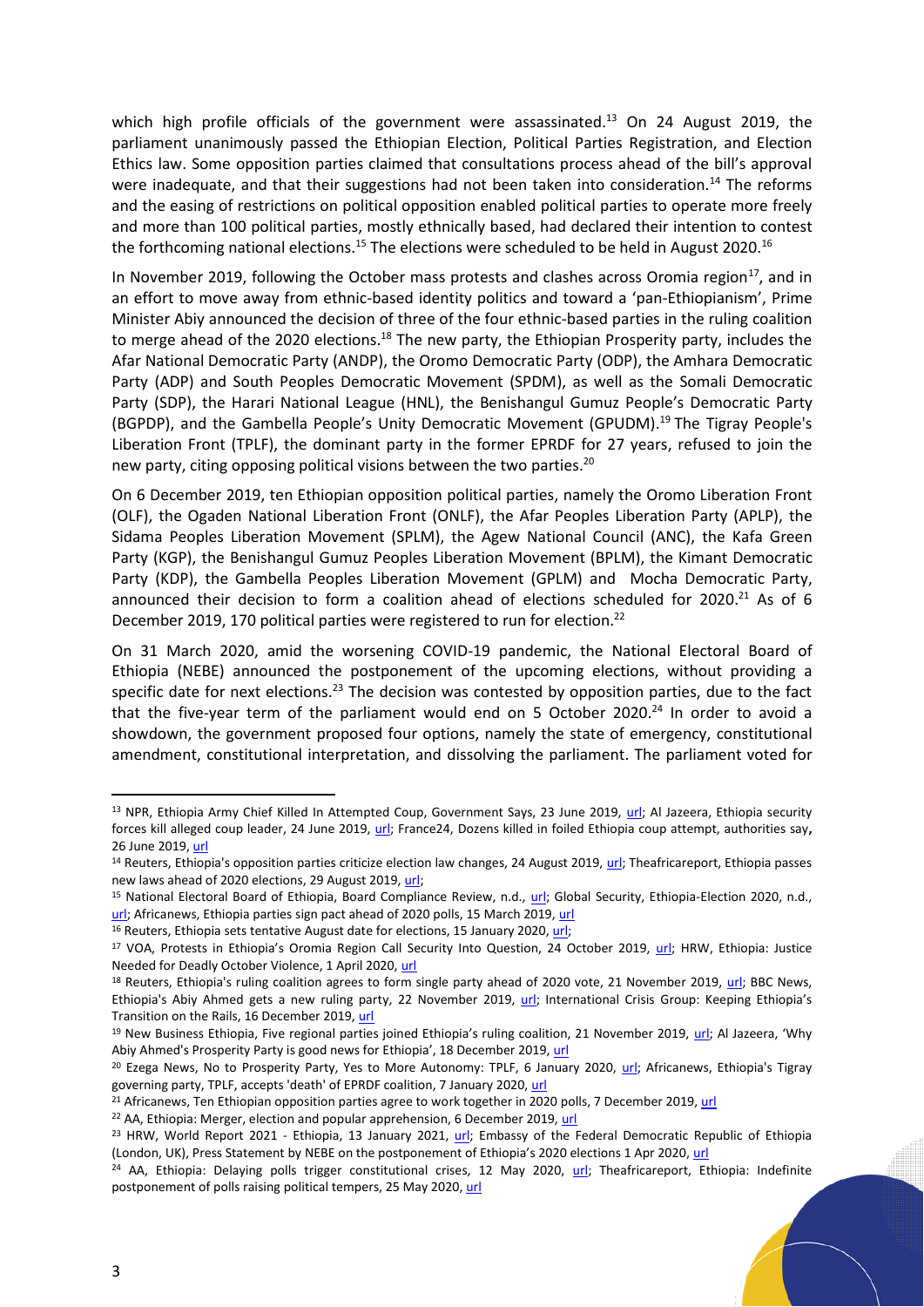constitutional interpretation as a legal option to deal with a constitutional crisis.<sup>25</sup> On 4 May 2020, the co-signing members of the Alliance for Democratic Federalism rejected all four options suggested by the government, calling for a national consensus among political parties. <sup>26</sup> The TPLF announced that it would proceed with elections in Tigray despite the nationwide postponement of voting and accused Abiy of 'using the coronavirus pandemic as an excuse to establish a one-man dictatorship'.<sup>27</sup> The Ethiopian Supreme Court interpreted three articles, namely Article 54 (1), 58, (2), and Article 93 of the Constitution, and submitted its decision to the House of Federation for approval.<sup>28</sup> On 10 June 2020, the House of Federation approved the extension of all assemblies' mandate 'until international health institutions have deemed the threat from coronavirus to be over'. 29

The June 29 assassination of popular Oromo singer Hachalu Hundessa triggered protests in several towns in the country, while the government responded with mass arrests, including high-profile opposition leaders, and internet shutdown.<sup>30</sup>

On 9 September 2020, the Tigrayan Regional Council held regional elections, defying the decision to postpone all elections due to the pandemic.<sup>31</sup> On 2 November 2020, the Tigray region's president, Debretsion Gebremichael, stated in a press conference that the federal government was planning to attack the Tigray Region, as a punishment for organising their own elections.<sup>32</sup> On 4 November 2020, the deployment of federal troops into the Tigray Region after TPLF forces attacked the Ethiopian military's Northern Command.<sup>33</sup> On 28 November 2020, after three weeks of conflict, the governmental armed forces announced that 'they claimed complete control over the region's capital city, Mekelle'. 34

On 25 December 2020, NEBE announced that the parliamentary and regional elections will be held on 5 June 2021, while it also stated that 'the date for a Tigray vote would be set once the interim government, which was established during the conflict, opened election offices'.<sup>35</sup>

## <span id="page-3-0"></span>**2. Security situation in Tigray region**

## <span id="page-3-1"></span>**2.1 Overview of the conflict in Tigray**

Following the end of the Ethiopian Civil War in 1991, the EPRDF became the dominant party in Ethiopia's politics, with TPLF, a Marxist-Leninist and Tigrayan ethno-nationalist liberation movement, being the most influential party within the coalition<sup>36</sup>, and favouring Tigrayan ethnic interests in economic and political matters.<sup>37</sup> Since Abiy was elected as the chairman of EPDRF on 2 April 2018, the first Oromo to serve in that position, the TPLF's influence started waning.<sup>38</sup> The TPLF's disagreement with Abiy's nationalistic approach to Ethiopian politics and his reform agenda, led to its secession from the coalition, when Abiy called for the merge of EPRDF's parties into a unified

<sup>&</sup>lt;sup>25</sup> ENA, House Approves Constitutional Interpretation as Alternative Remedy for 2020 Election, 5 May 2020[, url](https://www.ena.et/en/?p=14218)

<sup>&</sup>lt;sup>26</sup> Ethiopia Inside, Opposition parties' statement on election postponement, 4 May 2020, [url](https://www.ethiopia-insight.com/2020/05/04/coalition-of-democratic-federalism-statement-on-election-postponement/)

<sup>&</sup>lt;sup>27</sup> Reuters, Ethiopia's Tigray region eyes election in challenge to national unity, 5 May 2020, url

<sup>&</sup>lt;sup>28</sup> Conversation (The), Ethiopia's poll has been pushed out by COVID-19. But there's much more at play, 18 May 2020, [url](https://theconversation.com/ethiopias-poll-has-been-pushed-out-by-covid-19-but-theres-much-more-at-play-138322)

<sup>&</sup>lt;sup>29</sup> Al Jazeera, Ethiopian parliament allows PM Abiy to stay in office beyond term, 10 June 2020[, url](https://www.aljazeera.com/news/2020/6/10/ethiopian-parliament-allows-pm-abiy-to-stay-in-office-beyond-term)

<sup>30</sup> HRW, World Report 2021 - Ethiopia, 13 January 2021, [url](https://www.hrw.org/world-report/2021/country-chapters/ethiopia)

<sup>31</sup> Al Jazeera, Ethiopia's Tigray region holds vote, defying Abiy's federal government, 9 September 2020, [url](https://www.aljazeera.com/news/2020/9/9/ethiopias-tigray-region-holds-vote-defying-abiys-federal-govt)

<sup>&</sup>lt;sup>32</sup> BBC News, Tigray crisis: Ethiopia orders military response after army base seized, 4 November 2020[, url](https://www.bbc.com/news/world-africa-54805088)

<sup>33</sup> ACLED, Ethiopia- TPLF Overview, 8 December 2020, [url](https://acleddata.com/2020/12/08/ethiopia-tplf-actor-analysis/)

<sup>34</sup> BBC News, Ethiopia's Tigray crisis: PM claims capture of regional capital Mekelle, 29 November 2020, [url](https://www.bbc.com/news/world-africa-55111061)

<sup>&</sup>lt;sup>35</sup> France24, Ethiopia announces national election to be held in June, 26 December 2020, [url](https://www.france24.com/en/africa/20201226-ethiopia-announces-national-election-to-be-held-in-june)

<sup>&</sup>lt;sup>36</sup> International Crisis Group: Keeping Ethiopia's Transition on the Rails, 16 December 2019, [url](https://www.crisisgroup.org/africa/horn-africa/ethiopia/283-keeping-ethiopias-transition-rails)

<sup>&</sup>lt;sup>37</sup> Freedom House, Freedom in the World 2017 - Ethiopia, 7 May 2017, [url](https://freedomhouse.org/country/ethiopia/freedom-world/2017)

<sup>38</sup> Jonathan Fisher, Meressa Tsehaye Gebrewahd, 'Game over'? Abiy Ahmed, the Tigrayan People's Liberation Front and Ethiopia's political crisis, African Affairs, Volume 118, Issue 470, January 2019, Pages 194–206[, url,](https://academic.oup.com/afraf/article/118/470/194/5244096) p. 204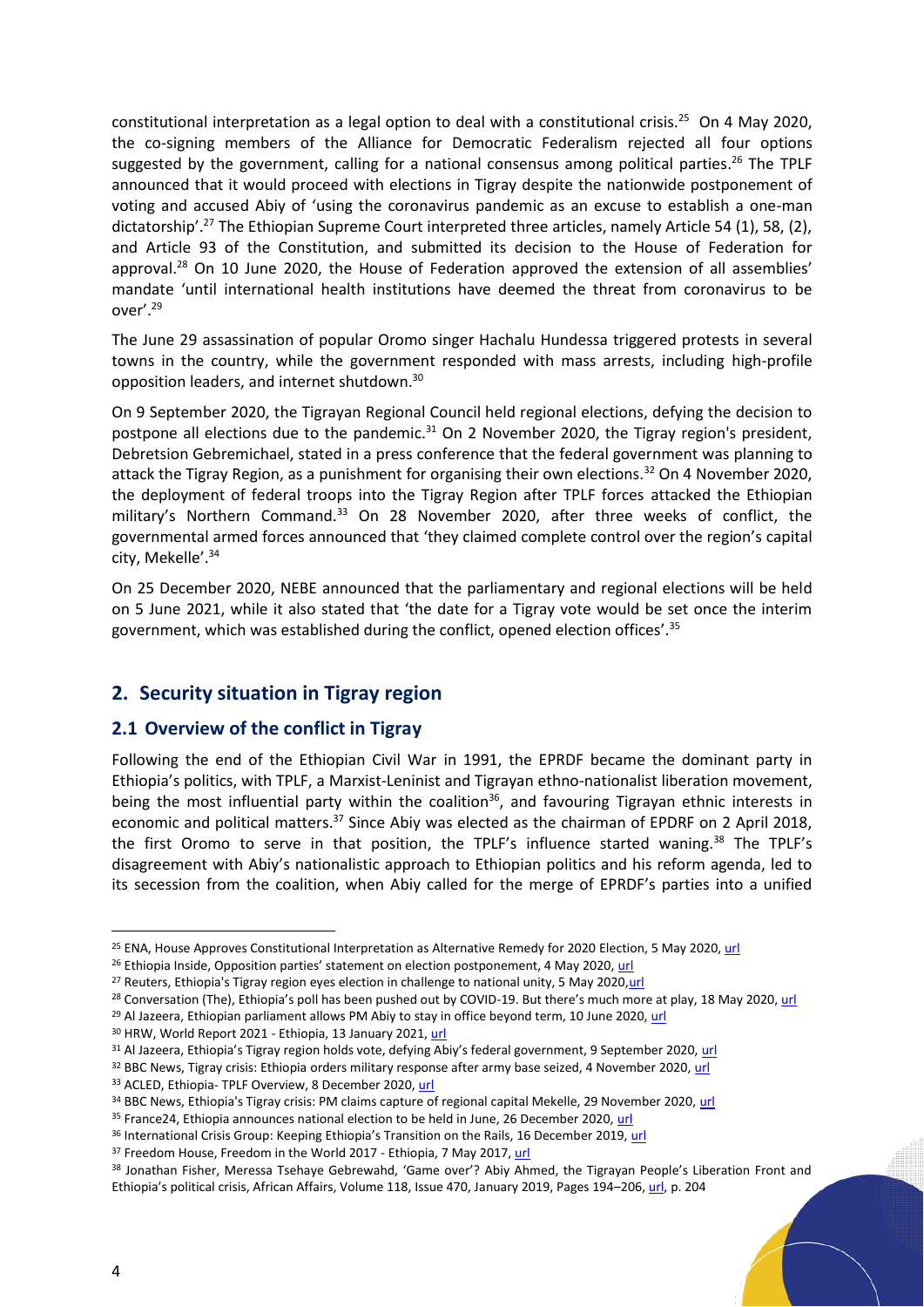one.<sup>39</sup> TPLF rejected the idea as 'illegal and reactionary'.<sup>40</sup> The TPLF's announcement to proceed with elections in Tigray region despite the government's prohibition due to Covid-19, raised concerns that the Tigrayan leaders might trigger the constitutional secession clauses and create a breakaway state.<sup>41</sup> The TPLF held regional elections in Tigray in September 2020 and won 98.2 per cent of the vote.<sup>42</sup> The federal government deemed the regional Tigray government unlawful, while the Tigray Regional Council responded by withdrawing recognition of the legislative and executive branches of the federal government.<sup>43</sup>

On 4 November 2020, the Ethiopian government began military operations in Tigray, in what Prime Minister Abiy Ahmed said was a response to an attack by TPLF forces trying to forcibly take over some of the units stationed in the region.<sup>44</sup> On the same day, the federal government declared a state of emergency in Tigray region.<sup>45</sup> Phone and internet communications were swiftly cut in the region, and the federal government soon after announced a round of airstrikes in areas around the regional capital, Mekelle.<sup>46</sup> Access into Tigray was blocked, including by road and air<sup>47</sup>, and the border with Sudan was closed as well.<sup>48</sup> The movement restrictions hampered the activities of humanitarian organisations; <sup>49</sup> access was allowed only to the International Committee of the Red Cross (ICRC)<sup>50</sup>, until 2 December 2020, when the United Nations (UN) reached an agreement with Ethiopia's government to allow unimpeded access for humanitarian personnel in Tigray region.<sup>51</sup> On 7 November 2020, the House of Federation voted to establish a transitional government in Tigray state.<sup>52</sup>

On 9 November 2020, during a military operation by the EDF and Amhara Special Forces against the Tigray Special Police and militia in the town of Maikadra, around 600 civilians, mostly from the minority Amhara and Wolkait ethnic groups, were killed. <sup>53</sup> The Ethiopian Commission for Human Rights and Amnesty International (AI) reported that witnesses blamed the TPLF for the attacks,<sup>54</sup> while Tigrayan refugees interviewed by Reuters' witnesses blamed Amhara militias for the 'massacre'.<sup>55</sup> On 19 November the Ethiopian forces, along with Eritrean troops, took control of

<sup>39</sup> Ethiopia's Tigray governing party, TPLF, accepts 'death' of EPRDF coalition, 7 January 2020[, url](https://www.africanews.com/2020/01/07/ethiopia-s-tigray-governing-party-tplf-quits-ruling-coalition/)

<sup>40</sup> Al Jazeera, Why Abiy Ahmed's Prosperity Party could be bad news for Ethiopia, 5 December 2019, [url](https://www.aljazeera.com/opinions/2019/12/5/why-abiy-ahmeds-prosperity-party-could-be-bad-news-for-ethiopia)

<sup>41</sup> International Crisis Group, Toward an End to Ethiopia's Federal-Tigray Feud, 14 August 2020, [url;](https://www.crisisgroup.org/africa/horn-africa/ethiopia/b160-toward-end-ethiopias-federal-tigray-feud) BBC News, Why there are fears that Ethiopia could break up, 5 September 2020[, url](https://www.bbc.com/news/world-africa-53807187)

<sup>&</sup>lt;sup>42</sup> Ethiopia Observer, Tigray's ruling party takes 98.2 percent of votes in the regional election, 11 September 2020[, url](https://www.ethiopiaobserver.com/2020/09/11/tigrays-ruling-party-wins-by-landslide-in-election/)

<sup>43</sup> International Crisis Group, Finding a Path to Peace in Ethiopia's Tigray Region, 11 February 2021, [url](https://www.crisisgroup.org/africa/horn-africa/ethiopia/167-finding-path-peace-ethiopias-tigray-region)

<sup>44</sup> Federal Democratic Republic of Ethiopia, Office of the Prime Minister, TPLF attacks Ethiopian National Defence Forces Base in Tigray, 4 November 2020[, url](https://www.pmo.gov.et/media/documents/November_4_Press_Release_.pdf)

<sup>45</sup> AA, Ethiopia declares state of emergency in defiant region, 4 November 2020[, url](https://www.aa.com.tr/en/africa/ethiopia-declares-state-of-emergency-in-defiant-region/2031771)

<sup>46</sup> BBC News, Tigray crisis: Ethiopia carries out airstrikes - Abiy Ahmed, 6 November 2020, [url;](https://www.bbc.com/news/world-africa-54838282) Wall Street Journal (The), Ethiopia: What We Know About the War in the Tigray Region, 10 December 2020[, url](https://www.wsj.com/articles/ethiopia-what-we-know-about-the-war-in-the-tigray-region-11605530560)

<sup>47</sup> UNOCHA, Ethiopia: Tigray Region Humanitarian Update-Situation Report No. 1, 7 November 2020, [url](https://reliefweb.int/sites/reliefweb.int/files/resources/ethiopia_situation_report_no.1_tigray_humanitarian_update_7_november_2020.pdf)

<sup>48</sup> AA, Sudan closes border with Ethiopia amid Tigray clashes, 6 November 2020, [url](https://www.aa.com.tr/en/africa/sudan-closes-border-with-ethiopia-amid-tigray-clashes/2034995)

<sup>49</sup> UNOCHA, Ethiopia: Tigray Region Humanitarian Update-Situation Report No. 2, 11 November 2020, [url;](https://reliefweb.int/sites/reliefweb.int/files/resources/Ethiopia%20-%20Tigray%20Region%20Humanitarian%20Update%20-%20Situation%20Report%20No.%202%20%2811%20November%202020%29.pdf) ICRC, Ethiopia: ICRC Calls for respect of people's lives and property amidst escalating tensions in Tigray and other regions in the country, 6 November 2020[, url;](https://www.icrc.org/en/document/ethiopia-icrc-calls-respect-peoples-lives-and-property-amidst-escalating-tensions-tigray) AI, Demand full humanitarian access into Tigray, n.d.[, url](https://www.amnesty.org/en/get-involved/take-action/demand-full-humanitarian-access-into-tigray/)

<sup>50</sup> UNOCHA, Ethiopia: Tigray Region Humanitarian Update Situation Report No. 5, 24 November 2020[, url;](https://www.humanitarianresponse.info/sites/www.humanitarianresponse.info/files/documents/files/situation_report_no._5_tigray_humanitarian_update_20201124_final.pdf) ICRC, Ethiopia: A dispatch from West Tigray and North Amhara, 27 November 2020, [url](https://www.icrc.org/en/document/ethiopia-displaced-people-fear-for-their-lives)

<sup>51</sup> NPR, Ethiopia, U.N. Reach Deal to Allow 'Unimpeded' Access For Aid Groups In Tigray, 2 December 2020[, url](https://www.npr.org/2020/12/02/941066955/ethiopia-u-n-reach-deal-to-allow-unimpeded-access-for-aid-groups-in-tigray)

<sup>52</sup> AA, Ethiopia moves to set up interim government in Tigray, 7 November 2020, [url](https://www.aa.com.tr/en/africa/ethiopia-moves-to-set-up-interim-govt-in-tigray/2035381)

<sup>53</sup> Ethiopian Human Rights Commission Rapid Investigation into Grave Human Rights Violation in Maikadra Preliminary Findings, 24 November 2020, [url;](https://docs.google.com/document/d/1vS-0N8xCDZDRAM5lzBAELTVjqfKLrzJha8xpKdqh1OE/mobilebasic) <sup>53</sup> AI, Ethiopia: Investigation reveals evidence that scores of civilians were killed in massacre in Tigray state, 12 November 2020, [url;](https://www.amnesty.org/en/latest/news/2020/11/ethiopia-investigation-reveals-evidence-that-scores-of-civilians-were-killed-in-massacre-in-tigray-state/) Reuters, Ethiopians fleeing to Sudan describe air strikes and machete killings in Tigray, 13 November 2020[, url](https://www.reuters.com/article/us-ethiopia-conflict-sudan-bombings-idUSKBN27T1OP)

<sup>&</sup>lt;sup>54</sup> AI, Ethiopia: Investigation reveals evidence that scores of civilians were killed in massacre in Tigray state, 12 November 2020, [url;](https://www.amnesty.org/en/latest/news/2020/11/ethiopia-investigation-reveals-evidence-that-scores-of-civilians-were-killed-in-massacre-in-tigray-state/) Ethiopian Human Rights Commission Rapid Investigation into Grave Human Rights Violation in Maikadra Preliminary Findings, 24 November 2020, [url](https://docs.google.com/document/d/1vS-0N8xCDZDRAM5lzBAELTVjqfKLrzJha8xpKdqh1OE/mobilebasic)

<sup>&</sup>lt;sup>55</sup> Reuters, Ethiopians fleeing to Sudan describe air strikes and machete killings in Tigray, 13 November 2020, [url](https://www.reuters.com/article/us-ethiopia-conflict-sudan-bombings-idUSKBN27T1OP)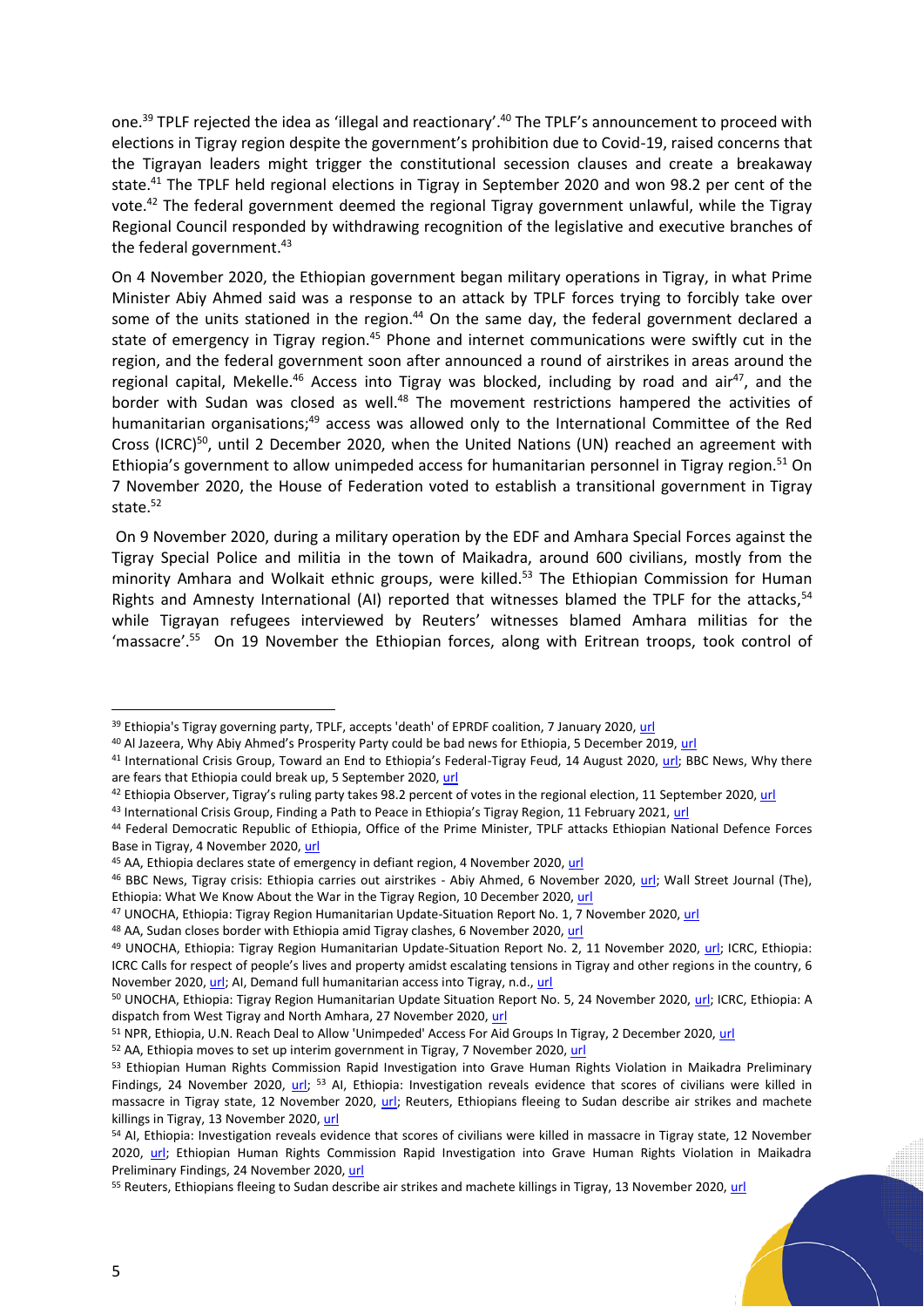Axum, killing and displacing several hundreds of civilians with indiscriminate shelling and shooting.<sup>56</sup>

After fighting commenced on 4 November 2020, the Ethiopian National Defence Forces (ENDF) quickly captured many of Tigray's main cities, including Humura's airport<sup>57</sup>, Alamata<sup>58</sup>, Shire and Raya.<sup>59</sup> The city of Adigrat<sup>60</sup> and Idaga Hamus<sup>61</sup> had been captured before Abiy issued, on 21 November 2020, a three-day ultimatum to TPLF to surrender.<sup>62</sup> The UN expressed its concerns about possible war crimes after a threat by the Ethiopian army to start an assault on the northern Tigray region's capital.<sup>63</sup>

After the TPLF rejected the government's proposal<sup>64</sup>, Abiy ordered federal military forces, on 26 November 2020, to launch an attack on Mekelle. <sup>65</sup> On 28 November 2020, Abiy confirmed that Mekelle had fully fallen under the control of the ENDF.<sup>66</sup>

During the conflict, the federal government was supported by Amhara region's forces<sup>67</sup> and officials from Amhara Region took over the administration of the conquered parts of Western Tigray.<sup>68</sup> Amhara and Tigray regions have been involved in a long dispute over the districts Welkait, Humera, Tsegede and Tselemte in West Tigray and North West Tigray Zones, as well as the Raya-Akobo area in South Tigray Zone, which, according to the Amhara regional government and the Amhara people, were areas historically administered by ethnic Amharas and the TPLF annexed illegally to the Tigray region.<sup>69</sup> Furthermore, Amhara senior officials have also accused the TPLF for backing the Qimant people, an ethnic minority pursuing greater autonomy within the north-western Amhara, as 'part of the broader territorial dispute'.<sup>70</sup>

Several sources indicated that the Eritrean military was also involved in the conflict.<sup>71</sup> According to several analysts, the TPLF, whose region borders Eritrea, has been considered by the Eritrean People's Liberation Front (EPLF) as an 'enemy' and as 'an obstacle to improve relations between Ethiopia and Eritrea'.<sup>72</sup> Both Addis Ababa and Asmara denied Eritrea's involvement, with the Ethiopian Defence Minister, Kenea Yadeta, stating that 'there is no reason for the army to request additional support from outside<sup>73</sup>, and Eritrea's Foreign Minister, Osman Saleh Mohammed, stating

<sup>59</sup> BBC News, Ethiopia crisis: Tigray leader vows to keep fighting as government advances, 18 November 2020, [url](https://www.bbc.com/news/world-africa-54984056)

<sup>66</sup> Reuters, Ethiopian military has taken 'full control' of Tigray capital, chief of staff says, 28 November 2020[, url](https://www.reuters.com/article/us-ethiopia-conflict-control-idUSKBN2880MG)

<sup>56</sup> AI, Eritrean troops' massacre of hundreds of Axum civilians may amount to crime against humanity, 26 February 2021, [url;](https://www.amnesty.org/en/latest/news/2021/02/ethiopia-eritrean-troops-massacre-of-hundreds-of-axum-civilians-may-amount-to-crime-against-humanity/) HRW, Ethiopia: Eritrean Forces Massacre Tigray Civilians, 5 March 2021, [url;](https://www.hrw.org/news/2021/03/05/ethiopia-eritrean-forces-massacre-tigray-civilians) CCN, Massacre in the mountains, 22 March 2021[, url](https://edition.cnn.com/2021/02/26/africa/ethiopia-tigray-dengelat-massacre-intl/index.html)

<sup>57</sup> Al Jazeera, Ethiopian military seizes airport as fighting rages in Tigray, 10 November 2020[, url](https://www.aljazeera.com/news/2020/11/10/ethiopias-pm-not-rebuffing-calls-for-calm-as-clashes-continue)

<sup>&</sup>lt;sup>58</sup> CNN, Ethiopia says it has seized another Tigray town as conflict embroils Eritrea, 16 November 2020[, url](https://edition.cnn.com/2020/11/16/africa/ethiopia-seized-town-tigray-embroils-eritrea-intl/index.html)

 $60$  Reuters, Tigray rebels say nine civilians killed in Ethiopian attack, 21 November 2020[, url](https://www.reuters.com/article/uk-ethiopia-conflict-casualties-idUKKBN2810FH?edition-redirect=uk)

<sup>&</sup>lt;sup>61</sup> Arab News, Ethiopia army threatens 'no mercy' in assault on regional capital, 22 November 2020, [url](https://www.arabnews.com/node/1766706/world)

<sup>62</sup> Reuters, Ethiopia PM gives Tigray forces 72 hours to surrender regional capital, 22 November 2020, [url](https://www.reuters.com/article/us-ethiopia-conflict-idUSKBN28206X)

<sup>63</sup> UNOHCHR, Ethiopia: Threat of major hostilities in Mekelle seriously imperils civilian lives – Bachelet, 24 November 2020, [url](https://www.ohchr.org/EN/NewsEvents/Pages/DisplayNews.aspx?NewsID=26534&LangID=E)

 $\frac{64}{64}$  BBC News, Ethiopia's Tigray crisis: PM gives Tigray forces 72 hours to surrender, 22 November 2020[, url](https://www.bbc.com/news/world-africa-55023029)

<sup>65</sup> Guardian (The), Ethiopia's military to begin 'final offensive' against Tigray capital, 26 November 2020[, url](https://www.theguardian.com/world/2020/nov/26/ethiopias-military-to-begin-final-offensive-against-tigray-capital)

<sup>67</sup> Africanews, Ethiopia: Amhara backs army campaign in Tigray, 9 November 2020, [url;](https://www.africanews.com/2020/11/09/ethiopia-amhara-backs-army-campaign-in-tigray/) Al Jazeera, Ethiopia: Amhara backs army campaign in Tigray, 25 November 2020, [url](https://www.aljazeera.com/opinions/2020/11/25/how-abiy-ahmeds-ethiopia-first-nationalism-led-to-civil-war)

<sup>&</sup>lt;sup>68</sup> Al Jazeera, In Pictures: Inside Humera, a town scarred by Ethiopia's war, 25 November 2020, [url](https://www.aljazeera.com/gallery/2020/11/23/in-pictures-inside-a-tigray-town-scarred-by-ethiopian-conflict/)

<sup>69</sup> International Crisis Group, Bridging the Divide in Ethiopia's North, 12 June 2020[, url](https://www.crisisgroup.org/africa/horn-africa/ethiopia/b156-bridging-divide-ethiopias-north)

<sup>&</sup>lt;sup>70</sup> New Humanitarian (The), Ethiopia's other conflicts, 23 November 2020[, url](https://www.thenewhumanitarian.org/news-feature/2020/11/23/ethiopia-tigray-fuel-conflict-hotspots-ethnic-politics)

 $71$  Al Jazeera, In Pictures: Inside Humera, a town scarred by Ethiopia's war, 25 November 2020, [url,](https://www.aljazeera.com/gallery/2020/11/23/in-pictures-inside-a-tigray-town-scarred-by-ethiopian-conflict/) Guardian (The), Diplomats back claims Eritrean troops have joined Ethiopia conflict, 8 December 2020, [url;](https://www.theguardian.com/world/2020/dec/08/diplomats-back-claims-eritrean-troops-have-joined-ethiopia-conflict) Reuters, Ethiopian general says Eritrean troops entered Tigray - video clip, 7 January 2021, [url](https://www.reuters.com/article/uk-ethiopia-conflict-idUKKBN29C2L4); Telegraph (The) Eritrea's brutal shadow war in Ethiopia laid bare, Eritrea's brutal shadow war in Ethiopia laid bare, 8 January 2021, [url](https://www.telegraph.co.uk/global-health/climate-and-people/eritreas-shadow-war-ethiopia-laid-bare-amid-accusations-eritrean/); Theafricareport, Eritrea's involvement in Ethiopia's Tigray conflict 'is a tragic but explainable option', 21 January 2021, [url;](https://www.theafricareport.com/60435/eritreas-involvement-in-ethiopias-tigray-conflict-is-a-tragic-but-explainable-option/) Reuters, Fugitive ex-leader of Ethiopia's Tigray region vows 'extended resistance', 31 January 2021[, url](https://www.reuters.com/article/uk-ethiopia-conflict-idUSKBN2A00BM)

<sup>72</sup> Reuters, Ethiopian military operation in Tigray is complete, prime minister says, 28 November 2020, [url;](https://www.reuters.com/article/us-ethiopia-conflict-idUSKBN28809E) DW, Once enemies, Ethiopia and Eritrea ally against Tigray, 29 November 2020, [url;](https://www.dw.com/en/once-enemies-ethiopia-and-eritrea-ally-against-tigray/a-55763490) African Arguments, Eritrea in the Tigray war: What we know and why it might backfire, 8 January 2021[, url](https://africanarguments.org/2021/01/eritrea-in-the-tigray-war-what-we-know-and-why-it-might-backfire/)

<sup>&</sup>lt;sup>73</sup> DW, Fact check: Are other nations involved in the war in Tigray?, 19 March 2021[, url](https://www.dw.com/en/fact-check-are-other-nations-involved-in-the-war-in-tigray/a-56891431)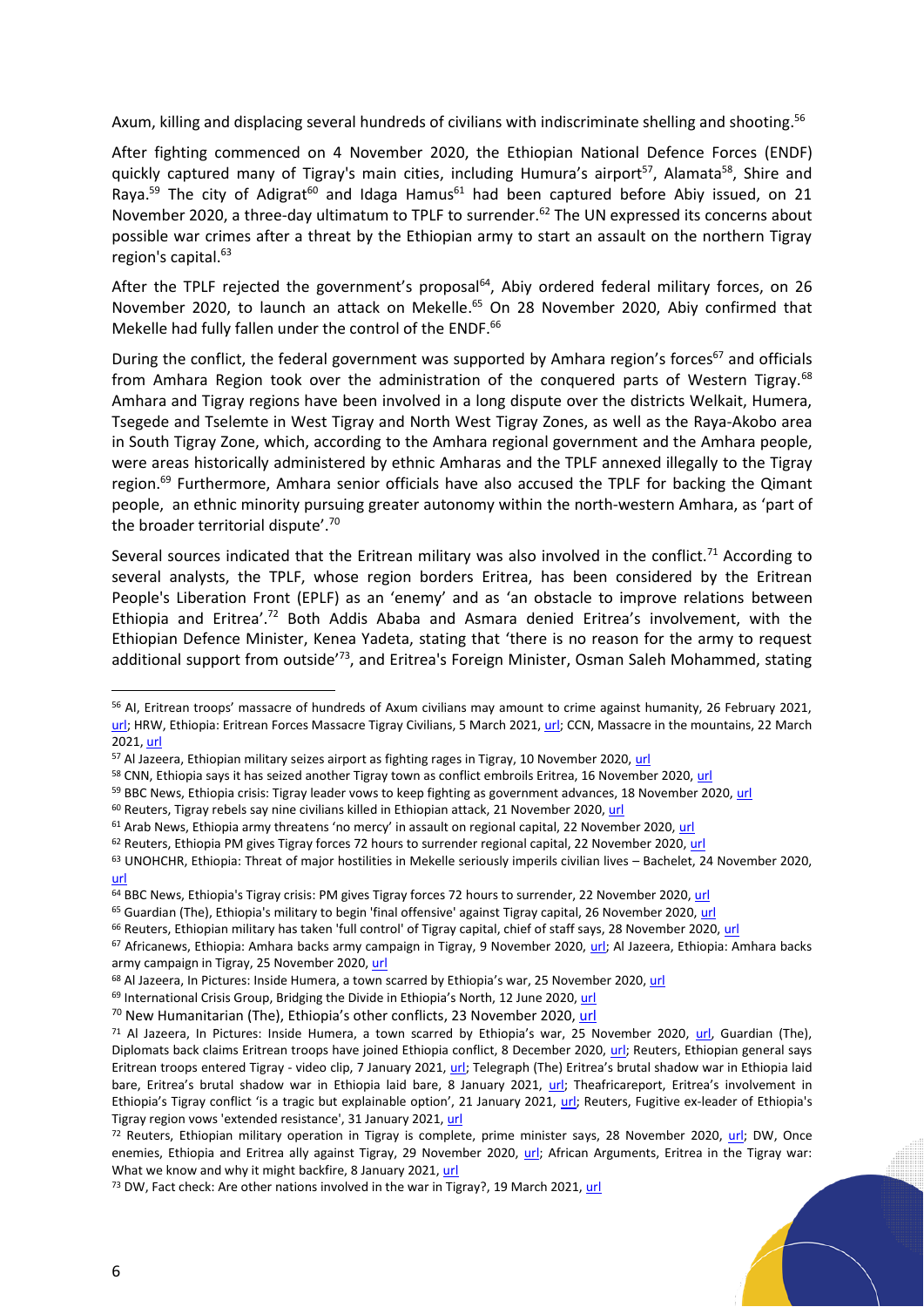that 'this is an internal conflict, we are not part of the conflict'.<sup>74</sup> However, Abiy has admitted that 'Eritrea had fed, clothed and armed retreating Ethiopian soldiers when the TPLF first attacked them and seized their bases in Tigray'.<sup>75</sup> At the time of drafting this query, UN humanitarian chief Mark Lowcock called on Eritrean troops to leave Tigray<sup>76</sup>, while on 15 March 2021, Médecins San Frontiers (MSF) reported that Eritrean soldiers are still using the health facility in Mugulat in east Tigray, as their base.<sup>77</sup>

During the three-weeks long conflict, hundreds have reportedly been killed<sup>78</sup>, and thousands have fled their homes.<sup>79</sup> According to the UN Special Representative on Sexual Violence in Conflict, there have been allegations of sexual violence in the Tigray region, including a high number of alleged rapes in Mekelle.<sup>80</sup> Following the conflict, there have been reports of targeted ethnic violence, hate speech and discrimination, in Tigray and other parts of Ethiopia.<sup>81</sup>

Despite the government's declaration of victory, fighting continued in Tigray region and the situation remained volatile, with serious human rights violations and increased humanitarian needs being reported during December<sup>82</sup>, January<sup>83</sup> and February.<sup>84</sup> Throughout January 2021, several top officials of TPLF were arrested<sup>85</sup> or killed<sup>86</sup> by Ethiopia's military. On 16 January 2021, NEBE announced its decision to deregister TPLF as a political party for 'destroying constitutional order by force'. 87

Following anti-government protests in Mekelle on 9 and 10 February 2021, several people were allegedly killed by security forces in Adigrat, Axum, Mekelle and Wukro.<sup>88</sup> On 19 February 2021, the TPLF expressed its wish for peace negotiations, declaring eight preconditions for the negotiations, however there was no response from the government's side, as of 28 February 2021. 89

<sup>74</sup> Reuters, Eritrea denies troop incursion into Ethiopia's Tigray, 10 November 2020[, url](https://www.reuters.com/article/us-ethiopia-conflict-minister-idUSKBN27Q1KU)

<sup>75</sup> BBC News, Tigray crisis: Eritrea's role in Ethiopian conflict, 28 December 2020, [url](https://www.bbc.com/news/world-africa-55295650)

<sup>&</sup>lt;sup>76</sup> AP News, UN aid chief calls for Eritrean forces to leave Tigray, 4 March 2021, [url](https://apnews.com/article/world-news-coronavirus-pandemic-antonio-guterres-ethiopia-united-nations-3333eb9ad117eee9b4c4804a195fed84)

<sup>77</sup> MSF, People left with few healthcare options in Tigray as facilities looted, destroyed, 15 March 2021,

<sup>78</sup> Alarabiya News, Thousands killed in Ethiopia's conflict, Tigray side asserts, 4 December 2020, [url;](https://english.alarabiya.net/News/africa/2020/12/04/Thousands-killed-in-Ethiopia-s-conflict-Tigray-side-asserts) AI, Ethiopia: Eritrean troops' massacre of hundreds of Axum civilians may amount to crime against humanity, 26 February 2021, [url;](https://www.wsj.com/articles/ethiopia-what-we-know-about-the-war-in-the-tigray-region-11605530560)

<sup>&</sup>lt;sup>79</sup> Reuters, Over 2 million people displaced by conflict in Ethiopia's Tigray region - local official, 12 December 2020[, url;](https://www.reuters.com/article/uk-ethiopia-conflict-idUKKBN28M0DT) BBC News, Tigray crisis: Ethiopia region at risk of huge 'humanitarian disaster', 2 February 2021[, url;](https://www.bbc.com/news/world-africa-55905108) UNOCHA, UNHCR Ethiopia Operation: Tigray Situation Update, 8 February 2021, [url](https://reliefweb.int/report/ethiopia/unhcr-ethiopia-operation-tigray-situation-update-8-february-2021)

<sup>80</sup> OSRSG-SVC, United Nations Special Representative of the Secretary-General on Sexual Violence in Conflict, Ms. Pramila Patten, urges all parties to prohibit the use of sexual violence and cease hostilities in the Tigray region of Ethiopia, 21 January 2021[, url;](https://www.un.org/sexualviolenceinconflict/press-release/united-nations-special-representative-of-the-secretary-general-on-sexual-violence-in-conflict-ms-pramila-patten-urges-all-parties-to-prohibit-the-use-of-sexual-violence-and-cease-hostilities-in-the/) Reuters, 'Choose - I kill you or rape you': abuse accusations surge in Ethiopia's war, 23 January 2021[, url](https://www.reuters.com/article/uk-ethiopia-conflict-rape-idUSKBN29S0BG)

<sup>81</sup> New Humanitarian (The), Ethnic profiling of Tigrayans heightens tensions in Ethiopia, 16 December 2020, [url;](https://www.thenewhumanitarian.org/news-feature/2020/12/16/Ethnic-profiling-Tigray-tensions-Ethiopia) Reuters, Former U.S. envoys alarmed by violence and hate speech in Ethiopia, 27 January 2021[, url](https://www.reuters.com/article/us-ethiopia-conflict-idUSKBN29W1V4)

<sup>82</sup> UNOHCHR, Exceedingly worrying and volatile situation in Ethiopia – Bachelet, 9 December 2020, [url;](https://www.ohchr.org/EN/NewsEvents/Pages/DisplayNews.aspx?NewsID=26583&LangID=E) UNOCHA, Ethiopia-Tigray Region Humanitarian Update, Situation Report, 22 December 2020[, url,](https://reliefweb.int/report/ethiopia/ethiopia-tigray-region-humanitarian-update-situation-report-22-december-2020) p. 1

<sup>83</sup> UNOCHA, Humanitarian Bulletin Ethiopia, Issue #2 (11 – 24 Jan. 2021), 30 January 2021[, url,](https://reliefweb.int/report/ethiopia/ethiopia-humanitarian-bulletin-issue-2-11-24-jan-2021) p. 1; UNFPA, UNFPA Ethiopia Response to the Tigray Crisis - Situation report #1 (16-31 January 2021), 31 January 202[1,url,](https://reliefweb.int/sites/reliefweb.int/files/resources/ethp_-_situation_report_1.pdf) p. 1; UNOCHA, Humanitarian Bulletin Ethiopia Issue #3 (22 Jan - 7 Feb. 2021), 11 February 2021[, url,](https://reliefweb.int/report/ethiopia/ethiopia-humanitarian-bulletin-issue-3-22-jan-7-feb-2021) p. 1

<sup>84</sup> UN Press Release, Statement by the Special Adviser of the Secretary-General on the Prevention of Genocide, Alice Wairimu Nderitu, on the situation in Ethiopia, 5 February 2021, [url;](https://www.un.org/en/genocideprevention/documents/Statement%20on%20Ethiopia%205%20Feb%2021.pdf) UNOCHA, Ethiopia- Tigray Region Humanitarian Update, Situation Report, 12 February 2021, [url,](https://reliefweb.int/sites/reliefweb.int/files/resources/Situation%20Report%20-%20Ethiopia%20-%20Tigray%20Region%20Humanitarian%20Update%20-%2012%20Feb%202021.pdf) p. 1; UNOCHA, Ethiopia- Tigray Region Humanitarian Update, Situation Report, 28 February 2021[, url,](https://reliefweb.int/sites/reliefweb.int/files/resources/Situation%20Report%20-%20Ethiopia%20-%20Tigray%20Region%20Humanitarian%20Update%20-%2028%20Feb%202021.pdf) p. 1; UNOCHA, Ethiopuia: Access Snapshot - Tigray Region, 28 February 2021[, url](https://reliefweb.int/sites/reliefweb.int/files/resources/ocha_access_210302_snapshot_tigray_february_2021.pdf)

<sup>85</sup> ENA, National Defence Force Releases Names of Captured, Killed Members of TPLF, 1 January 2021, [url;](https://www.ena.et/en/?p=20217) AA, Ethiopia kills 4 core TPLF leaders, arrests 9, 8 January 2021, [url;](https://www.aa.com.tr/en/africa/ethiopia-kills-4-core-tplf-leaders-arrests-9/2102625) ENA, Captured TPLF Junta Mastermind Sibhat, Eight Other Top Leaders Arrive in Addis Ababa, 9 January 2021[, url](https://www.ena.et/en/?p=20366)

<sup>86</sup> ENA, National Defence Force Releases Names of Captured, Killed Members of TPLF, 1 January 2021, [url;](https://www.ena.et/en/?p=20217) Al Jazeera, Tigray: Ethiopian army kills ex-Foreign Minister Seyoum Mesfin, 13 January 2021, url

<sup>87</sup> APA, Ethiopia's TPLF de-registered as a political party, 19 January 2021[, url](http://apanews.net/en/news/ethiopias-tplf-de-registered-as-a-political-party)

<sup>88</sup> France24, 1 dead as soldiers fire on protest in Tigray capital: doctor, 9 February 2021, [url;](https://www.france24.com/en/live-news/20210209-1-dead-as-soldiers-fire-on-protest-in-tigray-capital-doctor) UN OCHA – UN Office for the Coordination of Humanitarian Affairs: Ethiopia - Tigray Region Humanitarian Update Situation Report, 28 February 2021, [url](https://reliefweb.int/sites/reliefweb.int/files/resources/Situation%20Report%20-%20Ethiopia%20-%20Tigray%20Region%20Humanitarian%20Update%20-%2028%20Feb%202021.pdf), p. 2; Nation, 'Scores killed' in anti-government protests in Tigray, 14 February 2021, [url](https://nation.africa/kenya/news/africa/scores-killed-in-ongoing-tigray-protests-3290768); UN News, Amidst 'conflict, blanket denials and finger-pointing', UN rights chief calls for probe in Ethiopia's Tigray, 4 March 2021, [url](https://news.un.org/en/story/2021/03/1086472)

<sup>89</sup> Reuters, Ethiopia's regional Tigray forces name conditions for peace with government, 20 February 2021, [url](https://www.reuters.com/article/uk-ethiopia-conflict/ethiopias-regional-tigray-forces-name-conditions-for-peace-with-government-idINKBN2AJ29R)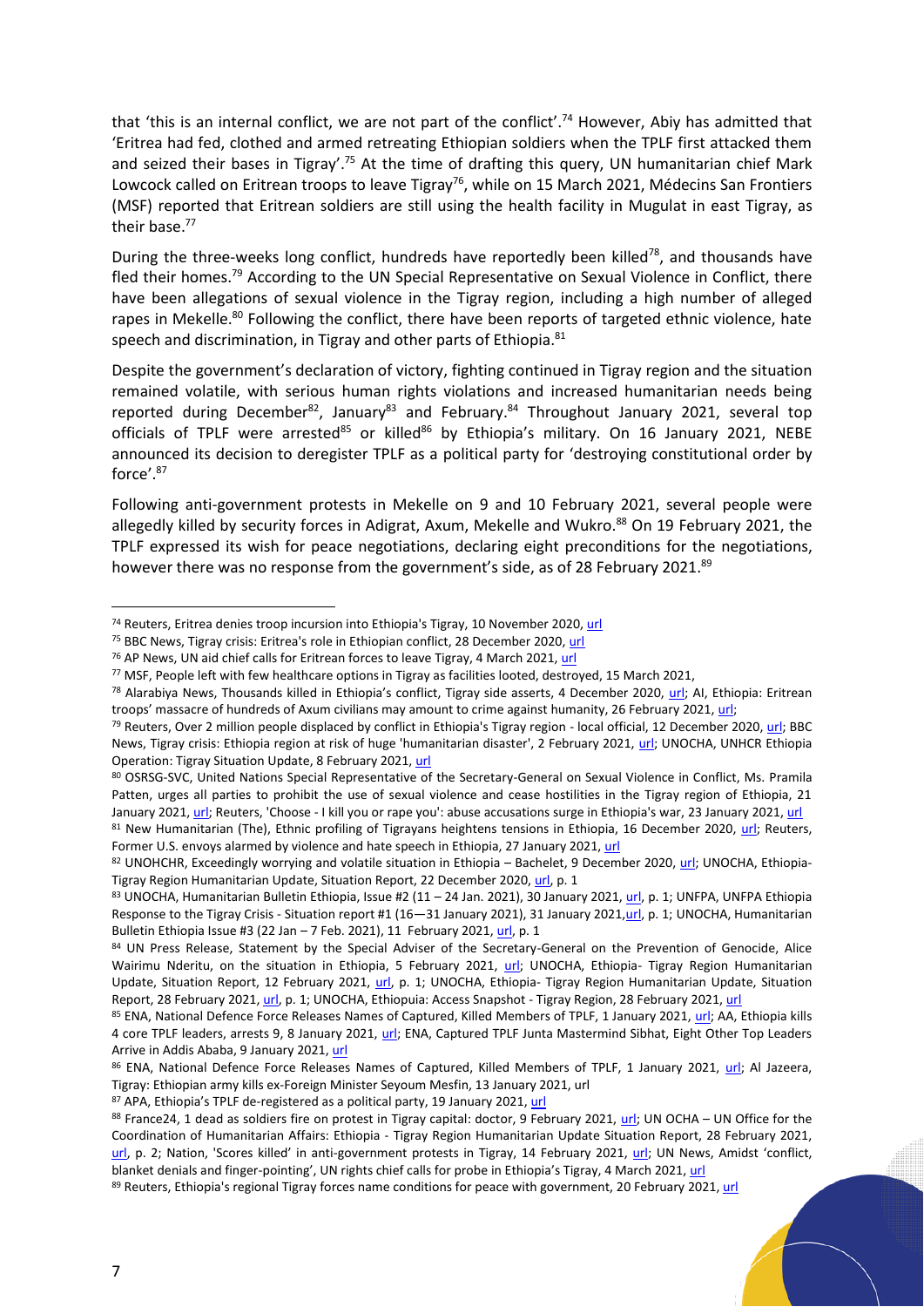### <span id="page-7-0"></span>**2.2. Actors in the conflict**

#### **2.2.1 The Ethiopian National Defence Force (ENDF)**

The Ethiopian National Defence Force comprises an army and air force of approximately 150 000 personnel combined. <sup>90</sup> A landlocked country, Ethiopia has no naval capacity, although Prime Minister Abiy has initiated steps to re-establish a naval force.<sup>91</sup> The ENDF relies on voluntary military service of people over 18 years of age, although the ENDF retains the right to conduct call-ups and compliance is compulsory.<sup>92</sup> There have been occasions when community security [regional police or local militia] was insufficient to maintain law and order and the military intervened to maintain internal security.<sup>93</sup> The Ministry of National Defence oversees the ground forces, air force, as well as the Defence Industry Sector, while the Prime Minister is the chair of the Council and the Commander-in-Chief of the National Armed Forces.<sup>94</sup> In 2018, as part of Abiy's reform agenda, the ENDF's regional commands had been cut down to four from six. The commands are the Northern, Eastern, Western and Southern Commands.<sup>95</sup>

On 4 November 2020, the Northern Command of ENDF, a division stationed in the region for over two decades in Mekelle<sup>96</sup>, under Commander Major General Belay Seyoum<sup>97</sup>, was attacked by forces loyal to TPLF and the Northern Command Head Quarters were captured. According to Chief of Staff, General Birhanu Jula, 5 days after the attack, 'the 4th, 5th, 7th, and 8th mechanised units, as well as the 11th, 20th, 23rd, and 31st battalions had managed to regroup and launch counter attacks on different fronts'.<sup>98</sup> Al Jazeera, citing a regional security expert, reported that several ENDF soldiers remained in the Northern Command and did not participate in the conflict.<sup>99</sup> Within approximately 3 weeks, the ENDF captured several main cities in Tigray region (See [Overview of the conflict in Tigray\)](#page-3-1) and on 28 November 2020, Abiy stated that the ENDF had taken control of Mekelle and announced end of military operations in Tigray.<sup>100</sup> Furthermore he claimed that 'federal troops had also taken control of the airport, the regional administration office and other key facilities'.<sup>101</sup>

Throughout the conflict, the ENDF has been backed by Amhara region's official forces and paramilitaries, namely the Fano militia<sup>102</sup>, as well as by the Eritrean Defence Forces (EDF), although Eritrea has denied allegations of involvement.<sup>103</sup> Although Abiy denied any civilian casualties caused by the ENDF<sup>104</sup>, Human Rights Watch (HRW) reported indiscriminate shelling by the Ethiopian federal forces on urban areas such as Humera, Shire, and Mekelle in the Tigray region in November 2020 $^{105}$ , and several sources reported that the Ethiopian and Eritrean military forces killed several hundreds

<sup>90</sup> CIA, World Factbook- Ethiopia, 12 March 2021[, url](https://www.cia.gov/the-world-factbook/countries/ethiopia/)

<sup>91</sup> Reuters, Landlocked Ethiopia plans new navy as part of military reforms, 3 June 2018, [url](https://www.reuters.com/article/us-ethiopia-military-idUSKCN1IZ0ML)

<sup>92</sup> CIA, World Factbook- Ethiopia, 12 March 2021[, url](https://www.cia.gov/the-world-factbook/countries/ethiopia/)

<sup>93</sup> USDOS, Country Report on Human Rights Practices 2019 - Ethiopia, 11 March 2020[, url](https://www.state.gov/reports/2019-country-reports-on-human-rights-practices/ethiopia/)

<sup>94</sup> Federal Democratic Republic of Ethiopia, Office of the Prime Minister, n.d, [url](https://www.pmo.gov.et/structure/)

<sup>95</sup> Africanews, Ethiopia restructures military, set to revive naval force - State Media, 13 December 2018[, url](https://www.africanews.com/2018/12/13/ethiopia-restructures-military-set-to-revive-naval-force-state-media/)

<sup>96</sup> Reuters, Ethiopian military operation in Tigray is complete, prime minister says, 28 November 2020, [url](https://www.reuters.com/article/us-ethiopia-conflict-idUSKBN28809E)

<sup>97</sup> Addis Standard, We Don't Want It": North Command Chief On Eritrean Army In Tigray; Says Army Didn't Let Alien Forces In- Full Speech, 6 January 2021, [url](https://addisstandard.com/news-analysis-we-dont-want-it-north-command-chief-on-eritrean-army-in-tigray-says-army-didnt-let-alien-forces-in-full-speech/)

<sup>98</sup> Janes, Ethiopia says Northern Command is counterattacking Tigray rebels, 12 November 2020[, url](https://www.janes.com/defence-news/news-detail/ethiopia-says-northern-command-is-counterattacking-tigray-rebels)

<sup>99</sup> Al Jazeera, Ethiopia: The forces fighting in Tigray in 500 words, 18 November 2020, [url](https://www.aljazeera.com/news/2020/11/18/ethiopia-who-are-forces-fighting-in-tigray)

<sup>100</sup> International Crisis Group, Crisis Watch- Ethiopia, November 2020[, url](https://www.crisisgroup.org/crisiswatch/database?location%5B%5D=121&date_range=last_12_months&from_month=01&from_year=2021&to_month=01&to_year=2021)

<sup>&</sup>lt;sup>101</sup> Reuters, Ethiopian military operation in Tigray is complete, prime minister says, 28 November 2020, [url](https://www.reuters.com/article/us-ethiopia-conflict-idUSKBN28809E)

<sup>102</sup> HRW, Interview: Uncovering Crimes Committed in Ethiopia's Tigray Region, 23 December 2020, [url;](https://www.hrw.org/news/2020/12/23/interview-uncovering-crimes-committed-ethiopias-tigray-region) Theafricareport, The war in Tigray: Abiy, Isaias, and the Amhara elite, 29 January 2021[, url](https://www.theafricareport.com/62232/the-war-in-tigray-abiy-isaias-and-the-amhara-elite/)

<sup>103</sup> International Crisis Group, Finding a Path to Peace in Ethiopia's Tigray Region, 11 February 2021, [url;](https://www.crisisgroup.org/africa/horn-africa/ethiopia/167-finding-path-peace-ethiopias-tigray-region) Theafricareport, The war in Tigray: Abiy, Isaias, and the Amhara elite, 29 January 2021, [url](https://www.theafricareport.com/62232/the-war-in-tigray-abiy-isaias-and-the-amhara-elite/)

<sup>104</sup> Reuters, Abiy says Ethiopia's federal forces have not killed civilians in Tigray, 30 November 2020, [url](https://www.reuters.com/article/us-ethiopia-conflict-abiy-idUSKBN28A0ZG)

<sup>105</sup> HRW, Ethiopia: Unlawful Shelling of Tigray Urban Areas, 11 February 2021[, url](https://www.hrw.org/news/2021/02/11/ethiopia-unlawful-shelling-tigray-urban-areas)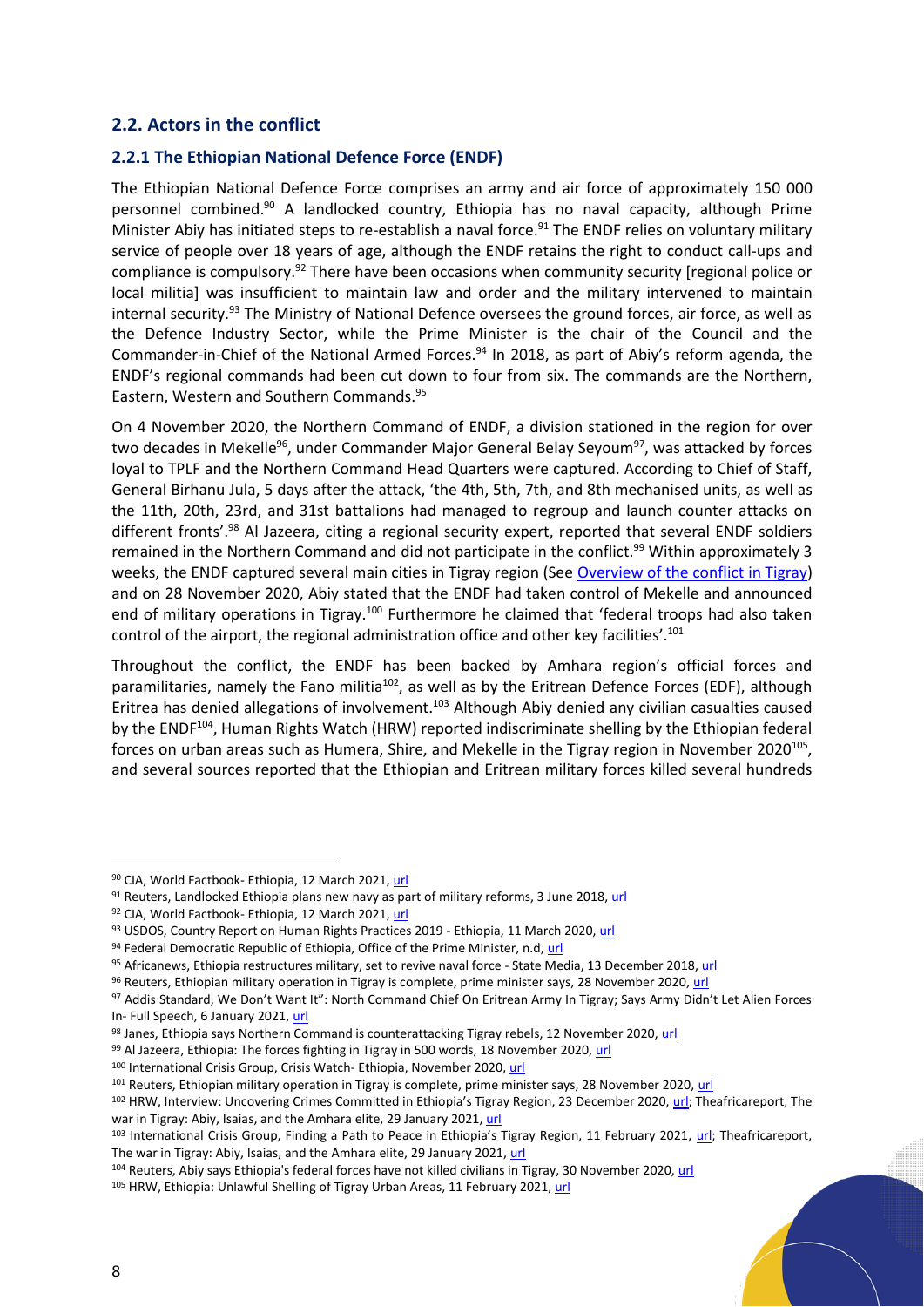of civilian in Axum on 19 November 2020. 106

#### **2.2.2 The Eritrean Army**

The Eritrean Army is one of three branches of the Eritrean Defence Forces Eritrea (EDF), along with Air Forces and Navy. The EDF are comprised of an estimated 200 000 personnel, including about 2 000 in the naval and air forces.<sup>107</sup> All Eritreans between the age of 18 and 50, except for those who fought in the 'liberation struggle' and 'disabled, visually impaired, and mentally ill persons', are obliged to serve in the national service.<sup>108</sup> Conscripts are reported to face degrading punishments and torture.<sup>109</sup> Conscripts are included in the number of the EDF, but their number is not clear.<sup>110</sup> The Commander-in-Chief of the EDF is the President of Eritrea, Isaias Afwerki.<sup>111</sup>

Several sources reported that Eritrean armed forces massacred 'scores' of civilians in Axum.<sup>112</sup> There have been also witnesses of looting by Eritrean forces in Tigray,<sup>113</sup> and the United States called all Eritrean troops to leave Tigray, 'given credible reports of looting, sexual violence, assaults in refugee camps and other human rights abuses'.<sup>114</sup>

#### **2.2.3. The Amhara Regional Forces**

Article 52 of the Constitution of Ethiopia provides that the powers and functions of the states include to 'establish and administer a state police force, and to maintain public order and peace within the State'.<sup>115</sup> According to an article published by the British think tank Royal United Services Institute (RUSI) in July 2019, 'the regional police forces already include some specially trained and equipped units used for the purposes of riot control and other threats'.<sup>116</sup> According to the British Embassy in Addis Ababa, 'regional security forces vary hugely in size, training and how they see their role – whether truly to police or more as forces to defend against other armed actors, including from other regions'.<sup>117</sup>

Since the beginning of the conflict in November 2020, the Amhara region joined the federal army against the TPLF in the south and south-western Tigray.<sup>118</sup> Witnesses of the attack in the town of Maikadra blamed the Amhara 'special forces' for the attacks to civilians and the looting of houses and hospitals.<sup>119</sup> Amhara administrators and security forces have been utilised as interim directors in areas of Western Tigray.<sup>120</sup>

<sup>106</sup> AI, Eritrean troops' massacre of hundreds of Axum civilians may amount to crime against humanity, 26 February 2021, [url;](https://www.amnesty.org/en/latest/news/2021/02/ethiopia-eritrean-troops-massacre-of-hundreds-of-axum-civilians-may-amount-to-crime-against-humanity/) HRW, Ethiopia: Eritrean Forces Massacre Tigray Civilians, 5 March 2021[, url;](https://www.hrw.org/news/2021/03/05/ethiopia-eritrean-forces-massacre-tigray-civilians) CCN, Massacre in the mountains, 22 March 2021[, url](https://edition.cnn.com/2021/02/26/africa/ethiopia-tigray-dengelat-massacre-intl/index.html)

<sup>107</sup> CIA, World Factbook- Eritrea, 25 February 2021, [url](https://www.cia.gov/the-world-factbook/countries/eritrea/)

<sup>108</sup> Eritrea, Proclamation on National Service No. 82/1995 of 1995, 23 October 1995, [url](https://www.ilo.org/dyn/natlex/docs/ELECTRONIC/79562/100252/F442834614/ERI79562.pdf)

 $109$  HRW, Eritrea – Events of 2019, 14 January 2020, [url](https://www.hrw.org/world-report/2020/country-chapters/eritrea)

<sup>110</sup> CIA, World Factbook- Eritrea, 25 February 2021, [url](https://www.cia.gov/the-world-factbook/countries/eritrea/)

<sup>111</sup> Britannica, Isaias Afwerki, 29 January 2021, [url](https://www.britannica.com/biography/Isaias-Afwerki)

<sup>112</sup> AI, Eritrean troops' massacre of hundreds of Axum civilians may amount to crime against humanity, 26 February 2021, [url;](https://www.amnesty.org/en/latest/news/2021/02/ethiopia-eritrean-troops-massacre-of-hundreds-of-axum-civilians-may-amount-to-crime-against-humanity/) HRW, Ethiopia: Eritrean Forces Massacre Tigray Civilians, 5 March 2021, [url;](https://www.hrw.org/news/2021/03/05/ethiopia-eritrean-forces-massacre-tigray-civilians) CCN, Massacre in the mountains, 22 March 2021[, url](https://edition.cnn.com/2021/02/26/africa/ethiopia-tigray-dengelat-massacre-intl/index.html)

<sup>113</sup> Guardian (The), 'Slaughtered like chickens': Eritrea heavily involved in Tigray conflict, say eyewitnesses, 21 December 2020[, url;](https://www.theguardian.com/global-development/2020/dec/21/slaughtered-like-chickens-eritrea-heavily-involved-in-tigray-conflict-say-eyewitnesses) Abc news, Witnesses: Eritrean soldiers loot, kill in Ethiopia's Tigray, 26 January 2021[, url](https://abcnews.go.com/International/wireStory/witnesses-eritrean-soldiers-loot-kill-ethiopias-tigray-75464873)

<sup>114</sup> AP News, US says Eritrean forces should leave Tigray immediately, 28 January 2021, [url](https://apnews.com/article/eritrea-coronavirus-pandemic-africa-ethiopia-kenya-83b90a145d271eb39d664726bd5acbe5)

<sup>115</sup> Ethiopia, Constitution of the Federal Democratic Republic of Ethiopia, 21 August 1995[, url](https://www.ilo.org/dyn/natlex/docs/ELECTRONIC/47312/90336/F874480754/ETH47312.pdf)

<sup>116</sup> RUSI - Royal United Services Institute: Ethiopia's Security Dilemmas, 18 July 2019, [url](https://rusi.org/commentary/ethiopias-security-dilemmas)

<sup>117</sup> UK Home Office, Report of a Home Office Fact-Finding Mission Ethiopia: The political situation [notes from British Embassy in Addis Ababa 18 September 2019], 10 February 2020[, url](https://assets.publishing.service.gov.uk/government/uploads/system/uploads/attachment_data/file/864729/ETH_-_FFM_report_-_V1.0_.pdf)

<sup>&</sup>lt;sup>118</sup> BBC News, Ethiopia's Tigray crisis: A rare view inside the conflict zone, 20 March 2021, [url](https://www.bbc.com/news/world-africa-56456793)

<sup>&</sup>lt;sup>119</sup> Reuters, Ethiopians fleeing to Sudan describe air strikes and machete killings in Tigray, 13 November 2020, [url;](https://www.reuters.com/article/us-ethiopia-conflict-sudan-bombings-idUSKBN27T1OP) HRW, Interview: Uncovering Crimes Committed in Ethiopia's Tigray Region, 23 December 2020, [url;](https://www.hrw.org/news/2020/12/23/interview-uncovering-crimes-committed-ethiopias-tigray-region)

<sup>120</sup> Al Jazeera, In Pictures: Inside Humera, a town scarred by Ethiopia's war, 25 November 2020, [url](https://www.aljazeera.com/gallery/2020/11/23/in-pictures-inside-a-tigray-town-scarred-by-ethiopian-conflict/)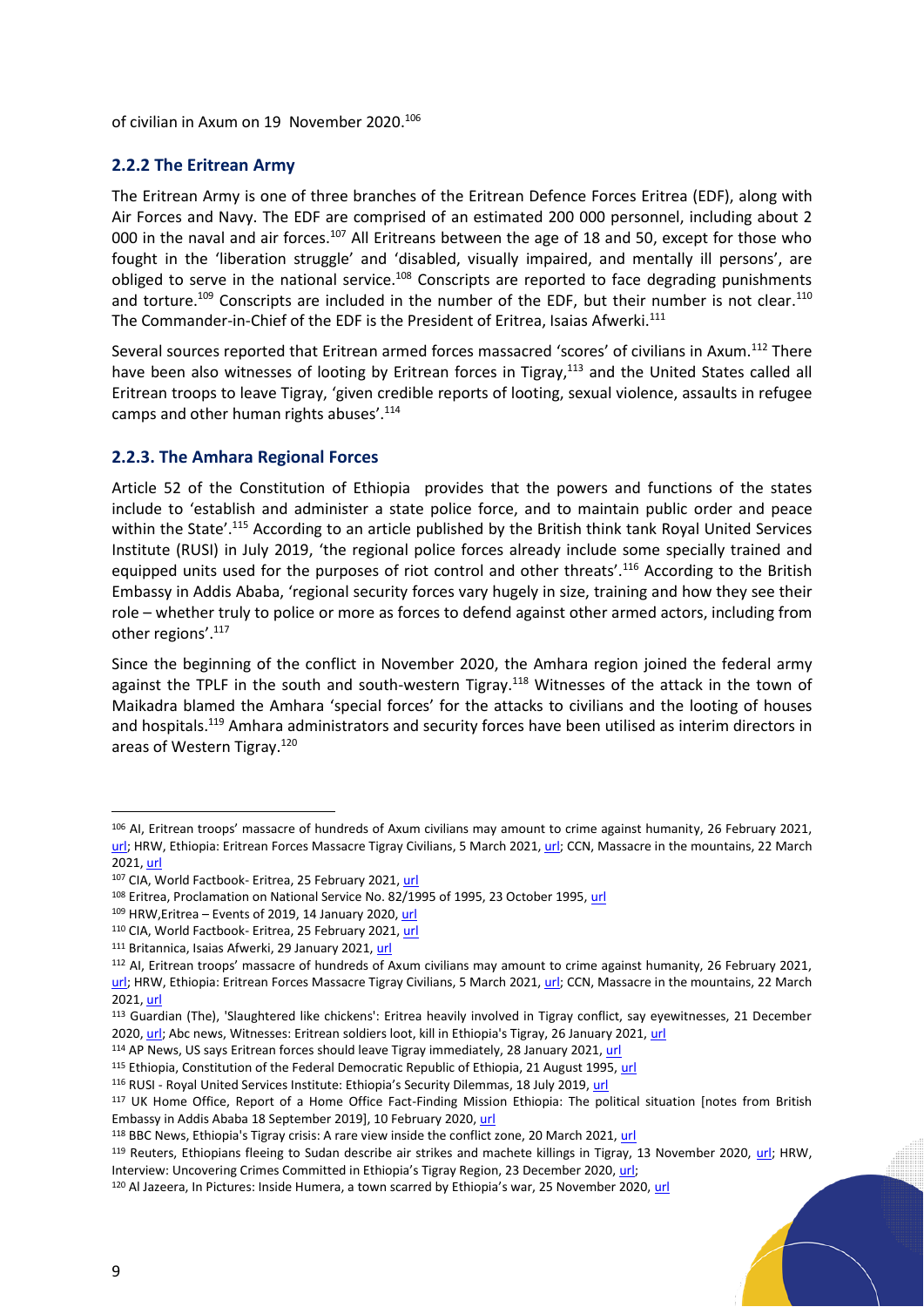#### **2.2.4 Fano (Fanno) Militia**

The Fano is an Amharan youth group in Ethiopia, perceived as either a protest group/nationalist movement or an armed militia.<sup>121</sup> In March 2020, Ezega News reported that Solomon Atanaw is the chairman of Fano and that his group had demanded the return and annexation of the Welqait, Raya, Dera, and Metekel areas to the Amhara region.<sup>122</sup> Fano units are accused of participating in the killing of 58 Qemant people in Metemma during 10–11 January 2019<sup>123</sup> and of the murder of a family in Azezo on 29 September 2019.<sup>124</sup> No information could be found on the exact number of Fano's members. The Guardian reported, citing Amhara's security officials, that thousands of Amhara militiamen headed towards Tigray to fight alongside federal forces.<sup>125</sup>

According to witnesses interviewed by Reuters, Fano militiamen were involved in the mass killings in Mai-Kadra town in November 2020<sup>126</sup>, while witnesses interviewed by the Director of Human Rights Watch's Horn of Africa, Laetitia Bader, reported additionally, that Fanos, along with Amharan special forces, detained civilians that had not fled Maikadra and that they looted houses and hospitals in the region.<sup>127</sup> A witness described to the Guardian that when federal forces captured his town, Humera, they beat him and then 'passed him over' to the Fano. According to the witness' account, Fano 'had been tasked with destroying the city and finishing Tigrayans'.<sup>128</sup> On 22 December 2020, the UN High Commissioner for Human Rights stated that she had received several reports of human rights abuses by Fano militia.<sup>129</sup>

#### **2.2.5 TPLF security forces and allied militia**

The TPLF had been the ruling party in Tigray region since 1991, until 7 November 2020, when the House of Federation voted to establish a transitional government in Tigray state.<sup>130</sup> According to International Crisis Group analyst, William Davison, Tigray has 'a large paramilitary force and a welldrilled local militia, thought to number perhaps 250 000 troops combined'.<sup>131</sup> On 29 November 2020, one day after the capture of Mekelle by the ENDF, the leader of TPLF announced that his forces had recaptured the northern town of Axum from the federal government forces.<sup>132</sup> According to AI and the Ethiopian Human Rights Commission (EHRC), witnesses said that a TPLF youth militia, called 'Samri', attacked members of the ethnic Amhara community in Maikadra on 9 November 2020.<sup>133</sup> EHRC reported with regards to the attack in Maikadra that 'while Samri, comprised of several groups consisting of 20 to 30 youth, each accompanied by an estimated 3 to 4 armed police and militia, carried out the massacre, police and militia - strategically posted at street junctions - aided and

<sup>&</sup>lt;sup>121</sup> New York Times (The), Fleeing Ethiopians Tell of Ethnic Massacres in Tigray War, 9 December 2020, [url;](https://www.nytimes.com/2020/12/09/world/africa/ethiopia-tigray-sudan.html) Lefort René, Preaching unity but flying solo, Abiy's ambition may stall Ethiopia's transition, 25 February 2020[, url](https://www.ethiopia-insight.com/2020/02/25/preaching-unity-but-flying-solo-abiys-ambition-may-stall-ethiopias-transition/)

<sup>122</sup> Ezega News, Fano Will Not Lay Down Arms If Demands Are Not Met: Chairman, 28 March 2020, [url](https://www.ezega.com/News/NewsDetails/7856/Fano-Will-Not-Lay-Down-Arms-If-Demands-Are-Not-Met-Chairman)

<sup>&</sup>lt;sup>123</sup> AI, Beyond Law Enforcement Human Rights Violations By Ethiopian Security Forces In Amhara And Oromia, December 2020[, url,](https://www.amnesty.org/download/Documents/AFR2523582020ENGLISH.PDF) p.45

<sup>124</sup> AI, Beyond Law Enforcement Human Rights Violations By Ethiopian Security Forces In Amhara And Oromia, December 2020[, url,](https://www.amnesty.org/download/Documents/AFR2523582020ENGLISH.PDF) p. 6

<sup>125</sup> Guardian (The), Ethiopia: leaders of Tigray region admit they attacked neighbouring Amhara, 14 November 2020, [url](https://www.theguardian.com/world/2020/nov/14/ethiopia-says-tigray-region-forces-fired-into-neighbouring-amhara)

<sup>126</sup> Reuters, Ethiopians fleeing to Sudan describe air strikes and machete killings in Tigray, 13 November 2020, [url](https://www.reuters.com/article/us-ethiopia-conflict-sudan-bombings-idUSKBN27T1OP)

<sup>127</sup> HRW, Interview: Uncovering Crimes Committed in Ethiopia's Tigray Region, 23 December 2020, [url](https://www.hrw.org/news/2020/12/23/interview-uncovering-crimes-committed-ethiopias-tigray-region)

<sup>128</sup> Guardian (The), 'I saw people dying on the road': Tigray's traumatised war refugees, 2 December 2020[, url](https://www.theguardian.com/global-development/2020/dec/02/tigray-war-refugees-ethiopia-sudan)

<sup>129</sup> UNOHCHR, Provide unhindered access to whole of Tigray to protect civilians, Bachelet urges Ethiopia, 22 December 2020[, url](https://www.ohchr.org/FR/NewsEvents/Pages/DisplayNews.aspx?NewsID=26623&LangID=E)

<sup>130</sup> AA, Ethiopia moves to set up interim government in Tigray, 7 November 2020, [url](https://www.aa.com.tr/en/africa/ethiopia-moves-to-set-up-interim-govt-in-tigray/2035381)

<sup>131</sup> International Crisis Group, Clashes over Ethiopia's Tigray Region: Getting to a Ceasefire and National Dialogue, 5 November 2020[, url](https://www.crisisgroup.org/africa/horn-africa/ethiopia/ethiopias-clash-tigray-getting-ceasefire-and-national-dialogue)

<sup>&</sup>lt;sup>132</sup> Reuters, Tigray forces claim to have shot down Ethiopian plane, taken town, 29 November 2020[, url](https://www.reuters.com/article/us-ethiopia-conflict/tigray-forces-claim-to-have-shot-down-ethiopian-plane-taken-town-idUSKBN28905M)

<sup>133</sup> Ethiopian Human Rights Commission Rapid Investigation into Grave Human Rights Violation in Maikadra Preliminary Findings, 24 November 2020, [url;](https://docs.google.com/document/d/1vS-0N8xCDZDRAM5lzBAELTVjqfKLrzJha8xpKdqh1OE/mobilebasic) AI, Ethiopia: Investigation reveals evidence that scores of civilians were killed in massacre in Tigray state, 12 November 2020, [url](https://www.amnesty.org/en/latest/news/2020/11/ethiopia-investigation-reveals-evidence-that-scores-of-civilians-were-killed-in-massacre-in-tigray-state/)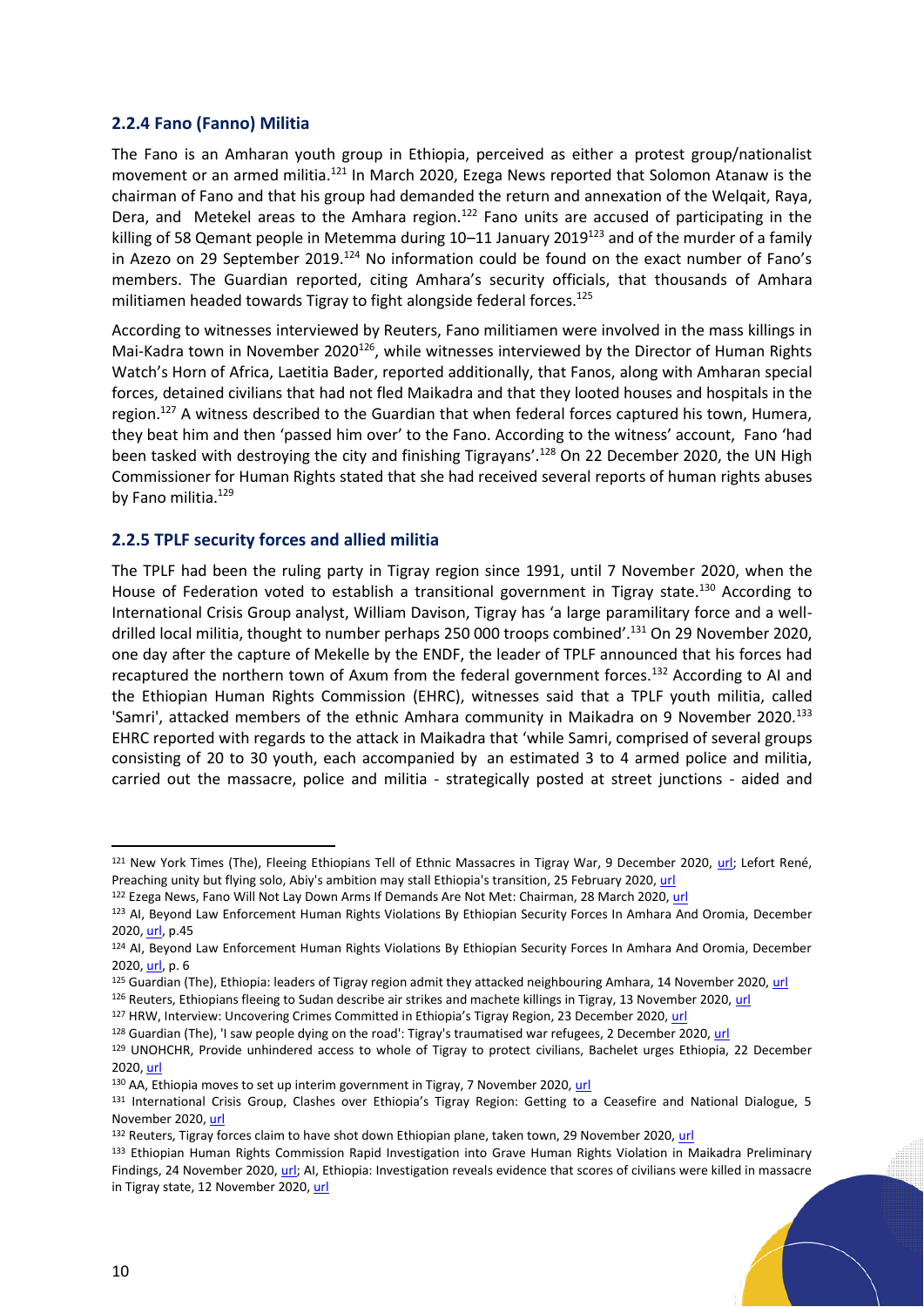directly participated in the carnage by shooting at those who attempted to escape'. 134

## <span id="page-10-0"></span>**2.3 Impact of the conflict on the civilian population and main security incidents**

#### <span id="page-10-1"></span>**2.3.1 Civilian casualties**

Data on violent incidents reported in this query response is based on EASO analysis of data published by the Armed Conflict Location & Event Data Project (ACLED) and extracted on 8 January 2021. For the purpose of this query, only the following types of events were included as violent incidents in the analysis of the security situation in Ethiopia's Tigray region: battles, explosions/remote violence and violence against civilians.

Between 1 March 2020-8 January 2021, ACLED recorded 54 violent events, of which 37 were coded as battles, 5 were coded as explosions/remote violence, and 12 as incidents of violence against civilians. It should be noted that of the 54 events, just one was recorded between 1 March-31 October 2020, while the remaining 53 events were recorded between 1 November 2020-8 January 2021.<sup>135</sup>

By *woreda* (district), the violent events were distributed as follows:

- Enderta: 14 events (8 battles, 4 explosions/remote violence; 2 incidents of violence against civilians);
- Kafta Humera: 10 events (5 battles, 1 explosion/remote violence, 4 incidents of violence against civilians);
- Tahtay Adiyabo: 5 events (3 battles; 2 incidents of violence against civilians);
- Raya Azebo: 4 events (3 battles; 1 incident of violence against civilians);
- Ganta Afeshum: 4 events (all battles);
- Aksum: 3 events (all battles)
- Tahtay Koraro: 3 events (2 battles; 1 incident of violence against civilians);
- Alamata: 2 events (all battles);
- Adwa: 2 events (1 battle;1 incident of violence against civilians);
- Kelete Awelallo: 2 events (all battles);
- Saesi Tsadamba: 1 event (incident of violence against civilians)
- Hawzen: 1 event (1 battle);
- Asgede-Tsimbla: 1 event (1 battle);
- Dubawi: 1 event (1 battle);
- $\bullet$  Hintalo Wejirat: 1 event (1 battle).<sup>136</sup>

With regards to the actors involved, the majority of the violent events (39, or some 72 %) were armed clashes between the Military Forces of Ethiopia and the TPLF. Other actors that were parties to the remaining violent events include: the Police Forces of Ethiopia; the Military Forces of Eritrea; the Samri Youth Militia; Local Tigrayan Militias; and Unidentified Ethiopian Armed Group. 137

With regards to the 12 incidents of violence against civilians, ACLED recorded the following perpetrators: Military Forces of Ethiopia (4 incidents); Unidentified Ethiopian Armed Group (2); TPLF

<sup>134</sup> Ethiopian Human Rights Commission Rapid Investigation into Grave Human Rights Violation in Maikadra Preliminary Findings, 24 November 2020, [url](https://docs.google.com/document/d/1vS-0N8xCDZDRAM5lzBAELTVjqfKLrzJha8xpKdqh1OE/mobilebasic)

<sup>135</sup> EASO analysis based on publicly available ACLED data. ACLED, Curated Data Files, Ethiopia, 1 March 2020 - 8 January 2021[, url](https://acleddata.com/data-export-tool/)

<sup>136</sup> EASO analysis based on publicly available ACLED data. ACLED, Curated Data Files, Ethiopia, 1 March 2020 – 8 January 2021[, url](https://acleddata.com/data-export-tool/)

<sup>137</sup> EASO analysis based on publicly available ACLED data. ACLED, Curated Data Files, Ethiopia, 1 March 2020 – 8 January 2021[, url](https://acleddata.com/data-export-tool/)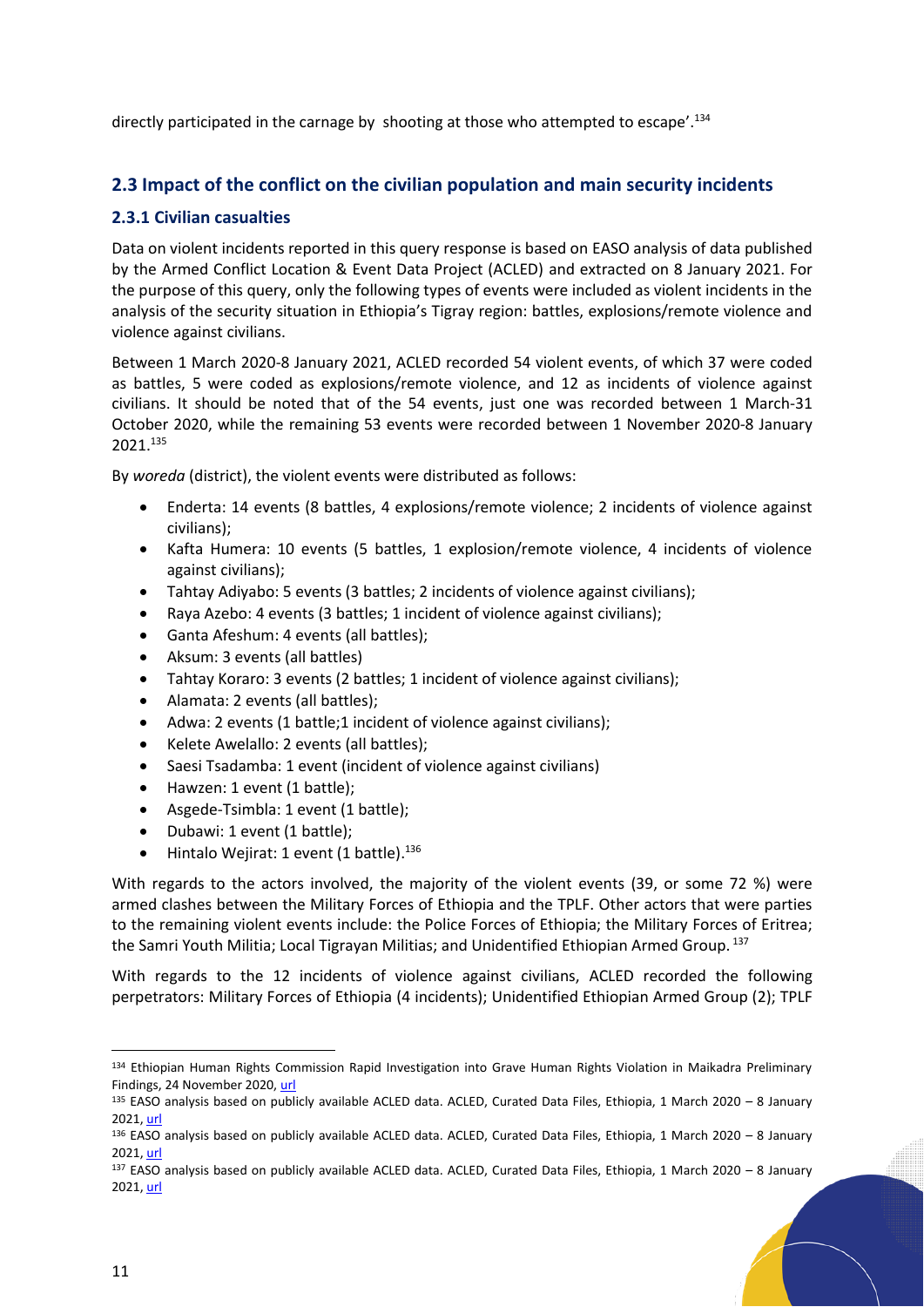(2); Military Forces of Eritrea (2); Samri Youth Militia (1); and Police Forces of Ethiopia (1). 138

Estimates of the number of civilian casualties vary widely. As the military operation in Tigray region was launched on 4 November 2020, internet connections and telephone lines were cut, while air and road access to Tigray region was blocked, and 'tight restrictions on access for aid agencies' were imposed. <sup>139</sup> This resulted not only in reduced humanitarian assistance to people in need, but also 'made it difficult for journalists and aid workers to document and confirm reports of the situation on the ground'. 140

According to ACLED, between 1 March 2020-8 January 2021 at least 719 civilians were killed during violent events in Tigray region.<sup>141</sup> However, ACLED clarified that the figures reflect just a part of the overall number of civilian deaths, as details about particular events of violence against civilians only became available at a later stage. $142$ 

Meanwhile, on 2 February 2021, three Tigrayan opposition parties - the Tigray Independence Party, National Congress of Great Tigray and Salsay Weyane Tigray - released a statement claiming that at least 52 000 civilians had been killed during conflict in the previous three months. Nevertheless, sources for the figures were not presented, and the number has been contested by the Ethiopian government, as well as by independent organizations such as International Crisis Group.<sup>143</sup>

Some of the indicative events include:

- On 9 November 2020, Tigrayan local police, aided by a local militia and an 'informal Tigray youth group called "Samri"' killed at least 600 civilians 'pre-identified/profiled as Amharas and Wolkaits', all males, in Maikadra town, Kafta Humera woreda. 144
- Between 9-11 November 2020, Humera town was hit by artillery strikes, of which at least some were reportedly launched from Eritrea. According to a Human Rights Watch (HRW) report, 'the shelling damaged residential areas in the Kebele 02 neighbourhood, and struck near a church and a school, near a mosque in Kebele 01, and hit areas near the town's main hospital'. The same source quoted a medical worker estimating that on 9 November 2020, the shelling had 'killed at least 46 people and wounded over 200' others.<sup>145</sup> According to the United Nations High Commissioner for Human Rights (UN OHCHR), 'the Ethiopian army and regional Amhara forces and militia' took control of Humera, and killed civilians.<sup>146</sup> On 26 November 2020, Deutsche Welle (DW) quoted an account of a Tigrayan refugee claiming that Amharic soldiers in Humera had shot people over 18 years of age who admitted to speaking Tigrinya.<sup>147</sup>
- On 17 November 2020, Shire town was hit by shelling, and an unspecified number of civilians

<sup>138</sup> EASO analysis based on publicly available ACLED data. ACLED, Curated Data Files, Ethiopia, 1 March 2020 – 8 January 2021[, url](https://acleddata.com/data-export-tool/)

<sup>139</sup> UNOCHA, Ethiopia: Tigray Region Humanitarian Update Situation Report No. 1, 7 November 2020, [url,](https://reliefweb.int/sites/reliefweb.int/files/resources/ethiopia_situation_report_no.1_tigray_humanitarian_update_7_november_2020.pdf) p. 1; AI, Ethiopia: Authorities must ensure human rights are respected in Tigray military operation, 4 November 2020, [url;](https://www.amnesty.org/en/latest/news/2020/11/ethiopia-authorities-must-ensure-human-rights-are-respected-in-tigray-military-operation/) UN OHCHR, Ethiopia: Bachelet calls for de-escalation amid alarming developments in Tigray and Oromo regions, 6 November 2020[, url;](https://reliefweb.int/report/ethiopia/ethiopia-bachelet-calls-de-escalation-amid-alarming-developments-tigray-and-oromo) 140 HRW, Ethiopia: Protect People as Tigray Crisis Escalates, 13 November 2020, [url;](https://www.hrw.org/news/2020/11/13/ethiopia-protect-people-tigray-crisis-escalates) Freedom House, Freedom in the World 2021 Ethiopia[, url](https://freedomhouse.org/country/ethiopia/freedom-world/2021)

<sup>141</sup> EASO analysis based on publicly available ACLED data. ACLED, Curated Data Files, Ethiopia, 1 March 2020 – 8 January 2021[, url](https://acleddata.com/data-export-tool/)

<sup>142</sup> ACLED, [Twitter], posted on: 25 February 2021, [url](https://twitter.com/acledinfo/status/1364961646993674240)

<sup>&</sup>lt;sup>143</sup> AP, Tigray opposition parties assert 50,000-plus civilian deaths, February 3, 2021, [url;](https://apnews.com/article/world-news-abiy-ahmed-ethiopia-united-nations-kenya-36b23637c04d177470443e23b4413f80) Bloomberg, Ethiopian Opposition Claims 52,000 Killed in Tigray Conflict, 2 February 2021[, url](https://www.bloomberg.com/news/articles/2021-02-02/ethiopian-opposition-claims-52-000-dead-in-northern-conflict)

<sup>144</sup> Ethiopian Human Rights Commission, Rapid Investigation into Grave Human Rights Violation in Maikadra Preliminary Findings, 24 November 2020, [url,](https://docs.google.com/document/d/1vS-0N8xCDZDRAM5lzBAELTVjqfKLrzJha8xpKdqh1OE/preview?pru=AAABdiSwl8k*zIxc9kq-spIcjeP4klHsTQ) pp. 1, 2; GCR2P, Atrocity Alert No. 229: Ethiopia, Israel and the Occupied Palestinian Territories and Global Landmine Report, 18 November 2020[, url](https://www.globalr2p.org/publications/atrocity-alert-no-229/)

<sup>145</sup> UNOHCHR, Provide unhindered access to whole of Tigray to protect civilians, Bachelet urges Ethiopia, 22 December 2020[, url;](https://reliefweb.int/report/ethiopia/provide-unhindered-access-whole-tigray-protect-civilians-bachelet-urges-ethiopia) HRW, Ethiopia: Unlawful Shelling of Tigray Urban Areas, 11 February 2021[, url](https://www.hrw.org/news/2021/02/11/ethiopia-unlawful-shelling-tigray-urban-areas)

<sup>146</sup> UNOHCHR, Provide unhindered access to whole of Tigray to protect civilians, Bachelet urges Ethiopia, 22 December 2020[, url](https://reliefweb.int/report/ethiopia/provide-unhindered-access-whole-tigray-protect-civilians-bachelet-urges-ethiopia)

<sup>&</sup>lt;sup>147</sup> DW, Ethiopia: 'People in Tigray are terrified', 25 November 2020, [url](https://www.dw.com/en/ethiopia-people-in-tigray-are-terrified/a-55720957)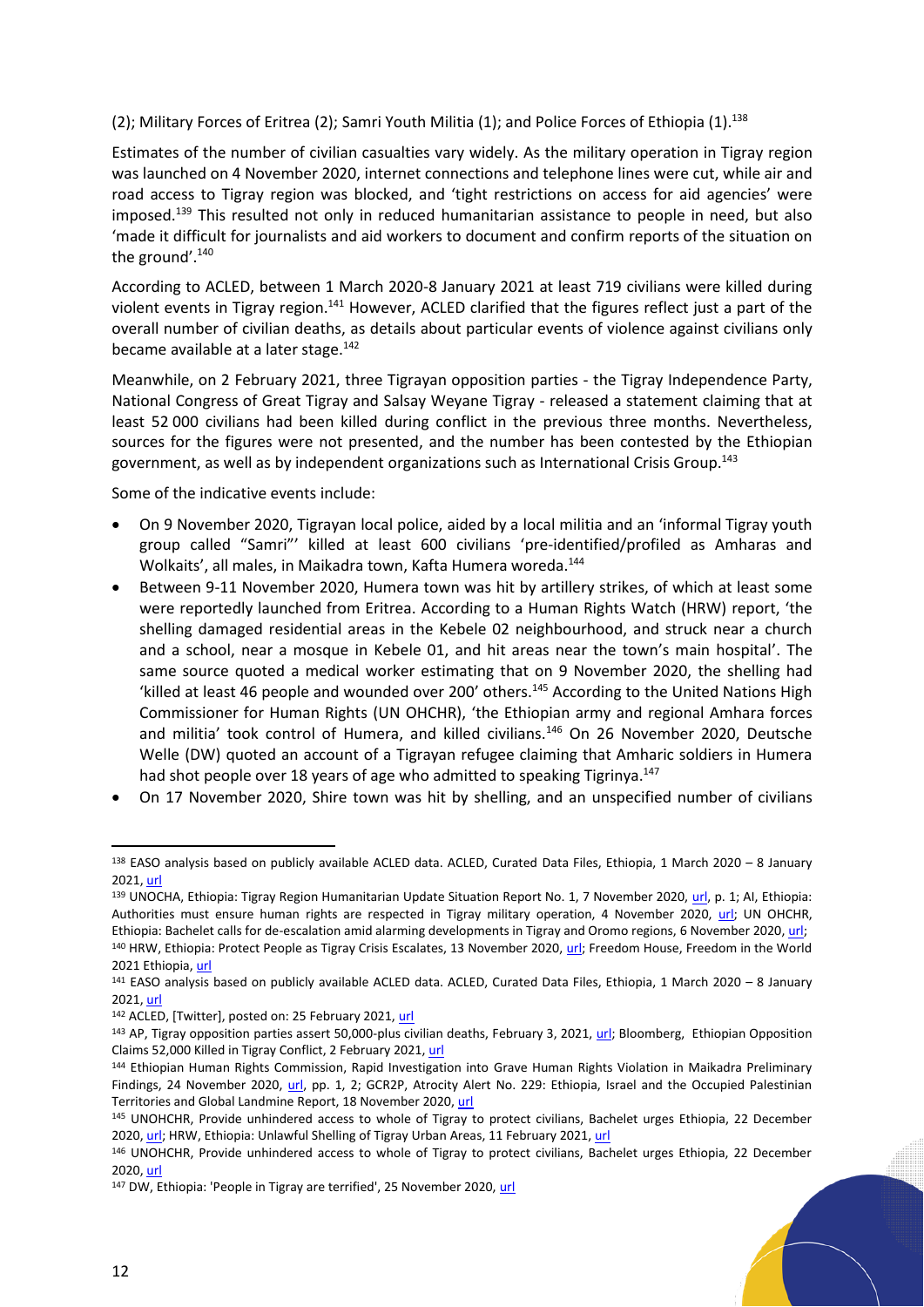were killed and injured.<sup>148</sup>

- On 19 November 2020, 'Ethiopian and Eritrean forces indiscriminately shelled Axum town, killing and wounding civilians'. After taking control of the town, members of the two forces 'shot civilians and pillaged and destroyed property'. According to HRW, after being attacked on 28 November 2020 by 'Tigray militia and Axum residents', Eritrean soldiers 'in apparent retaliation, fatally shot and summarily executed several hundred residents, mostly men and boys', between 28-29 November 2020. Estimates of the fatalities are of several hundred civilian deaths, with Amnesty International (AI) reporting at least 240 deaths, while another source quoted by HRW states that around 800 people had been killed in Axum.<sup>149</sup>
- In November 2020, four humanitarian workers were killed in Tigray region. One of the victims was reportedly killed in Hitsats refugee camp in Shire on 19 November 2020. 150
- Between 20-24 November 2020, 'many people' from Adigrat town were reportedly killed in the mountains, after being displaced from the town by artillery strikes in 'early November' 2020.<sup>151</sup>
- On 28 November 2020, civilian facilities in Mekelle were hit by 'heavy shelling', and at least 27 civilians were killed and another 100 were wounded, according to witness accounts quoted by HRW. <sup>152</sup>
- On 30 November 2020, Eritrean soldiers opened fire on Maryam Dengelat church in Dengelat village, killing tens of civilians that had gathered for mass. According to witness accounts, some of the civilians who managed to flee were followed by soldiers into neighbouring villages and killed.<sup>153</sup>
- Between November and 'early December' 2020, 'scores of young men' were reportedly killed in Wukro town by Eritrean soldiers, with one witness claiming at least 81 deaths, while an International Crisis Group report highlighted estimates of around 200 deaths.<sup>154</sup>
- On 7 January 2021, the killing of another aid worker in Hitsats refugee camp was reported.<sup>155</sup>
- Between 9-10 February 2021, at least eight people were killed by security forces during protests in Adigrat, Axum, Mekelle, Shire and Wukro.<sup>156</sup>
- On or around 20 February 2021, 'Ethiopian government soldiers' reportedly killed 'more than 100 civilians' in Khisret village, in the area of Gijet, according to a report by non-governmental organization EEPA. Some days later after the alleged incidents, media outlets reported that, according to satellite image analysis, around 500 buildings and structures in and around Gijet town had been deliberately destroyed by fire.<sup>157</sup>
- In 'late February' 2021, Eritrean soldiers reportedly 'opened fire on civilians' in Agula, some '12 kilometres south of Wukro [..] after pro-TPLF forces ambushed one of their positions in the town'. 158

<sup>148</sup> HRW, Ethiopia: Unlawful Shelling of Tigray Urban Areas, 11 February 2021[, url](https://www.hrw.org/news/2021/02/11/ethiopia-unlawful-shelling-tigray-urban-areas)

<sup>&</sup>lt;sup>149</sup> GC2RP, 2.2 million people displaced by fighting in Tigray since 4 November 2020, 15 March 2021, [url;](https://www.globalr2p.org/countries/ethiopia/) HRW, Ethiopia: Eritrean Forces Massacre Tigray Civilians, 5 March 2021, [url](https://www.hrw.org/news/2021/03/05/ethiopia-eritrean-forces-massacre-tigray-civilians); AI, Ethiopia: Eritrean troops' massacre of hundreds of Axum civilians may amount to crime against humanity, 26 February 2021[, url](https://www.amnesty.org/en/latest/news/2021/02/ethiopia-eritrean-troops-massacre-of-hundreds-of-axum-civilians-may-amount-to-crime-against-humanity/)

<sup>&</sup>lt;sup>150</sup> BBC, Ethiopia's Tigray crisis: Four aid workers killed, 11 December 2020, [url;](https://www.bbc.com/news/world-africa-55274583#:~:text=Four%20aid%20workers%20were%20killed,staff%20members%20had%20been%20killed.) 2

<sup>151</sup> UNOHCHR, Provide unhindered access to whole of Tigray to protect civilians, Bachelet urges Ethiopia, 22 December 2020[, url](https://reliefweb.int/report/ethiopia/provide-unhindered-access-whole-tigray-protect-civilians-bachelet-urges-ethiopia)

<sup>152</sup> HRW, Ethiopia: Unlawful Shelling of Tigray Urban Areas, 11 February 2021[, url](https://www.hrw.org/news/2021/02/11/ethiopia-unlawful-shelling-tigray-urban-areas)

<sup>153</sup> CNN, Massacre in the mountains, 1 March 2021, [url;](https://edition.cnn.com/2021/02/26/africa/ethiopia-tigray-dengelat-massacre-intl/index.html) AI, Ethiopia: UN human rights chief underscores urgency of impartial, international investigation into Tigray atrocities, 4 March 2021, [url;](https://www.amnesty.org/en/latest/news/2021/03/ethiopia-un-human-rights-chief-underscores-urgency-of-impartial-international-investigation-into-tigray-atrocities/) GC2RP, 2.2 million people displaced by fighting in Tigray since 4 November 2020, 15 March 2021[, url;](https://www.globalr2p.org/countries/ethiopia/)

<sup>&</sup>lt;sup>154</sup> MSN, 'The fighting continues': A Tigray town reels from drawn-out war, 16 March 2021[, url;](https://www.msn.com/en-us/news/world/the-fighting-continues-a-tigray-town-reels-from-drawn-out-war/ar-BB1eCAyx?li=BBnbcA1) International Crisis Group, Finding a Path to Peace in Ethiopia's Tigray Region, 11 February 2021, [url,](https://d2071andvip0wj.cloudfront.net/b167-ethiopia-tigray-region.pdf) p. 8

<sup>155</sup> UNOCHA, Ethiopia - Tigray Region Humanitarian Update Situation Report, 7 January 2021[, url,](https://reliefweb.int/sites/reliefweb.int/files/resources/Situation%20Report%20-%20Ethiopia%20-%20Tigray%20Region%20Humanitarian%20Update%20-%206%20Jan%202021.pdf) p. 2

<sup>156</sup> UNOCHA, Ethiopia - Tigray Region Humanitarian Update Situation Report, 28 February 2021, [url,](https://reliefweb.int/sites/reliefweb.int/files/resources/Situation%20Report%20-%20Ethiopia%20-%20Tigray%20Region%20Humanitarian%20Update%20-%2028%20Feb%202021.pdf) p. 2; UN OHCHR, Ethiopia: Persistent, credible reports of grave violations in Tigray underscore urgent need for human rights access – Bachelet, 4 March 2021, [url](https://www.ohchr.org/EN/NewsEvents/Pages/DisplayNews.aspx?NewsID=26838&LangID=E)

<sup>157</sup> EEPA, Situation Report EEPA HORN No. 90, 23 February 2021, [url,](https://www.eepa.be/wp-content/uploads/2020/11/Situation-Report-EEPA-Horn-No.-90-23-February-2021-002.pdf) p. 1; Reuters, Hundreds of buildings burned around Tigray town, research group says, 25 February 2021, [url](https://www.reuters.com/article/us-ethiopia-conflict-fires-idUSKBN2AP196)

<sup>158</sup> MSN, 'The fighting continues': A Tigray town reels from drawn-out war, 16 March 2021, [url](https://www.msn.com/en-us/news/world/the-fighting-continues-a-tigray-town-reels-from-drawn-out-war/ar-BB1eCAyx?li=BBnbcA1)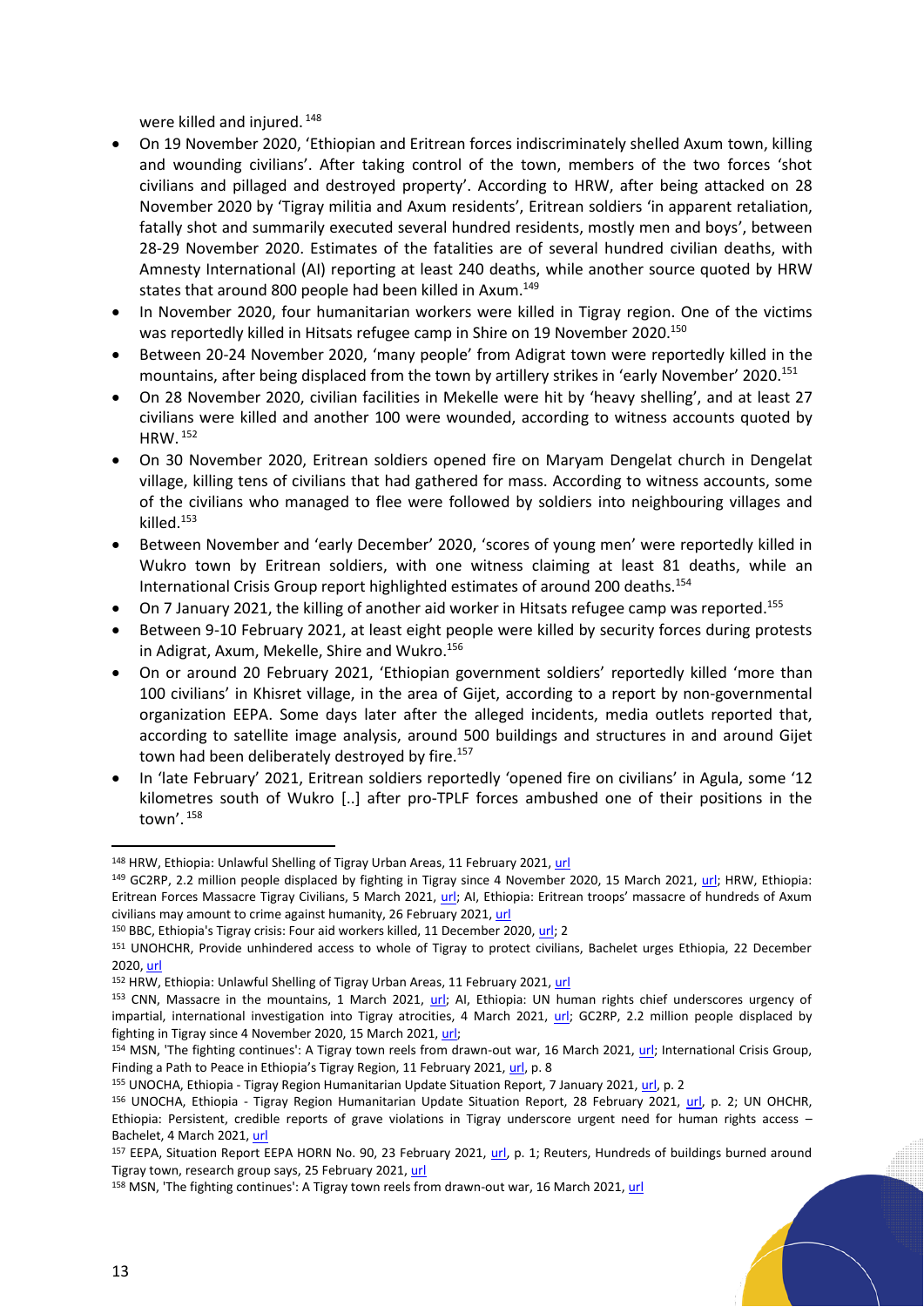#### <span id="page-13-0"></span>**2.3.2 Other acts/forms of violence against civilians**

Along with reports of civilian killings, reports of various other human rights abuses emerged soon after the start of the military operation in Tigray on 4 November 2020.<sup>159</sup>

On 25 November 2020, the Global Centre for the Responsibility to Protect (GCR2P) quoted reports highlighting that Tigrayans employed in United Nations and African Union peacekeeping missions were 'being removed from their posts and forcibly returned home where they face[d] the threat of arbitrary detention and persecution'. 160

On 9 December 2020, the UN High Commissioner for Human Rights (UNOHCHR) highlighted reports of 'gross human rights violations and abuses, including indiscriminate attacks against civilians and civilian objects, looting, abductions and sexual violence against women and girls', as well as 'reports of forced recruitment of Tigrayan youth to fight against their own communities'.<sup>161</sup> In a subsequent report, the same source stated that, between December 2020-January 2021, at least 136 cases of rape had been reported in 'hospitals in Mekelle, Ayder, Adigrat and Wukro [..] with indications that there are many more such unreported cases'. 162

In January 2021, the GCR2P stated that 'Ethiopian refugees fleeing to Sudan continue to report violence, forced recruitment of men and boys to armed groups, and sexual violence perpetrated against women and girls in the Tigray region'.<sup>163</sup> On 21 January 2021, the UN Special Representative on Sexual Violence in Conflict also highlighted 'serious allegations of sexual violence' in Tigray, 'including a high number of alleged rapes in the capital, Mekelle'. 164

On 26 January 2021, the New York Times quoted an internal US government report which accused Ethiopian and Eritrean soldiers, as well as Amhara militia fighters, of 'leading a systematic campaign of ethnic cleansing'. Moreover, 'whole villages were severely damaged or completely erased', according to the same source.<sup>165</sup> Meanwhile, on the same day, the United Nations Office for the Coordination of Humanitarian Affairs (UNOCHA) reported that movements outside main roads in Tigray were 'highly insecure', while 'incidents of ambushes and hit-and-run attacks also abound, including on humanitarian partners' vehicles'.<sup>166</sup>

On 4 February 2021, UNOCHA reported a 'deteriorating' humanitarian situation, which included incidents of violence against civilians'.<sup>167</sup> The same source highlighted on 28 February 2021 accounts from 'residents and aid workers on the ground', who reported 'alarming levels of violence against civilians perpetuated by armed actors' including killings and gender-based violence. Furthermore, there were accounts of random house searches, widespread looting of private and public property and destruction of farming equipment, allegedly by various armed actors'.<sup>168</sup>

167 UNOCHA, Ethiopia - Tigray Region Humanitarian Update Situation Report, 4 February 2021, [url,](https://reliefweb.int/sites/reliefweb.int/files/resources/Situation%20Report%20-%20Ethiopia%20-%20Tigray%20Region%20Humanitarian%20Update%20-%204%20Feb%202021.pdf) p. 1

<sup>&</sup>lt;sup>159</sup> EU ECHO, Ethiopia - Conflict escalation and concern for civilians, 23 November 2020[, url;](https://reliefweb.int/report/ethiopia/ethiopia-conflict-escalation-and-concern-civilians-dg-echo-un-media-echo-daily-flash) AI, Ethiopia: Protect civilians in Mekelle offensive, 23 November 2020[, url](https://reliefweb.int/report/ethiopia/ethiopia-protect-civilians-mekelle-offensive)

<sup>160</sup> GCR2P, Atrocity Alert No. 230: Ethiopia, Uganda and Democratic Republic of the Congo, 25 November 2020[, url](https://www.globalr2p.org/publications/atrocity-alert-no-230-ethiopia-uganda-and-democratic-republic-of-the-congo/)

<sup>161</sup> UNOHCHR, Exceedingly worrying and volatile situation in Ethiopia – Bachelet, 9 December 2020, [url](https://www.ohchr.org/EN/NewsEvents/Pages/DisplayNews.aspx?NewsID=26583&LangID=E)

<sup>162</sup> UNOHCHR, Ethiopia: Persistent, credible reports of grave violations in Tigray underscore urgent need for human rights access – Bachelet, 4 March 2021, [url](https://www.ohchr.org/EN/NewsEvents/Pages/DisplayNews.aspx?NewsID=26838&LangID=E)

<sup>163</sup> GCR2P, Atrocity Alert No. 234: Ethiopia, China and Niger, 6 January 2021, [url](https://www.globalr2p.org/publications/atrocity-alert-no-234-ethiopia-china-and-niger/)

<sup>164</sup> UN, Special Representative of the Secretary-General on Sexual Violence in Conflict, Ms. Pramila Patten, urges all parties to prohibit the use of sexual violence and cease hostilities in the Tigray region of Ethiopia, 21 January 2021[, url](https://www.un.org/sexualviolenceinconflict/press-release/united-nations-special-representative-of-the-secretary-general-on-sexual-violence-in-conflict-ms-pramila-patten-urges-all-parties-to-prohibit-the-use-of-sexual-violence-and-cease-hostilities-in-the/)

<sup>165</sup> New York Times (The), Ethiopia's War Leads to Ethnic Cleansing in Tigray Region, U.S. Report Says, 26 February 2021, [url](https://www.nytimes.com/2021/02/26/world/middleeast/ethiopia-tigray-ethnic-cleansing.html) <sup>166</sup> UNOCHA, Ethiopia - Tigray Region Humanitarian Update Situation Report, 26 January 2021, [url,](https://reliefweb.int/sites/reliefweb.int/files/resources/Situation%20Report%20-%20Ethiopia%20-%20Tigray%20Region%20Humanitarian%20Update%20-%2025%20Jan%202021.pdf) p. 2

<sup>168</sup> UNOCHA, Ethiopia - Tigray Region Humanitarian Update Situation Report, 28 February 2021, [url,](https://reliefweb.int/sites/reliefweb.int/files/resources/Situation%20Report%20-%20Ethiopia%20-%20Tigray%20Region%20Humanitarian%20Update%20-%2028%20Feb%202021.pdf) p. 2; UN OCHA, Ethiopia - Tigray Region Humanitarian Update Situation Report, 8 March 2021[, url,](https://reliefweb.int/sites/reliefweb.int/files/resources/Situation%20Report%20-%20Ethiopia%20-%20Tigray%20Region%20Humanitarian%20Update%20-%208%20Mar%202021.pdf) p. 2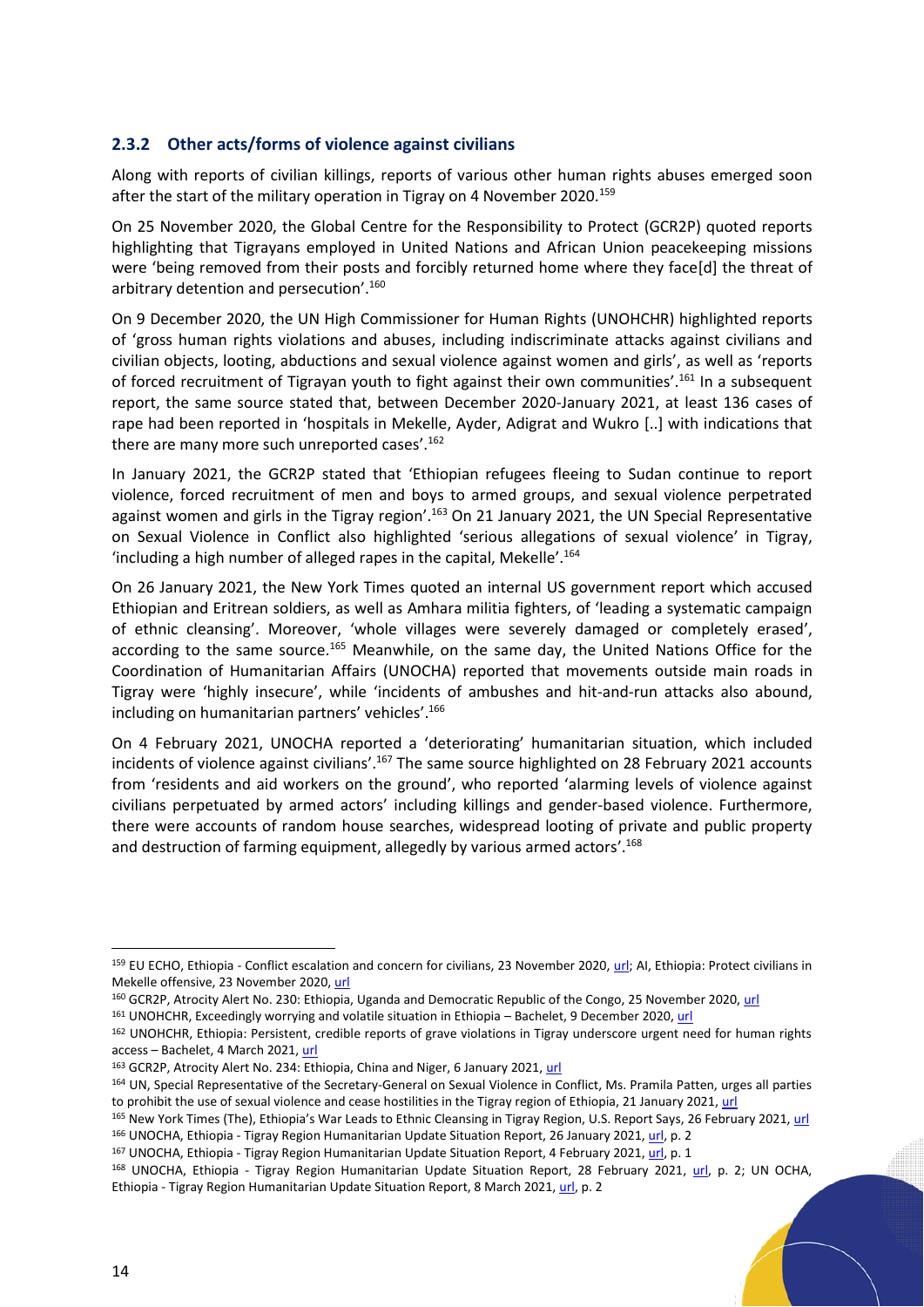#### <span id="page-14-0"></span>**2.3.3 Displacement**

#### **Internal displacement**

According to data published by the International Organization for Migration (IOM), as of March 2020 there were approximately 1 735 481 IDPs in Ethiopia, of which 99 602 (some 5.7 %) were in Tigray region. According to the source, all IDPs in Tigray had been displaced by previous episodes of conflict.<sup>169</sup> A subsequent assessment showed that, as of September 2020, there had been a slight increase in the number of IDPs in Tigray, up to 100 266 people.<sup>170</sup>

Accurate figures regarding internal displacement after the commencement of the conflict on 4 November 2020 in Tigray are not available, and as of 28 February 2021, humanitarian access in Tigray was still impeded by insecurity in areas such as Southern and South Eastern Tigray, and Mekelle.<sup>171</sup> Existing reports show that, between 4-20 November 2020, 'several thousands' of people' had already been internally displaced in Tigray. <sup>172</sup> Meanwhile, on 15 December 2020, UN OCHA reported that 'thousands of people living along the Amhara-Tigray and Afar-Tigray border areas' had been affected by fighting, while some 63 600 people had been displaced into Amhara and Afar region. <sup>173</sup> In January 2021, UN OCHA quoted figures released by the Tigray Emergency Coordination Center (ECC), of some 2.2 million people displaced by the conflict.<sup>174</sup> However, more recent estimates of 8 February 2021, were of around 521 200 IDPs 'mainly concentrated in Northern Woredas of Western Tigray (493 300)', while some 23 680 IDPs were recorded in Afar region, and 3 850 in Amhara region. 175

A United Nations International Children's Emergency Fund (UNICEF) assessment between 4-7 February 2021 in Shire highlighted 'dire conditions' for IDPs, particularly for the unaccompanied or separated children among the displaced. Severe acute malnutrition was detected among the IDPs, while 'many families reported deep psychosocial distress' due to the conflict.<sup>176</sup> On 28 February 2021, UN OCHA reported that IDPs in Western Tigray and in Mae-Tsebri, North Western Tigray, were sleeping in open spaces due to the lack of shelter.<sup>177</sup>

#### **Ethiopian refugees**

Along with internal displacement, the conflict that began on 4 November 2020 in Tigray region caused significant numbers of people to flee across the border into Sudan, using three border points: Hamdayet in Kassala State, and Lugdi and Aderafi in Gedaref State.<sup>178</sup> As of 28 February 2021, approximately 62 200 Ethiopian refugees from Tigray had arrived in Kassala and Gedaref states of Sudan, settling in Um Rakuba camp, Tunaydbah and Hamdayet settlements, and in Village 8.<sup>179</sup>

A February 2021 report by MSF highlighted that many of the Ethiopian refugees in Sudan were lacking adequate humanitarian aid. For instance, according to MSF, around 10 000-12 000 refugees 'scattered in and around Hamdayet' had not been 'provided with proper shelter, and their basic needs such as water, food, blankets and sanitation' were 'barely met'.<sup>180</sup> A UNFPA assessment found

<sup>&</sup>lt;sup>169</sup> IOM DTM, Ethiopia National Displacement Report 4 Round 21: February — March 2020, May 2020[, url,](https://reliefweb.int/sites/reliefweb.int/files/resources/DTM%20Ethiopia%20R21%20National%20Displacement%20Report%20v3.pdf) pp. 2, 13 170 UNHCR, Ethiopia Operation Tigray Humanitarian Snapshot, October 2020, [url;](https://reliefweb.int/sites/reliefweb.int/files/resources/ETHIOPIA%20-TIGRAY%20HUMANITARIAN%20SNAPSHOT%20OCT%202020.pdf) UNHCR, Ethiopia Operation Humanitarian

Population Figures, October 2020, [url](https://reliefweb.int/sites/reliefweb.int/files/resources/ETHIOPIA%20-%20HUMANITARIAN%20PROFILE%20IDPs%20AND%20RETURNEES%20OCT%202020.pdf)

<sup>171</sup> UNOCHA, Ethiopia - Tigray Region Humanitarian Update Situation Report, 28 Feb 2021, [url,](https://reliefweb.int/sites/reliefweb.int/files/resources/Situation%20Report%20-%20Ethiopia%20-%20Tigray%20Region%20Humanitarian%20Update%20-%2028%20Feb%202021.pdf) p. 3

<sup>172</sup> UNOCHA, Humanitarian Bulletin Ethiopia Issue #19 2 Nov. - 20 Nov. 2020, 20 November 2020[, url,](https://reliefweb.int/sites/reliefweb.int/files/resources/humanitarian_bulletin_2_-_20_november_2020_-_final_002.pdf) p. 1

<sup>173</sup> UNOCHA, Ethiopia - Access Snapshot - Tigray region, 15 December 2020, [url](https://reliefweb.int/report/ethiopia/ethiopia-access-snapshot-tigray-region-15-december-2020)

<sup>174</sup> UNOCHA, Ethiopia - Tigray Region Humanitarian Update Situation Report, 6 January 2021[, url,](https://reliefweb.int/sites/reliefweb.int/files/resources/Situation%20Report%20-%20Ethiopia%20-%20Tigray%20Region%20Humanitarian%20Update%20-%206%20Jan%202021.pdf) p. 2

<sup>175</sup> UNHCR, Tigray Situation Update, 8 February 2021[, url,](https://data2.unhcr.org/en/documents/download/84900) p. 2

<sup>176</sup> UN News, Ethiopia: 'Incomplete but troubling picture' reveals impact of Tigray crisis on children, 12 February 2021, [url](https://news.un.org/en/story/2021/02/1084542)

<sup>&</sup>lt;sup>177</sup> UNOCHA, Ethiopia - Tigray Region Humanitarian Update Situation Report, 28 February 2021, [url,](https://reliefweb.int/sites/reliefweb.int/files/resources/Situation%20Report%20-%20Ethiopia%20-%20Tigray%20Region%20Humanitarian%20Update%20-%2028%20Feb%202021.pdf) p. 2

<sup>178</sup> UNFPA, Sudan Response to the Ethiopian Refugees Situation, 1 March 2021, [url,](https://reliefweb.int/sites/reliefweb.int/files/resources/20210301_0.pdf) p. 2

<sup>179</sup> UNHCR, Ethiopia Situation (Tigray Region) 15- 28 February, 28 February 2021[, url,](https://reporting.unhcr.org/sites/default/files/Ethiopia%20situation%20regional%20update%2015-28%20February%202021.pdf) p. 1

<sup>&</sup>lt;sup>180</sup> MSF, For refugees in Hamdayet, Sudan, "everyone is hungry, and everyone is tired", 19 February 2021, [url](https://www.msf.org/lack-food-shelter-sudan-add-worries-refugees-fleeing-ethiopia)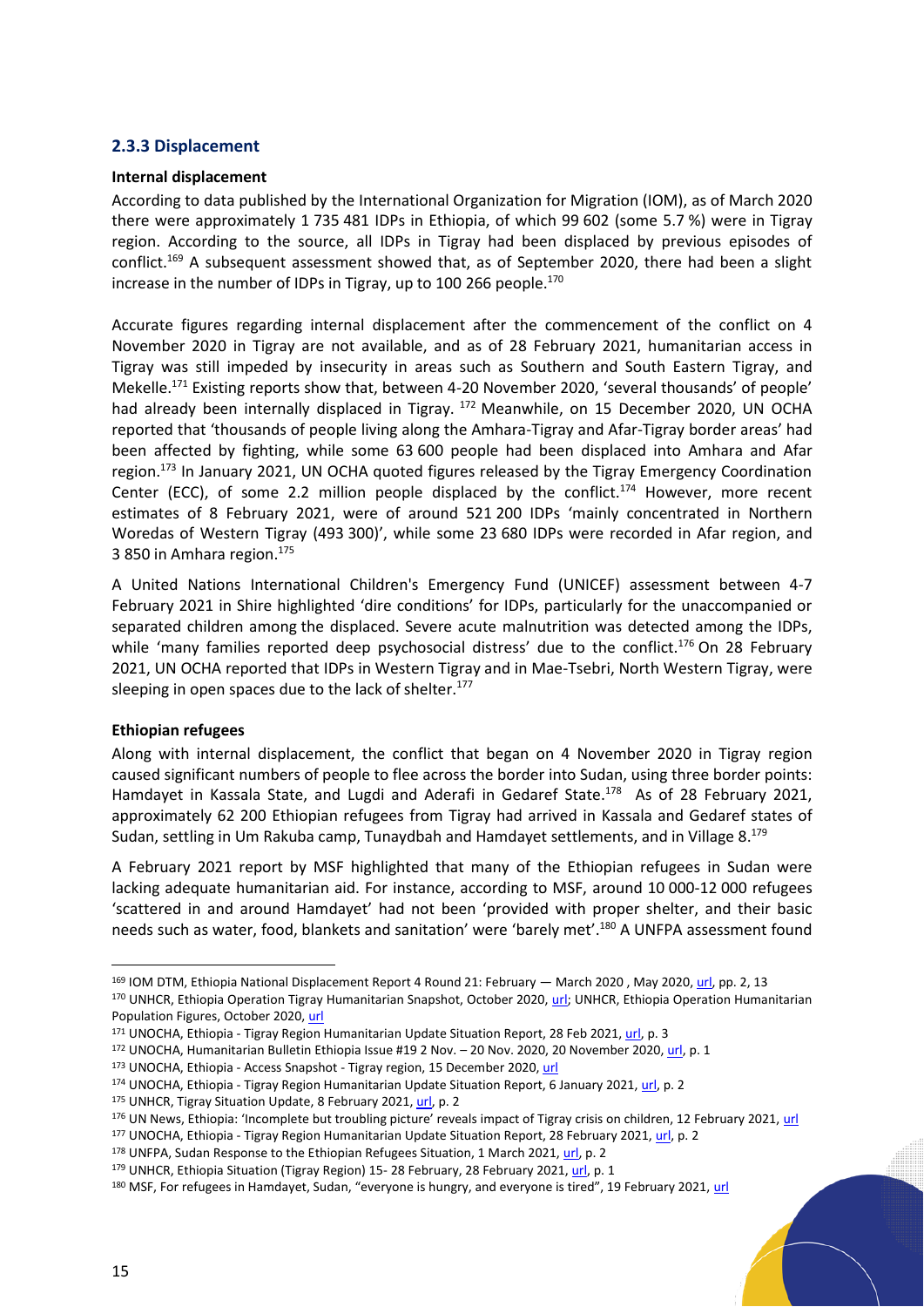acute respiratory infections, malaria and dysentery, among others, across all refugee sites, as well as the presence of the COVID-19 virus in Village 8.<sup>181</sup>

#### **Eritrean refugees in Tigray**

A 10 November 2020 UNHCR report highlighted that, at the beginning of the conflict, of the 178 315 Eritrean refugees present at that time in Ethiopia, some 96 223 were living in Tigray region. The vast majority were 'sheltered mainly in four refugee camps in the western part' of Tigray: 32 167 people were living in Adi-Harush, 25 248 in Hitsats, 21 682 in Mai-Aini, and 8 702 in Shimelba. Another 8 424 Eritrean refugees were living in host communities in Tigray.<sup>182</sup>

On 20 November 2020, UNOCHA highlighted reports of fighting 'around Shire, where thousands of refugees live, and where humanitarian actors have their main operational bases for the refugee operation'. <sup>183</sup> A subsequent UNHCR report focusing on the period 4-8 December 2020 pointed out the fact that, at that time, humanitarian access to the four refugee camps was blocked due to insecurity, while highlighting 'reports of attacks, abductions and forced recruitment at the Eritrean [refugee] camps' that could not be independently verified due to the active conflict.<sup>184</sup> Meanwhile, on 11 December 2020, a report quoting the UNHCR stated that hundreds of Eritrean refugees that had fled to Addis Ababa were sent back to Tigray region, while also highlighting reports of Eritrean refugees in the Tigray camps being forcibly returned to Eritrea.<sup>185</sup>

By the first week of January 2021, 'access to most parts of North Western, Eastern and Central Tigray' was hampered because of 'ongoing insecurity and bureaucratic hurdles', while Hitsats and Shimelba camps remained inaccessible to aid workers.<sup>186</sup> Moreover, UNHCR highlighted 'reports of ongoing insecurity and additional destruction at the camps in the first week of January 2021'.<sup>187</sup>

A subsequent UNHCR report of 13 January 2021 stated that an estimated 4 000 Eritrean refugees were 'in and around Shire town at that time, 'including recent arrivals from Hitsats and Shimelba camps', who were in 'need of shelter, food and essential services'. According to the source, many were 'sleeping on the street or in open fields'. 188

On 9 January 2021, Bloomberg published results of satellite image analysis showing destruction of infrastructure that had reportedly taken place between 5-8 January 2021 in Tigray. This included damage to Hitsats and Shimelba camps. According to the source, analysis of images from Shimelba camp showed 'scorched earth' and the destruction humanitarian facilities, while images from Hitsats camp also revealed destroyed or burning structures'.<sup>189</sup>

By the first week of February 2021, Shimelba and Hitsats camps remained inaccessible to aid workers, and several sources reported that between 15 000-20 000 of Eritrean refugees that had been residing in the camps were at that time dispersed to 'inaccessible areas in Tigray', while another 4 000 had 'fled to other camps in southern Tigray'. A 6 February 2021 AFP report quoted Eritrean refugees from Hitsats claiming abuses, first from 'pro-TPLF militiamen', who 'targeted refugees in reprisal killings after suffering battlefield setbacks against Eritrean troops' in late November, then at the hands of Eritrean soldiers, who abducted some of the refugees in the camp.<sup>190</sup>

On 10 February 2021, reports of new satellite image analysis showed more 'extensive damage' to

<sup>181</sup> UNFPA, Sudan Response to the Ethiopian Refugees Situation, 1 March 2021, [url,](https://reliefweb.int/sites/reliefweb.int/files/resources/20210301_0.pdf) p. 2

<sup>182</sup> UNHCR, Tigray Situation Update #1, 10 November 2020, [url,](https://reliefweb.int/sites/reliefweb.int/files/resources/UNHCR%20Ethiopia%20Tigray%20Update%2010%20NovemberFINAL.pdf) p. 1

<sup>183</sup> UNOCHA, Ethiopia: Tigray Region Humanitarian Update Situation Report No. 4, 20 November 2020[, url](https://reliefweb.int/sites/reliefweb.int/files/resources/situation_report_no.4_tigray_humanitarian_update_20_november_2020.pdf)

<sup>184</sup> UNHCR Regional Update #6: Ethiopia Situation (Tigray Region), 4-8 December 2020, 10 December 2020[, url,](https://reliefweb.int/sites/reliefweb.int/files/resources/Ethiopia%20%28Tigray%29%20situation%20EXTERNAL%20regional%20update%20%236.pdf) p. 2

<sup>185</sup> Al Jazeera, 'Overwhelming' reports of killings of Eritreans in Tigray: UN, 11 December 2020[, url](https://www.aljazeera.com/news/2020/12/11/disturbing-un-says-safety-of-eritrean-refugees-greatly-at-risk)

<sup>186</sup> UNOCHA, Ethiopia: Tigray Region Humanitarian Update Situation Report, 7 January 2021, [url,](https://reliefweb.int/sites/reliefweb.int/files/resources/Situation%20Report%20-%20Ethiopia%20-%20Tigray%20Region%20Humanitarian%20Update%20-%206%20Jan%202021.pdf) p. 1

<sup>&</sup>lt;sup>187</sup> UNCHR, Ethiopia Situation (Tigray Region) Regional Update #9, 13 January 2021, [url,](https://reliefweb.int/sites/reliefweb.int/files/resources/Ethiopia%20%28Tigray%29%20situation%20EXTERNAL%20regional%20update%20%239%2012%20January%20.pdf) p.1

<sup>188</sup> UNCHR, Ethiopia Situation (Tigray Region) Regional Update #9, 13 January 2021, [url,](https://reliefweb.int/sites/reliefweb.int/files/resources/Ethiopia%20%28Tigray%29%20situation%20EXTERNAL%20regional%20update%20%239%2012%20January%20.pdf) p.2

<sup>189</sup> GCR2P, Atrocity Alert No. 235: Central African Republic, Ethiopia and Cameroon, 13 January 2021[, url](https://www.globalr2p.org/publications/atrocity-alert-no-235/)

<sup>190</sup> VOA, Eritrean Refugees Caught in Crossfire of Ethiopia's Tigray War, 3 February 2021[, url](https://www.voanews.com/ethiopia-tigray/eritrean-refugees-caught-crossfire-ethiopias-tigray-war#:~:text=Two%20of%20those%20camps%2C%20Hitsats,and%20Returnee%20Affairs%20(ARRA).)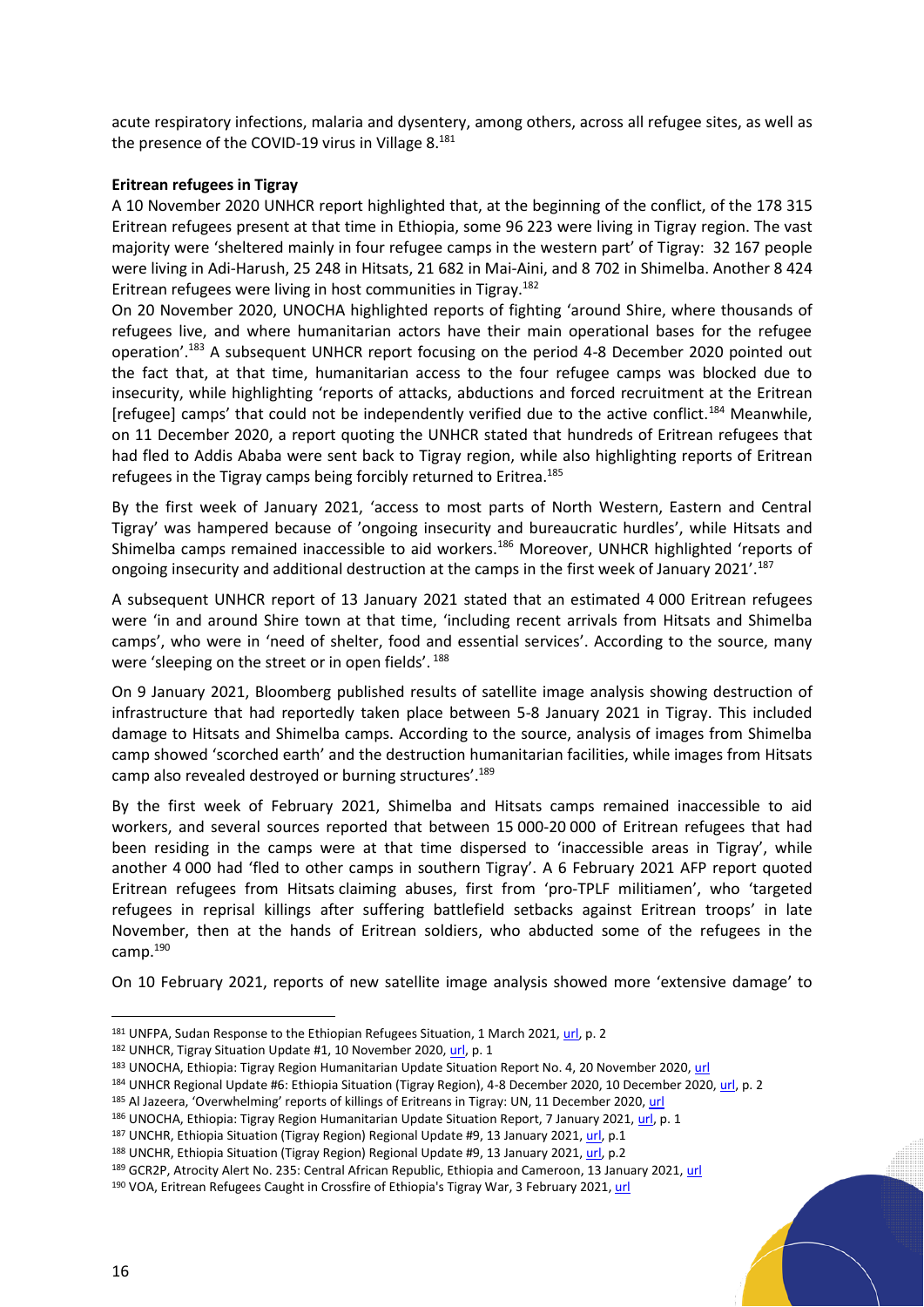the two camps than previously thought. During the same day, the Ethiopian government announced the closure of the two camps.<sup>191</sup>

In February 2021, several sources quoted Eritrean refugees stating that 'armed actors infiltrated the camps, killed, raped and abducted people', while Eritrean troops that entered Ethiopian territory had 'forced some of the refugees back to Eritrea'. <sup>192</sup> Similarly, on 24 February 2021, the Special Rapporteur on the situation of human rights situation in Eritrea quoted 'first-hand accounts of allegations of grave human rights and humanitarian law violations, including extra judicial killings, targeted abductions and forced return of Eritrean refugees and asylum seekers to Eritrea, allegedly by Eritrean forces'.<sup>193</sup> On 26 February 2021, HRW highlighted 'the use by Eritrean forces of Eritrean refugee camps in Ethiopia for military purposes and arrests of Eritrean refugees'.<sup>194</sup>

By 24 February 2021, UNHCR reported that some 5 474 Eritrean refugees displaced from Hitsats and Shimelba camps had been relocated from 'Shire and surrounding areas' to Mai-Aini and Adi-Harush camps. The same source highlighted the 'lack of adequate shelter and communal facilities'.<sup>195</sup> Meanwhile, some 20 000 Eritrean refugees remained unaccounted for.<sup>196</sup>

<sup>191</sup> GC2RP, Atrocity Alert No. 239: Ethiopia, China and Iraq, 10 February 2021, [url;](https://www.globalr2p.org/publications/atrocity-alert-no-239-ethiopia-china-and-iraq/) USAID, Ethiopia – Ethiopia – Tigray Conflict Fact Sheet #2 Fiscal Year (FY) 2021, 18 February 2021[, url,](https://reliefweb.int/sites/reliefweb.int/files/resources/02.18.2021_-_USG_Tigray_Fact_Sheet_2.pdf) p. 3

<sup>192</sup> UNHCR, Ethiopia Situation (Tigray Region) Regional update #10, 8 February 2021, [url,](https://reliefweb.int/sites/reliefweb.int/files/resources/Ethiopia%20%28Tigray%29%20situation%20EXTERNAL%20regional%20update%20%2310%201%20Febuary.pdf) p. 2; USCRI, Statement Calling for an Independent United Nations Investigation into the Disappearance of Refugees from the Tigray Region of Ethiopia, 9 February 2021[, url](https://refugees.org/uscri-statement-calling-for-an-independent-united-nations-investigation-into-the-refugees-from-the-tigray-region-of-ethiopia-who-are-missing/)

<sup>193</sup> UNOHCHR, Statement of the Special Rapporteur on the situation of human rights situation in Eritrea, Mr Mohamed Abdelsalam Babiker, 24 February 2021[, url](https://www.ohchr.org/EN/NewsEvents/Pages/DisplayNews.aspx?NewsID=26795&LangID=E)

<sup>194</sup> HRW, African Union Shouldn't Endorse Eritrea for UN Rights Body, 26 February 2021, [url](https://www.hrw.org/news/2021/02/26/african-union-shouldnt-endorse-eritrea-un-rights-body)

<sup>195</sup> UNHCR, Ethiopia COVID-19 and Operational Update, 24 February 2021, [url,](https://reliefweb.int/sites/reliefweb.int/files/resources/UNHCR%20ETHIOPIA%20COVID%20and%20Operational%20Update%2024%20February.pdf) p. 3; UN OCHA, Ethiopia - Tigray Region Humanitarian Update Situation Report, 8 March 2021[, url,](https://reliefweb.int/sites/reliefweb.int/files/resources/Situation%20Report%20-%20Ethiopia%20-%20Tigray%20Region%20Humanitarian%20Update%20-%208%20Mar%202021.pdf) p. 2

<sup>&</sup>lt;sup>196</sup> USAID, Ethiopia – Ethiopia – Tigray Conflict Fact Sheet #2 Fiscal Year (FY) 2021, 18 February 2021[, url,](https://reliefweb.int/sites/reliefweb.int/files/resources/02.18.2021_-_USG_Tigray_Fact_Sheet_2.pdf) p. 3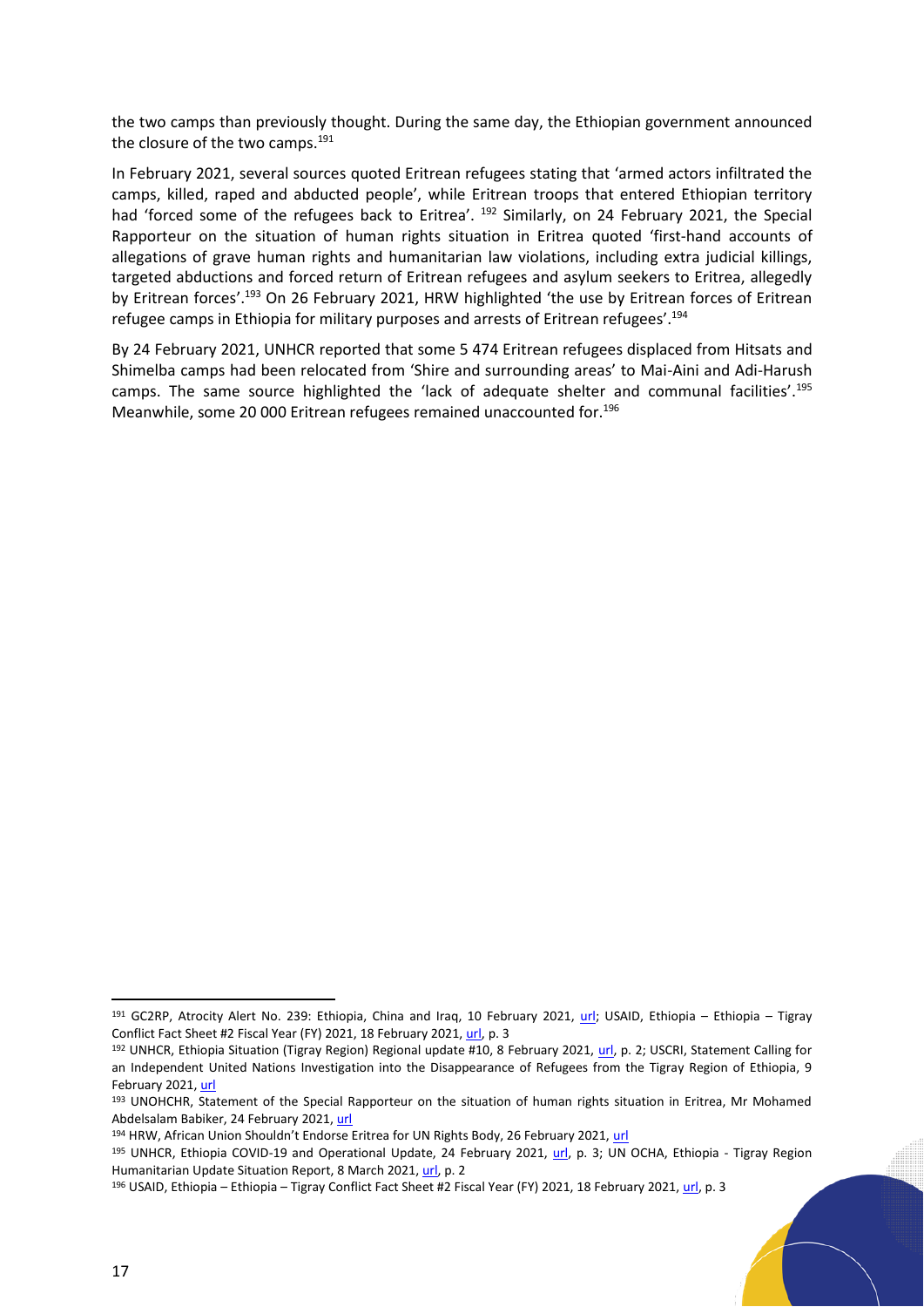## **SOURCES USED**

AA (Anadolu Agency), Ethiopia declares state of emergency in defiant region, 4 November 2020, [https://www.aa.com.tr/en/africa/ethiopia-declares-state-of-emergency-in-defiant-region/2031771,](https://www.aa.com.tr/en/africa/ethiopia-declares-state-of-emergency-in-defiant-region/2031771) accessed 4 March 2021

AA (Anadolu Agency), Ethiopia kills 4 core TPLF leaders, arrests 9, 8 January 2021, [https://www.aa.com.tr/en/africa/ethiopia-kills-4-core-tplf-leaders-arrests-9/2102625,](https://www.aa.com.tr/en/africa/ethiopia-kills-4-core-tplf-leaders-arrests-9/2102625) accessed 14 March 2021

AA (Anadolu Agency), Ethiopia moves to set up interim gov't in Tigray, 7 November 2020, [https://www.aa.com.tr/en/africa/ethiopia-moves-to-set-up-interim-govt-in-tigray/2035381,](https://www.aa.com.tr/en/africa/ethiopia-moves-to-set-up-interim-govt-in-tigray/2035381) accessed 9 March 2021

AA (Anadolu Agency), Ethiopia: Delaying polls trigger constitutional crises, 12 May 2020, [https://www.aa.com.tr/en/africa/ethiopia-delaying-polls-trigger-constitutional-crises/1837553,](https://www.aa.com.tr/en/africa/ethiopia-delaying-polls-trigger-constitutional-crises/1837553) accessed 4 March 2021

AA (Anadolu Agency), Ethiopia: Merger, election and popular apprehension, 6 December 2019, [https://www.aa.com.tr/en/africa/ethiopia-merger-election-and-popular-apprehension/1665642,](https://www.aa.com.tr/en/africa/ethiopia-merger-election-and-popular-apprehension/1665642) accessed 14 March 2021

AA (Anadolu Agency), Sudan closes border with Ethiopia amid Tigray clashes, 6 November 2020, [https://www.aa.com.tr/en/africa/sudan-closes-border-with-ethiopia-amid-tigray-clashes/2034995,](https://www.aa.com.tr/en/africa/sudan-closes-border-with-ethiopia-amid-tigray-clashes/2034995) accessed 10 March 2021

ABC News, Ethiopia reshuffles top officials as Tigray conflict grows, 8 November 2020, [https://www.npr.org/2020/12/02/941066955/ethiopia-u-n-reach-deal-to-allow-unimpeded-access](https://www.npr.org/2020/12/02/941066955/ethiopia-u-n-reach-deal-to-allow-unimpeded-access-for-aid-groups-in-tigray)[for-aid-groups-in-tigray](https://www.npr.org/2020/12/02/941066955/ethiopia-u-n-reach-deal-to-allow-unimpeded-access-for-aid-groups-in-tigray) , accessed 4 March 2021

ACLED (Armed Conflict Location & Even Data Project), [Twitter], posted on: 25 February 2021, [https://twitter.com/acledinfo/status/1364961646993674240,](https://twitter.com/acledinfo/status/1364961646993674240) accessed 15 March 2021

ACLED (Armed Conflict Location & Even Data Project), ACLED database 1 March 2020- 8 January 2021[, https://acleddata.com/data-export-tool/,](https://acleddata.com/data-export-tool/) accessed 18 March 2021

ACLED (Armed Conflict Location & Even Data Project), Ethiopia- November 2016 Update, 14 November 2016<https://acleddata.com/2016/11/14/ethiopia-november-2016-update/> , accessed 4 March 2021

ACLED (Armed Conflict Location & Even Data Project), Ethiopia- TPLF Overview, 8 December 2020, [https://acleddata.com/2020/12/08/ethiopia-tplf-actor-analysis/,](https://acleddata.com/2020/12/08/ethiopia-tplf-actor-analysis/) accessed 4 March 2021

Addis Standard, We Don't Want It": North Command Chief On Eritrean Army In Tigray; Says Army Didn't Let Alien Forces In- Full Speech, 6 January 2021, [https://addisstandard.com/news-analysis](https://addisstandard.com/news-analysis-we-dont-want-it-north-command-chief-on-eritrean-army-in-tigray-says-army-didnt-let-alien-forces-in-full-speech/)[we-dont-want-it-north-command-chief-on-eritrean-army-in-tigray-says-army-didnt-let-alien-forces](https://addisstandard.com/news-analysis-we-dont-want-it-north-command-chief-on-eritrean-army-in-tigray-says-army-didnt-let-alien-forces-in-full-speech/)[in-full-speech/,](https://addisstandard.com/news-analysis-we-dont-want-it-north-command-chief-on-eritrean-army-in-tigray-says-army-didnt-let-alien-forces-in-full-speech/) accessed 7 March 2021

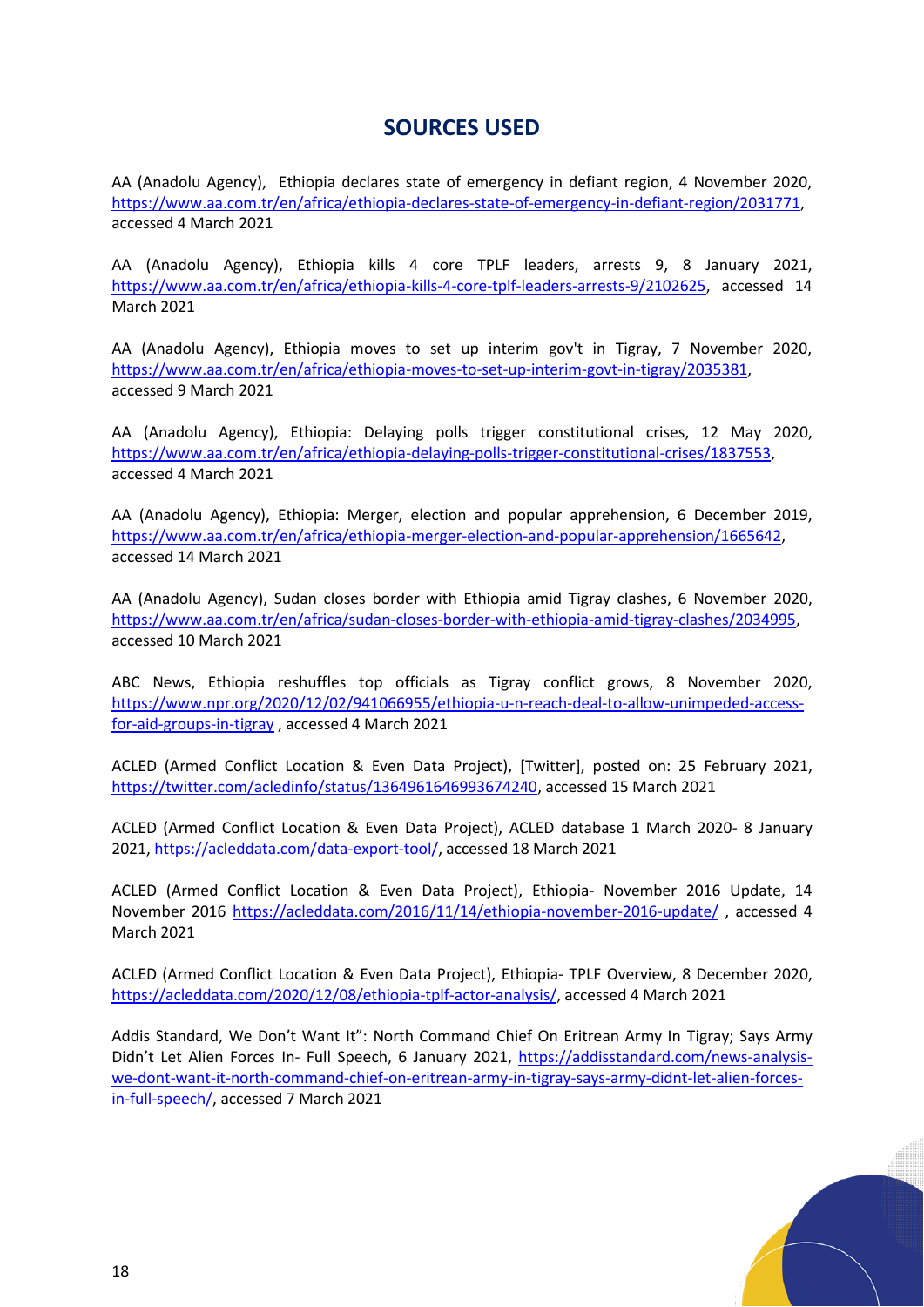AfricaNews, Ethiopia declares 6 months state of emergency over Oromia protests, 9 October 2016, [https://www.africanews.com/2016/10/09/ethiopia-declares-6-months-state-of-emergency-over](https://www.africanews.com/2016/10/09/ethiopia-declares-6-months-state-of-emergency-over-oromia-protests/)[oromia-protests//,](https://www.africanews.com/2016/10/09/ethiopia-declares-6-months-state-of-emergency-over-oromia-protests/) accessed 5 March 2021

Africanews, Ethiopia parties sign pact ahead of 2020 polls, 15 March 2019, [https://www.africanews.com/2019/03/15/ethiopia-parties-sign-pact-ahead-of-2020-polls-pm](https://www.africanews.com/2019/03/15/ethiopia-parties-sign-pact-ahead-of-2020-polls-pm-stresses-fairness/)[stresses-fairness/,](https://www.africanews.com/2019/03/15/ethiopia-parties-sign-pact-ahead-of-2020-polls-pm-stresses-fairness/) accessed 12 March 2021

Africanews, Ethiopia restructures military, set to revive naval force - State Media, 13 December 2018, [https://www.africanews.com/2018/12/13/ethiopia-restructures-military-set-to-revive-naval](https://www.africanews.com/2018/12/13/ethiopia-restructures-military-set-to-revive-naval-force-state-media/)[force-state-media/](https://www.africanews.com/2018/12/13/ethiopia-restructures-military-set-to-revive-naval-force-state-media/) , accessed 10 March 2021

Africanews, Ethiopia: Amhara backs army campaign in Tigray, 9 November 2020, [https://www.africanews.com/2020/11/09/ethiopia-amhara-backs-army-campaign-in-tigray/,](https://www.africanews.com/2020/11/09/ethiopia-amhara-backs-army-campaign-in-tigray/) accessed 8 March 2021

Africanews, Ten Ethiopian opposition parties agree to work together in 2020 polls, 7 December 2019, [https://www.africanews.com/2019/12/07/ten-ethiopian-oppostion-parties-agree-to-work](https://www.africanews.com/2019/12/07/ten-ethiopian-oppostion-parties-agree-to-work-together-in-2020-polls/)[together-in-2020-polls/,](https://www.africanews.com/2019/12/07/ten-ethiopian-oppostion-parties-agree-to-work-together-in-2020-polls/) accessed 4 March 2021

Africanews, Top Tigrayan leaders killed by Ethiopian troops, 8 January 2021, [https://www.africanews.com/2021/01/08/top-tigrayan-leaders-killed-by-ethiopian-troops/,](https://www.africanews.com/2021/01/08/top-tigrayan-leaders-killed-by-ethiopian-troops/) accessed 4 March 2021

AI (Amnesty International), Ethiopia: UN human rights chief underscores urgency of impartial, international investigation into Tigray atrocities, 4 March 2021, [https://www.amnesty.org/en/latest/news/2021/03/ethiopia-un-human-rights-chief-underscores](https://www.amnesty.org/en/latest/news/2021/03/ethiopia-un-human-rights-chief-underscores-urgency-of-impartial-international-investigation-into-tigray-atrocities/)[urgency-of-impartial-international-investigation-into-tigray-atrocities/,](https://www.amnesty.org/en/latest/news/2021/03/ethiopia-un-human-rights-chief-underscores-urgency-of-impartial-international-investigation-into-tigray-atrocities/) accessed 16 March 2021

AI (Amnesty International), Eritrean troops' massacre of hundreds of Axum civilians may amount to crime against humanity, 26 February 2021, [https://www.amnesty.org/en/latest/news/2021/02/ethiopia-eritrean-troops-massacre-of-hundreds](https://www.amnesty.org/en/latest/news/2021/02/ethiopia-eritrean-troops-massacre-of-hundreds-of-axum-civilians-may-amount-to-crime-against-humanity/)[of-axum-civilians-may-amount-to-crime-against-humanity/,](https://www.amnesty.org/en/latest/news/2021/02/ethiopia-eritrean-troops-massacre-of-hundreds-of-axum-civilians-may-amount-to-crime-against-humanity/) accessed 12 March 2021

AI (Amnesty International), Human Rights in Africa: Review of 2019 - Ethiopia [AFR 01/1352/2020], 8 April 2020, [https://www.amnesty.org/en/countries/africa/ethiopia/report-ethiopia/,](https://www.amnesty.org/en/countries/africa/ethiopia/report-ethiopia/) accessed 4 March 2021

AI (Amnesty International), 'Because I am Oromo' (page 27), October 2014, [https://www.amnesty.org/download/Documents/4000/afr250062014en.pdf,](https://www.amnesty.org/download/Documents/4000/afr250062014en.pdf) accessed 14 March 2021

AI (Amnesty International), Demand full humanitarian access into Tigray, n.d, [https://www.amnesty.org/en/get-involved/take-action/demand-full-humanitarian-access-into](https://www.amnesty.org/en/get-involved/take-action/demand-full-humanitarian-access-into-tigray/)[tigray/,](https://www.amnesty.org/en/get-involved/take-action/demand-full-humanitarian-access-into-tigray/) accessed 4 March 2021

AI (Amnesty International), Ethiopia: Authorities must ensure human rights are respected in Tigray military operation, 4 November 2020, [https://www.amnesty.org/en/latest/news/2020/11/ethiopia](https://www.amnesty.org/en/latest/news/2020/11/ethiopia-authorities-must-ensure-human-rights-are-respected-in-tigray-military-operation/)[authorities-must-ensure-human-rights-are-respected-in-tigray-military-operation/,](https://www.amnesty.org/en/latest/news/2020/11/ethiopia-authorities-must-ensure-human-rights-are-respected-in-tigray-military-operation/) accessed 15 March 2021

AI (Amnesty International), Ethiopia: Investigation reveals evidence that scores of civilians were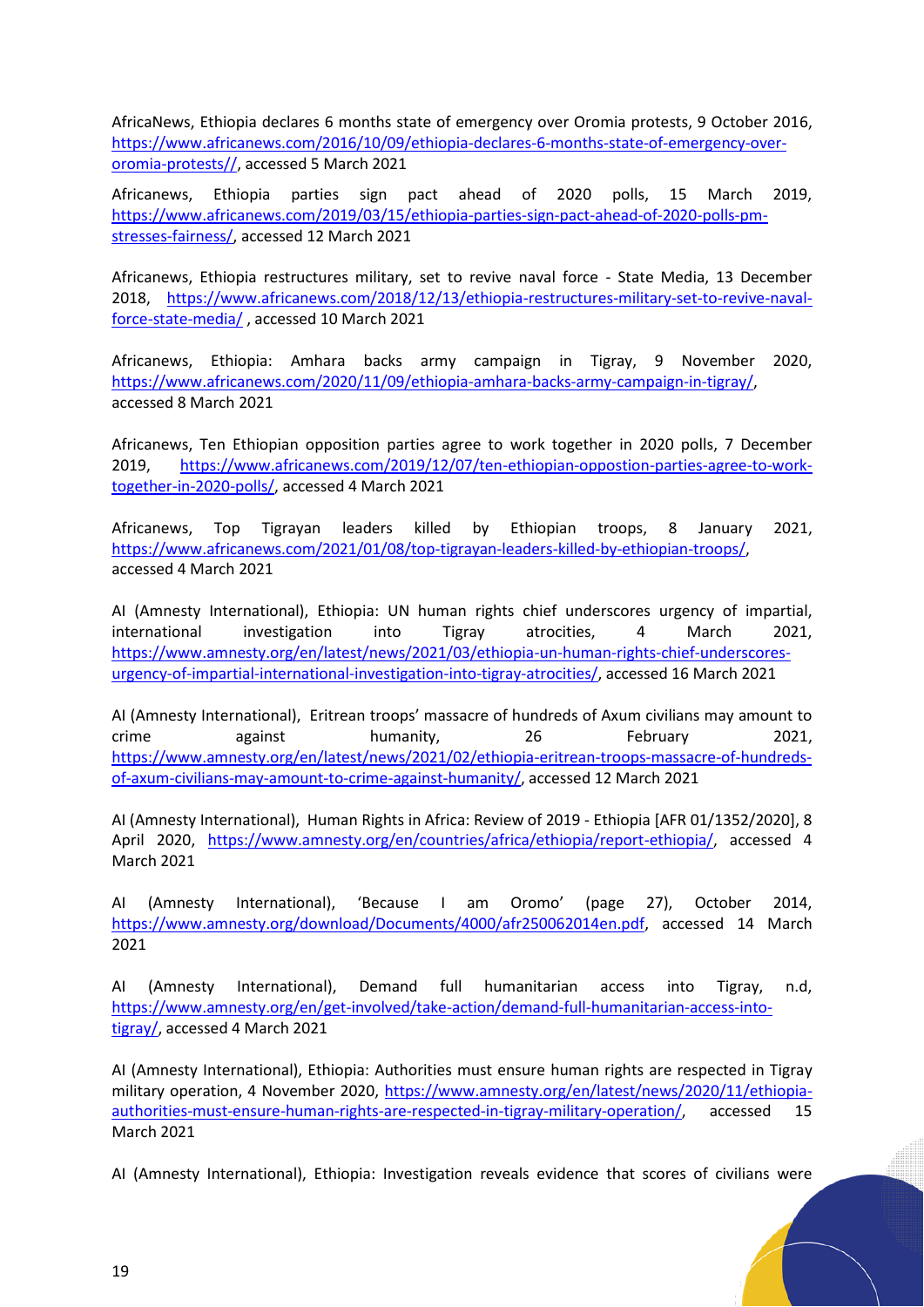killed in massacre in Tigray state, 12 November 2020, [https://www.amnesty.org/en/latest/news/2020/11/ethiopia-investigation-reveals-evidence-that](https://www.amnesty.org/en/latest/news/2020/11/ethiopia-investigation-reveals-evidence-that-scores-of-civilians-were-killed-in-massacre-in-tigray-state/)[scores-of-civilians-were-killed-in-massacre-in-tigray-state/,](https://www.amnesty.org/en/latest/news/2020/11/ethiopia-investigation-reveals-evidence-that-scores-of-civilians-were-killed-in-massacre-in-tigray-state/) accessed 15 March 2021

AI (Amnesty International), Ethiopia: Protect civilians in Mekelle offensive, 23 November 2020, [https://reliefweb.int/report/ethiopia/ethiopia-protect-civilians-mekelle-offensive,](https://reliefweb.int/report/ethiopia/ethiopia-protect-civilians-mekelle-offensive) accessed 16 March 2021

AI (Amnesty International), Report 2016/17 - Ethiopia, 22 February 2017, [https://www.amnesty.org/download/Documents/POL1048002017ENGLISH.PDF,](https://www.amnesty.org/download/Documents/POL1048002017ENGLISH.PDF) accessed 11 March 2021

Al Jazeera, 'Overwhelming' reports of killings of Eritreans in Tigray: UN, 11 December 2020, [https://www.aljazeera.com/news/2020/12/11/disturbing-un-says-safety-of-eritrean-refugees](https://www.aljazeera.com/news/2020/12/11/disturbing-un-says-safety-of-eritrean-refugees-greatly-at-risk)[greatly-at-risk,](https://www.aljazeera.com/news/2020/12/11/disturbing-un-says-safety-of-eritrean-refugees-greatly-at-risk) accessed 25 March 2021

Al Jazeera America, 'Protesters in Ethiopia reject authoritarian development model', 19 December 2015, [http://america.aljazeera.com/opinions/2015/12/protesters-in-ethiopia-reject-authoritarian](http://america.aljazeera.com/opinions/2015/12/protesters-in-ethiopia-reject-authoritarian-development-model.html)[development-model.html,](http://america.aljazeera.com/opinions/2015/12/protesters-in-ethiopia-reject-authoritarian-development-model.html) accessed 13 March 2021

Al Jazeera, Ethiopia security forces kill alleged coup leader, 24 June 2019, <https://www.aljazeera.com/news/2019/6/24/ethiopia-security-forces-kill-alleged-coup-leader>

Al Jazeera, Ethiopia: Amhara backs army campaign in Tigray, 25 November 2020, [https://www.aljazeera.com/opinions/2020/11/25/how-abiy-ahmeds-ethiopia-first-nationalism-led](https://www.aljazeera.com/opinions/2020/11/25/how-abiy-ahmeds-ethiopia-first-nationalism-led-to-civil-war)[to-civil-war](https://www.aljazeera.com/opinions/2020/11/25/how-abiy-ahmeds-ethiopia-first-nationalism-led-to-civil-war) , accessed 10 March 2021

Al Jazeera, Ethiopia: The forces fighting in Tigray in 500 words, 18 November 2020, [https://www.aljazeera.com/news/2020/11/18/ethiopia-who-are-forces-fighting-in-tigray,](https://www.aljazeera.com/news/2020/11/18/ethiopia-who-are-forces-fighting-in-tigray) accessed 4 March 2021

Al Jazeera, Ethiopia's Tigray region holds vote, defying Abiy's federal government, 9 September 2020, [https://www.aljazeera.com/news/2020/9/9/ethiopias-tigray-region-holds-vote-defying-abiys](https://www.aljazeera.com/news/2020/9/9/ethiopias-tigray-region-holds-vote-defying-abiys-federal-govt)[federal-govt](https://www.aljazeera.com/news/2020/9/9/ethiopias-tigray-region-holds-vote-defying-abiys-federal-govt) , accessed 4 March 2021

Al Jazeera, Ethiopian military seizes airport as fighting rages in Tigray, 10 November 2020, [https://www.aljazeera.com/news/2020/11/10/ethiopias-pm-not-rebuffing-calls-for-calm-as-clashes](https://www.aljazeera.com/news/2020/11/10/ethiopias-pm-not-rebuffing-calls-for-calm-as-clashes-continue)[continue](https://www.aljazeera.com/news/2020/11/10/ethiopias-pm-not-rebuffing-calls-for-calm-as-clashes-continue) , accessed 8 March 2021

Al Jazeera, Ethiopian parliament allows PM Abiy to stay in office beyond term, 10 June 2020, [https://www.aljazeera.com/news/2020/6/10/ethiopian-parliament-allows-pm-abiy-to-stay-in-office](https://www.aljazeera.com/news/2020/6/10/ethiopian-parliament-allows-pm-abiy-to-stay-in-office-beyond-term)[beyond-term,](https://www.aljazeera.com/news/2020/6/10/ethiopian-parliament-allows-pm-abiy-to-stay-in-office-beyond-term) accessed 6 March 2021

Al Jazeera, In Pictures: Inside Humera, a town scarred by Ethiopia's war, 25 November 2020, [https://www.aljazeera.com/gallery/2020/11/23/in-pictures-inside-a-tigray-town-scarred-by](https://www.aljazeera.com/gallery/2020/11/23/in-pictures-inside-a-tigray-town-scarred-by-ethiopian-conflict/)[ethiopian-conflict/,](https://www.aljazeera.com/gallery/2020/11/23/in-pictures-inside-a-tigray-town-scarred-by-ethiopian-conflict/) accessed 5 March 2021

Al Jazeera, No dialogue with TPLF, Ethiopia PM tells AU envoys, 27 November 2020, [https://www.aljazeera.com/news/2020/11/27/tigray-conflict-african-envoy-in-addis-ababa-to-meet](https://www.aljazeera.com/news/2020/11/27/tigray-conflict-african-envoy-in-addis-ababa-to-meet-pm-abiy-ahm)[pm-abiy-ahm,](https://www.aljazeera.com/news/2020/11/27/tigray-conflict-african-envoy-in-addis-ababa-to-meet-pm-abiy-ahm) accessed 10 March 2021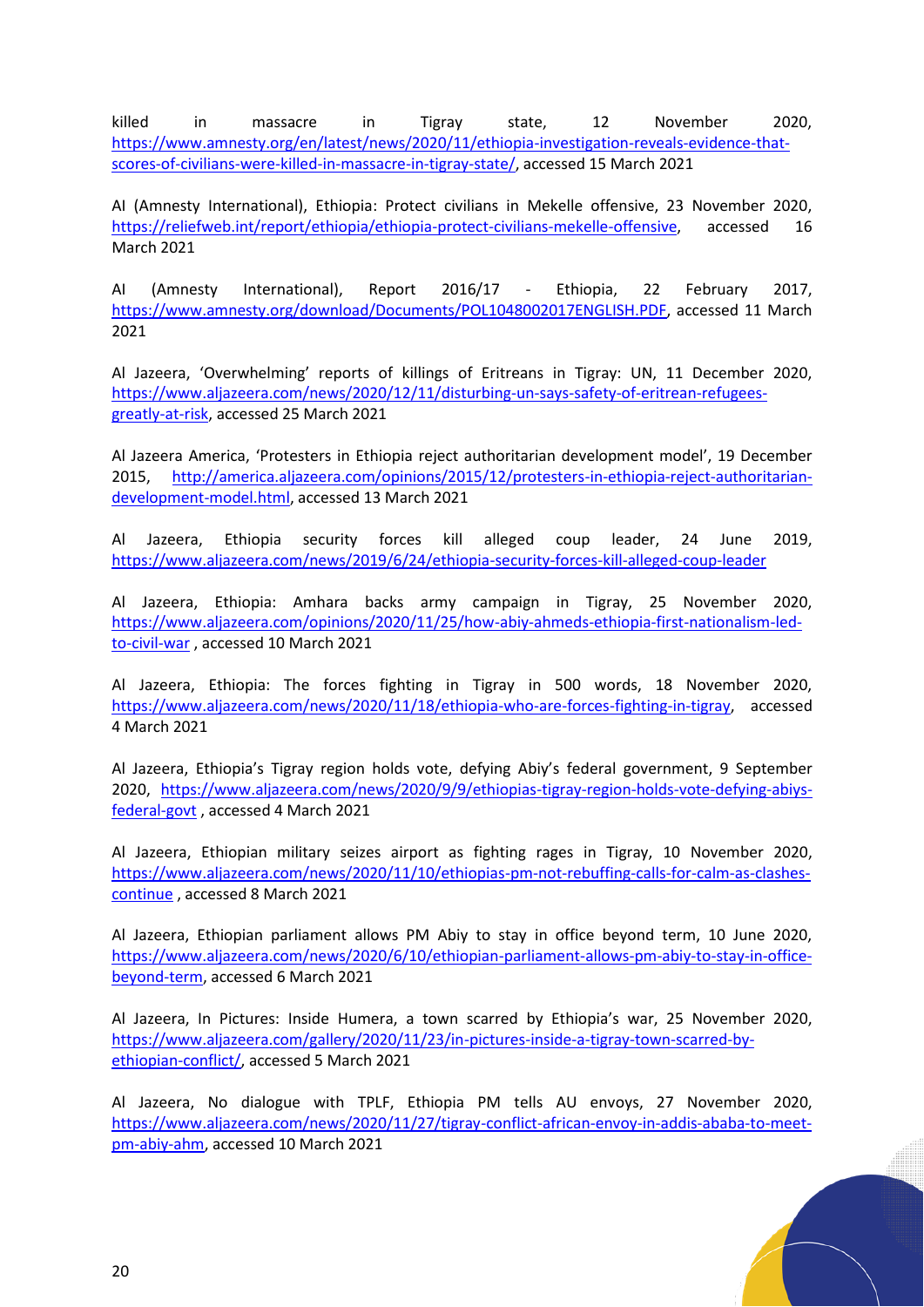Al Jazeera, Speaker of Ethiopia's upper house resigns after polls postponed, 9 June 2020, [https://www.aljazeera.com/news/2020/6/9/speaker-of-ethiopias-upper-house-resigns-after-polls](https://www.aljazeera.com/news/2020/6/9/speaker-of-ethiopias-upper-house-resigns-after-polls-postponed)[postponed,](https://www.aljazeera.com/news/2020/6/9/speaker-of-ethiopias-upper-house-resigns-after-polls-postponed) accessed 12 March 2021

Al Jazeera, Why Abiy Ahmed's Prosperity Party could be bad news for Ethiopia, 5 December 2019, [https://www.aljazeera.com/opinions/2019/12/5/why-abiy-ahmeds-prosperity-party-could-be-bad](https://www.aljazeera.com/opinions/2019/12/5/why-abiy-ahmeds-prosperity-party-could-be-bad-news-for-ethiopia)[news-for-ethiopia,](https://www.aljazeera.com/opinions/2019/12/5/why-abiy-ahmeds-prosperity-party-could-be-bad-news-for-ethiopia) accessed 4 March 2021

Al Jazeera, Why Abiy Ahmed's Prosperity Party is good news for Ethiopia, 18 December 2019 [https://www.aljazeera.com/opinions/2019/12/18/why-abiy-ahmeds-prosperity-party-is-good-news](https://www.aljazeera.com/opinions/2019/12/18/why-abiy-ahmeds-prosperity-party-is-good-news-for-ethiopia)[for-ethiopia,](https://www.aljazeera.com/opinions/2019/12/18/why-abiy-ahmeds-prosperity-party-is-good-news-for-ethiopia) accessed 4 March 2021

Alarabiya News, Thousands killed in Ethiopia's conflict, Tigray side asserts, 4 December 2020, [https://english.alarabiya.net/News/africa/2020/12/04/Thousands-killed-in-Ethiopia-s-conflict-](https://english.alarabiya.net/News/africa/2020/12/04/Thousands-killed-in-Ethiopia-s-conflict-Tigray-side-asserts)[Tigray-side-asserts,](https://english.alarabiya.net/News/africa/2020/12/04/Thousands-killed-in-Ethiopia-s-conflict-Tigray-side-asserts) accessed 14 March 2021

AP (Associated Press), Tigray opposition parties assert 50,000-plus civilian deaths, February 3, 2021, [https://apnews.com/article/world-news-abiy-ahmed-ethiopia-united-nations-kenya-](https://apnews.com/article/world-news-abiy-ahmed-ethiopia-united-nations-kenya-36b23637c04d177470443e23b4413f80)[36b23637c04d177470443e23b4413f80,](https://apnews.com/article/world-news-abiy-ahmed-ethiopia-united-nations-kenya-36b23637c04d177470443e23b4413f80) accessed 17 March 2021

APA (Agency de Presse Africaine), Ethiopia's TPLF de-registered as a political party, 19 January 2021, [http://www.apanews.net/en/news/ethiopias-tplf-de-registered-as-a-political-party,](http://www.apanews.net/en/news/ethiopias-tplf-de-registered-as-a-political-party) accessed 14 March 2021

Arab News, Ethiopia army threatens 'no mercy' in assault on regional capital, 22 November 2020, [https://www.arabnews.com/node/1766706/world,](https://www.arabnews.com/node/1766706/world) accessed 12 March 2021

BBC, Abiy Ahmed: Ethiopia's prime minister, 11 October 2019, [https://www.bbc.com/news/world](https://www.bbc.com/news/world-africa-43567007)[africa-43567007,](https://www.bbc.com/news/world-africa-43567007) accessed 10 March 2021

BBC, Ethiopia crisis: Arrest warrants for officers amid Tigray fighting, 19 November 2020, <https://www.bbc.com/news/world-africa-54996795> , accessed 6 March 2021 BBC, Ethiopia crisis: Tigray leader vows to keep fighting as government advances, 18 November 2020[, https://www.bbc.com/news/world-africa-54984056,](https://www.bbc.com/news/world-africa-54984056) accessed 4 March 2021

BBC, Ethiopia PM Hailemariam Desalegn in surprise resignation, 15 February 2018, [https://www.bbc.com/news/world-africa-43073285,](https://www.bbc.com/news/world-africa-43073285) accessed 8 March 2021

BBC, Ethiopia's Abiy Ahmed gets a new ruling party, 22 November 2019 [https://www.bbc.com/news/world-africa-50515636,](https://www.bbc.com/news/world-africa-50515636) accessed 4 March 2021

BBC, Ethiopia's Abiy and Eritrea's Afwerki declare end of war, 9 July 2018, [https://www.bbc.com/news/world-africa-44764597,](https://www.bbc.com/news/world-africa-44764597) accessed 9 March 2021

BBC, Ethiopia's Tigray crisis: PM claims capture of regional capital Mekelle, 29 November 2020, <https://www.bbc.com/news/world-africa-55111061> , accessed 14 March 2021

BBC, Ethiopia's Tigray crisis: Four aid workers killed, 11 December 2020, [https://www.bbc.com/news/world-africa-](https://www.bbc.com/news/world-africa-55274583#:~:text=Four%20aid%20workers%20were%20killed,staff%20members%20had%20been%20killed)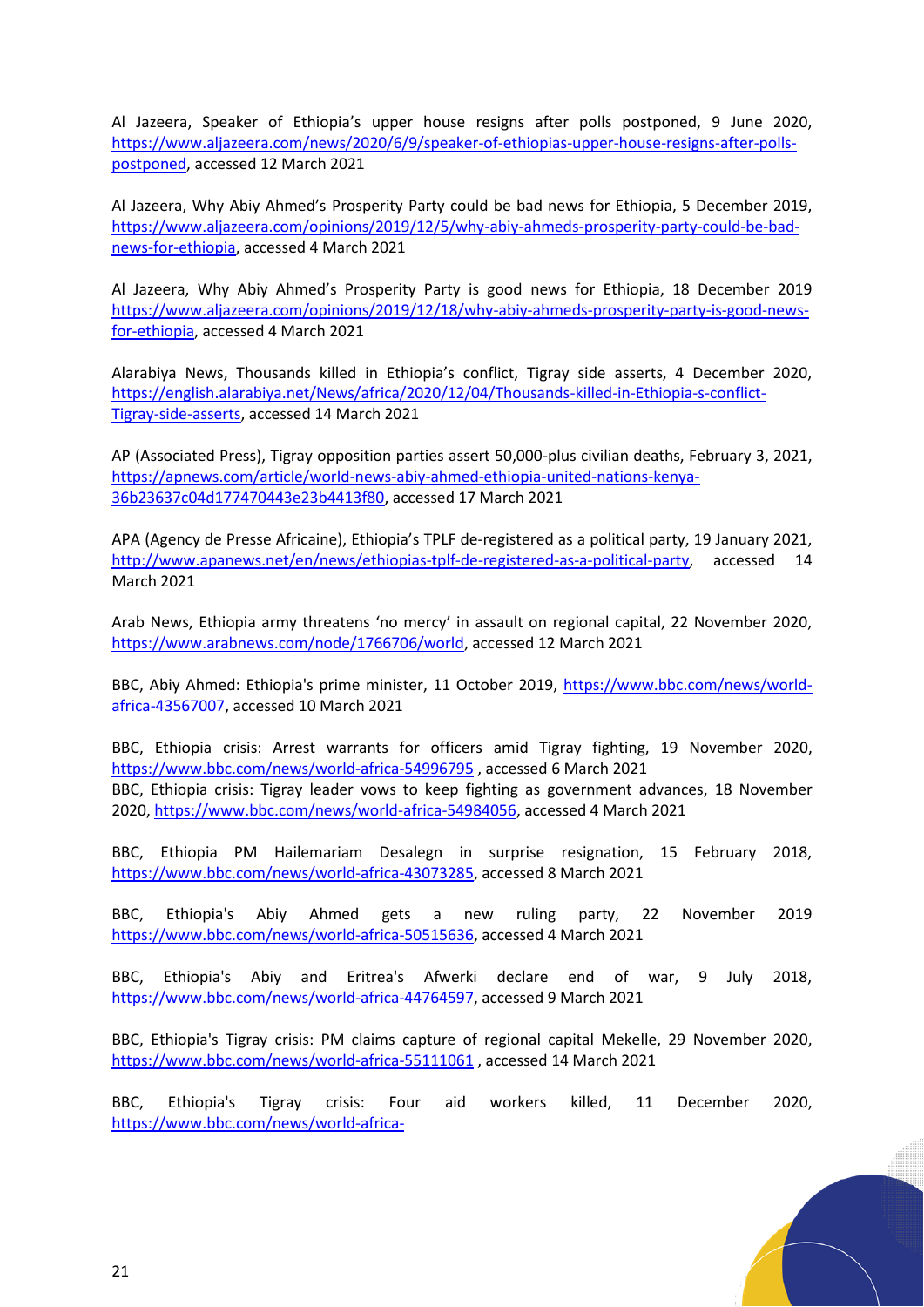[55274583#:~:text=Four%20aid%20workers%20were%20killed,staff%20members%20had%20been%](https://www.bbc.com/news/world-africa-55274583#:~:text=Four%20aid%20workers%20were%20killed,staff%20members%20had%20been%20killed) [20killed,](https://www.bbc.com/news/world-africa-55274583#:~:text=Four%20aid%20workers%20were%20killed,staff%20members%20had%20been%20killed) accessed 17 March 2021

BBC, Ethiopia's Tigray crisis: PM gives Tigray forces 72 hours to surrender, 22 November 2020, <https://www.bbc.com/news/world-africa-55023029> , accessed 12 March 2021

BBC, Tigray crisis: Eritrea's role in Ethiopian conflict, 28 December 2020, [https://www.bbc.com/news/world-africa-55295650,](https://www.bbc.com/news/world-africa-55295650) accessed 15 March 2021

BBC,T Tigray crisis: Ethiopia carries out airstrikes - Abiy Ahmed, 6 November 2020, [https://www.bbc.com/news/world-africa-54838282,](https://www.bbc.com/news/world-africa-54838282) accessed 13 March 2021

BBC, Tigray crisis: Ethiopia orders military response after army base seized, 4 November 2020, <https://www.bbc.com/news/world-africa-54805088> , accessed 10 March 2021

BBC, Tigray crisis: Ethiopia region at risk of huge 'humanitarian disaster', 2 February 2021, [https://www.bbc.com/news/world-africa-55905108,](https://www.bbc.com/news/world-africa-55905108) accessed 4 March 2021

BBC, Tigray crisis: Local residents ordered to defend against Ethiopia army, 11 November 2020, [https://www.bbc.com/news/world-africa-54911009,](https://www.bbc.com/news/world-africa-54911009) accessed 13 March 2021

BBC, What is behind Ethiopia's wave of protests?, 22 August 2016, [https://www.bbc.com/news/world-africa-36940906,](https://www.bbc.com/news/world-africa-36940906) accessed 10 March 2021

BBC, Why there are fears that Ethiopia could break up, 5 September 2020, url, [https://www.bbc.com/news/world-africa-53807187,](https://www.bbc.com/news/world-africa-53807187) accessed 4 March 2021

Bertelsmann Stiftung, BTI 2018 Country Report - Ethiopia, [https://www.bti](https://www.bti-project.org/content/en/downloads/reports/country_report_2018_ETH.pdf)[project.org/content/en/downloads/reports/country\\_report\\_2018\\_ETH.pdf,](https://www.bti-project.org/content/en/downloads/reports/country_report_2018_ETH.pdf) accessed 7 March 2021 Bloomberg, Ethiopian Opposition Claims 52,000 Killed in Tigray Conflict, 2 February 2021, [https://www.bloomberg.com/news/articles/2021-02-02/ethiopian-opposition-claims-52-000-dead](https://www.bloomberg.com/news/articles/2021-02-02/ethiopian-opposition-claims-52-000-dead-in-northern-conflict)[in-northern-conflict,](https://www.bloomberg.com/news/articles/2021-02-02/ethiopian-opposition-claims-52-000-dead-in-northern-conflict) accessed 17 March 2021

CIA (Central Intelligence Agency), World Factbook- Ethiopia, 12 March 2021, [https://www.cia.gov/the-world-factbook/,](https://www.cia.gov/the-world-factbook/) accessed 10 March 2021

CNN, Massacre in the mountains, 1 March 2021, [https://edition.cnn.com/2021/02/26/africa/ethiopia-tigray-dengelat-massacre-intl/index.html,](https://edition.cnn.com/2021/02/26/africa/ethiopia-tigray-dengelat-massacre-intl/index.html) accessed 11 March 2021

CNN, Ethiopia says it has seized another Tigray town as conflict embroils Eritrea, 16 November 2020, [https://edition.cnn.com/2020/11/16/africa/ethiopia-seized-town-tigray-embroils-eritrea](https://edition.cnn.com/2020/11/16/africa/ethiopia-seized-town-tigray-embroils-eritrea-intl/index.html)[intl/index.html,](https://edition.cnn.com/2020/11/16/africa/ethiopia-seized-town-tigray-embroils-eritrea-intl/index.html) accessed 12 March 2021

Conversation (The), Ethiopia's poll has been pushed out by COVID-19. But there's much more at play 18 May 2020, [https://theconversation.com/ethiopias-poll-has-been-pushed-out-by-covid-19-but](https://theconversation.com/ethiopias-poll-has-been-pushed-out-by-covid-19-but-theres-much-more-at-play-138322)[theres-much-more-at-play-138322,](https://theconversation.com/ethiopias-poll-has-been-pushed-out-by-covid-19-but-theres-much-more-at-play-138322) accessed 10 March 2021

DW (Deutsche Welle), Ethiopia army chief killed amid failed coup attempt, 23 June 2019, [https://www.dw.com/en/ethiopia-army-chief-killed-amid-failed-coup-attempt/a-49316908,](https://www.dw.com/en/ethiopia-army-chief-killed-amid-failed-coup-attempt/a-49316908) accessed 7 March 2021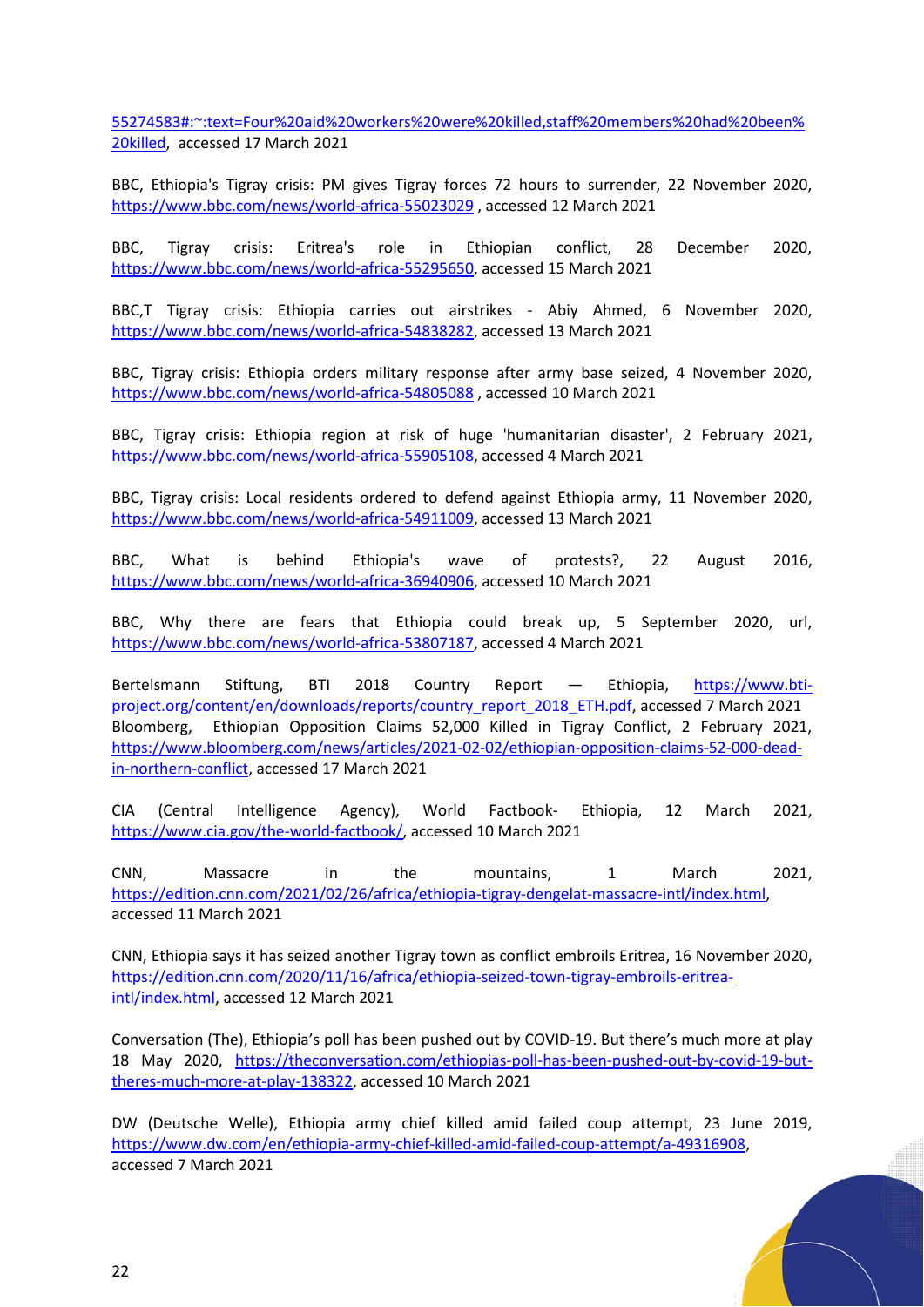DW (Deutsche Welle), Ethiopia: 'People in Tigray are terrified', 25 November 2020, [https://www.dw.com/en/ethiopia-people-in-tigray-are-terrified/a-55720957,](https://www.dw.com/en/ethiopia-people-in-tigray-are-terrified/a-55720957) accessed 17 March 2021

DW (Deutsche Welle), Ethiopian army marches on Tigray capital, 18 November 2020, [https://www.dw.com/en/ethiopian-army-marches-on-tigray-capital/a-55644585,](https://www.dw.com/en/ethiopian-army-marches-on-tigray-capital/a-55644585) accessed 11 March 2021

ECHO (European Civil Protection and Humanitarian Aid Operations), Ethiopia - Conflict escalation and concern for civilians, 23 November 2020, [https://reliefweb.int/report/ethiopia/ethiopia-conflict](https://reliefweb.int/report/ethiopia/ethiopia-conflict-escalation-and-concern-civilians-dg-echo-un-media-echo-daily-flash)[escalation-and-concern-civilians-dg-echo-un-media-echo-daily-flash,](https://reliefweb.int/report/ethiopia/ethiopia-conflict-escalation-and-concern-civilians-dg-echo-un-media-echo-daily-flash) accessed 11 March 2021

EEPA (Europe External Programme with Africa), Situation Report EEPA HORN No. 90, 23 February 2021, [https://www.eepa.be/wp-content/uploads/2020/11/Situation-Report-EEPA-Horn-No.-90-23-](https://www.eepa.be/wp-content/uploads/2020/11/Situation-Report-EEPA-Horn-No.-90-23-February-2021-002.pdf) [February-2021-002.pdf,](https://www.eepa.be/wp-content/uploads/2020/11/Situation-Report-EEPA-Horn-No.-90-23-February-2021-002.pdf) accessed 11 March 2021

ENA (Ethiopian News Agency), National Defence Force Releases Names of Captured, Killed Members of TPLF, 1 January 2021,<https://www.ena.et/en/?p=20217> , accessed 11 March 2021

ENA (Ethiopian News Agency), Captured TPLF Junta Mastermind Sibhat, Eight Other Top Leaders Arrive in Addis Ababa, 9 January 2021[, https://www.ena.et/en/?p=20366,](https://www.ena.et/en/?p=20366) accessed 10 March 2021

ENA (Ethiopian News Agency), House Approves Constitutional Interpretation as Alternative Remedy for 2020 Election, 5 May 2020, [https://www.ena.et/en/?p=14218,](https://www.ena.et/en/?p=14218) accessed 12 March 2021

ENA (Ethiopian News Agency), TPLF Claim about Involvement of Eritrean Army in Operation Absolute Lie, Says Major General Mohammed, 10 November 2020, [https://www.ena.et/en/?p=18388,](https://www.ena.et/en/?p=18388) accessed 5 March 2021

Ethiopia, Embassy of the Federal Democratic Republic of Ethiopia (London, UK), Press Statement by NEBE on the postponement of Ethiopia's 2020 elections 1 Apr 2020, [https://www.ethioembassy.org.uk/press-statement-by-nebe-on-the-postponement-of-ethiopia-](https://www.ethioembassy.org.uk/press-statement-by-nebe-on-the-postponement-of-ethiopia-2020-elections/)[2020-elections/,](https://www.ethioembassy.org.uk/press-statement-by-nebe-on-the-postponement-of-ethiopia-2020-elections/) accessed 5 March 2021

Ethiopia, Federal Democratic Republic of Ethiopia, Office of the Prime Minister, n.d, [https://www.pmo.gov.et/government/,](https://www.pmo.gov.et/government/) accessed 5 March 2021

Ethiopia, Federal Democratic Republic of Ethiopia, Office of the Prime Minister, TPLF attacks Ethiopian National Defence Forces Base in Tigray, 4 November 2020, [https://www.pmo.gov.et/media/documents/November\\_4\\_Press\\_Release\\_.pdf,](https://www.pmo.gov.et/media/documents/November_4_Press_Release_.pdf) accessed 5\_March 2021

Ethiopia Inside, Opposition parties statement on election postponement, 4 May 2020, [https://www.ethiopia-insight.com/2020/05/04/coalition-of-democratic-federalism-statement-on](https://www.ethiopia-insight.com/2020/05/04/coalition-of-democratic-federalism-statement-on-election-postponement/)[election-postponement/,](https://www.ethiopia-insight.com/2020/05/04/coalition-of-democratic-federalism-statement-on-election-postponement/) accessed 4 March 2021

Ethiopia Observer, Tigray's ruling party takes 98.2 percent of votes in the regional election, 11 September 2020, [https://www.ethiopiaobserver.com/2020/09/11/tigrays-ruling-party-wins-by](https://www.ethiopiaobserver.com/2020/09/11/tigrays-ruling-party-wins-by-landslide-in-election/)[landslide-in-election/,](https://www.ethiopiaobserver.com/2020/09/11/tigrays-ruling-party-wins-by-landslide-in-election/) accessed 7 March 2021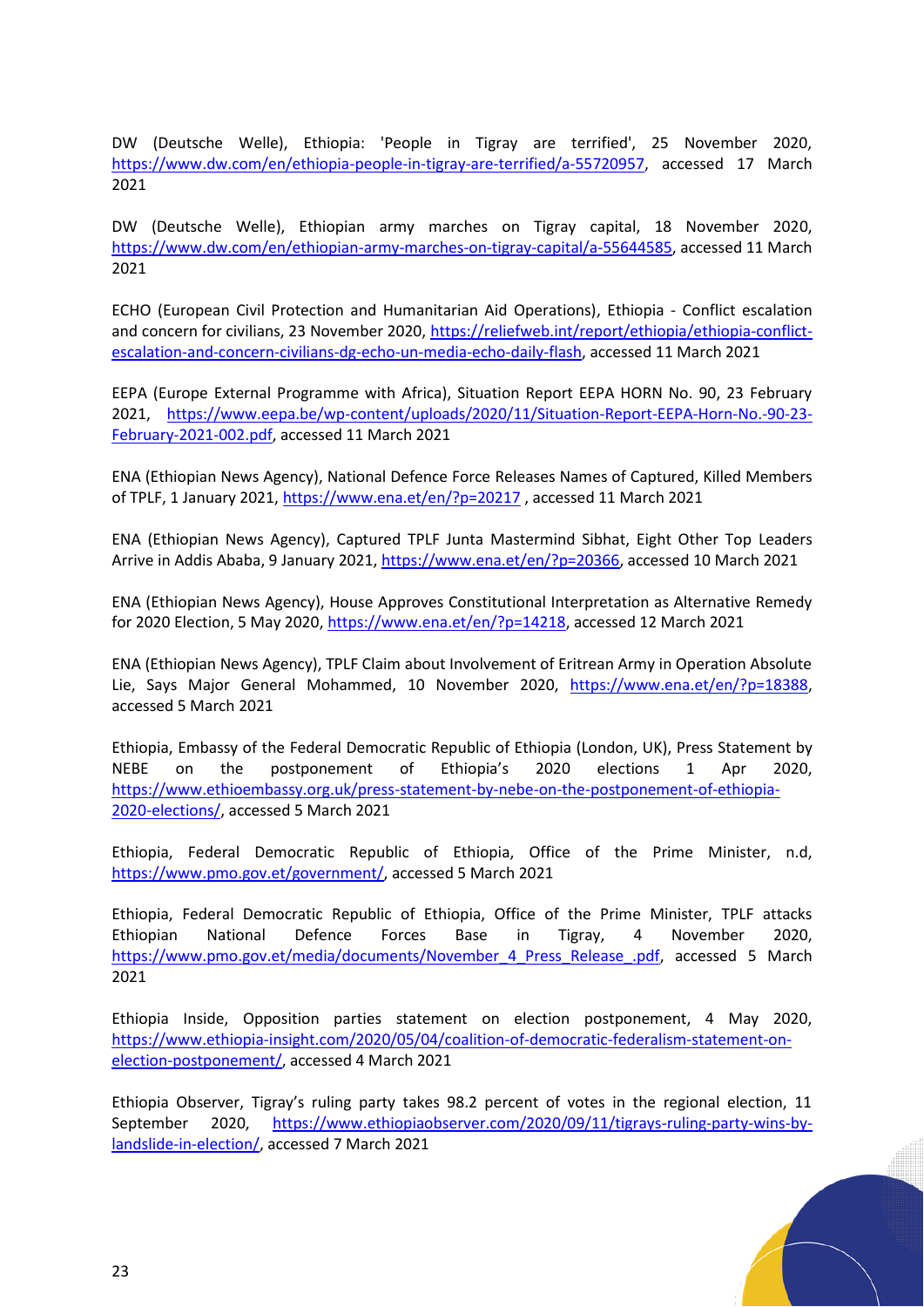EHRC (Ethiopian Human Rights Commission), Rapid Investigation into Grave Human Rights Violation in Maikadra Preliminary Findings, 24 November 2020, [https://docs.google.com/document/d/1vS-](https://docs.google.com/document/d/1vS-0N8xCDZDRAM5lzBAELTVjqfKLrzJha8xpKdqh1OE/preview?pru=AAABdiSwl8k*zIxc9kq-spIcjeP4klHsTQ)[0N8xCDZDRAM5lzBAELTVjqfKLrzJha8xpKdqh1OE/preview?pru=AAABdiSwl8k\\*zIxc9kq](https://docs.google.com/document/d/1vS-0N8xCDZDRAM5lzBAELTVjqfKLrzJha8xpKdqh1OE/preview?pru=AAABdiSwl8k*zIxc9kq-spIcjeP4klHsTQ)[spIcjeP4klHsTQ,](https://docs.google.com/document/d/1vS-0N8xCDZDRAM5lzBAELTVjqfKLrzJha8xpKdqh1OE/preview?pru=AAABdiSwl8k*zIxc9kq-spIcjeP4klHsTQ) accessed 11 March 2021

France24, 1 dead as soldiers fire on protest in Tigray capital: doctor, 9 February 2021, [https://www.france24.com/en/live-news/20210209-1-dead-as-soldiers-fire-on-protest-in-tigray](https://www.france24.com/en/live-news/20210209-1-dead-as-soldiers-fire-on-protest-in-tigray-capital-doctor)[capital-doctor,](https://www.france24.com/en/live-news/20210209-1-dead-as-soldiers-fire-on-protest-in-tigray-capital-doctor) accessed 10 March 2021

France24, Dozens killed in foiled Ethiopia coup attempt, authorities say, 26 June 2019, [https://www.france24.com/en/20190626-dozens-killed-foiled-ethiopia-coup-attempt-authorities](https://www.france24.com/en/20190626-dozens-killed-foiled-ethiopia-coup-attempt-authorities-say-abiy-ahmed-amhara)[say-abiy-ahmed-amhara,](https://www.france24.com/en/20190626-dozens-killed-foiled-ethiopia-coup-attempt-authorities-say-abiy-ahmed-amhara) accessed 48 March 2021

France24, Ethiopia announces national election to be held in June, 26 December 2020, [https://www.france24.com/en/africa/20201226-ethiopia-announces-national-election-to-be-held](https://www.france24.com/en/africa/20201226-ethiopia-announces-national-election-to-be-held-in-june)[in-june,](https://www.france24.com/en/africa/20201226-ethiopia-announces-national-election-to-be-held-in-june) accessed 6 March 2021

Freedom House, Freedom in the World 2017 - Ethiopia, 7 May 2017, [https://freedomhouse.org/country/ethiopia/freedom-world/2017,](https://freedomhouse.org/country/ethiopia/freedom-world/2017) accessed 12 March 2021

Freedom House, Freedom in the World 2021 Ethiopia, 3 March 2021, [https://freedomhouse.org/country/ethiopia/freedom-world/2021,](https://freedomhouse.org/country/ethiopia/freedom-world/2021) accessed 12 March 2021 Freedom House: Freedom in the World 2018 - Ethiopia, January 2018, [https://freedomhouse.org/report/freedom-world/2018/ethiopia,](https://freedomhouse.org/report/freedom-world/2018/ethiopia) accessed 10 March 2021

Freedom House: Freedom in the World 2020 - Ethiopia, 4 March 2020, <https://freedomhouse.org/country/ethiopia/freedom-world/2020> , accessed 5 March 2021

GCR2P (Global Centre for the Responsibility to Protect), 2.2 million people displaced by fighting in Tigray since 4 November 2020, [https://www.globalr2p.org/countries/ethiopia/,](https://www.globalr2p.org/countries/ethiopia/) accessed 11 March 2021

GCR2P (Global Centre for the Responsibility to Protect), Atrocity Alert No. 239: Ethiopia, China and Iraq, 10 February 2021, [https://www.globalr2p.org/publications/atrocity-alert-no-239-ethiopia](https://www.globalr2p.org/publications/atrocity-alert-no-239-ethiopia-china-and-iraq/)[china-and-iraq/,](https://www.globalr2p.org/publications/atrocity-alert-no-239-ethiopia-china-and-iraq/) accessed 12 March 2021

GCR2P (Global Centre for the Responsibility to Protect), Atrocity Alert No. 229: Ethiopia, Israel and the Occupied Palestinian Territories and Global Landmine Report, 18 November 2020, [https://www.globalr2p.org/publications/atrocity-alert-no-229/,](https://www.globalr2p.org/publications/atrocity-alert-no-229/) accessed 11 March 2021

GCR2P (Global Centre for the Responsibility to Protect), Atrocity Alert No. 230: Ethiopia, Uganda and Democratic Republic of the Congo, 25 November 2020, [https://www.globalr2p.org/publications/atrocity-alert-no-230-ethiopia-uganda-and-democratic](https://www.globalr2p.org/publications/atrocity-alert-no-230-ethiopia-uganda-and-democratic-republic-of-the-congo/)[republic-of-the-congo/,](https://www.globalr2p.org/publications/atrocity-alert-no-230-ethiopia-uganda-and-democratic-republic-of-the-congo/) accessed 15 March 2021

GCR2P (Global Centre for the Responsibility to Protect), Atrocity Alert No. 234: Ethiopia, China and Niger, 6 January 2021, [https://www.globalr2p.org/publications/atrocity-alert-no-234-ethiopia-china](https://www.globalr2p.org/publications/atrocity-alert-no-234-ethiopia-china-and-niger/)[and-niger/,](https://www.globalr2p.org/publications/atrocity-alert-no-234-ethiopia-china-and-niger/) accessed 15 March 2021

GCR2P (Global Centre for the Responsibility to Protect), Atrocity Alert No. 235: Central African Republic, Ethiopia and Cameroon, 13 January 2021,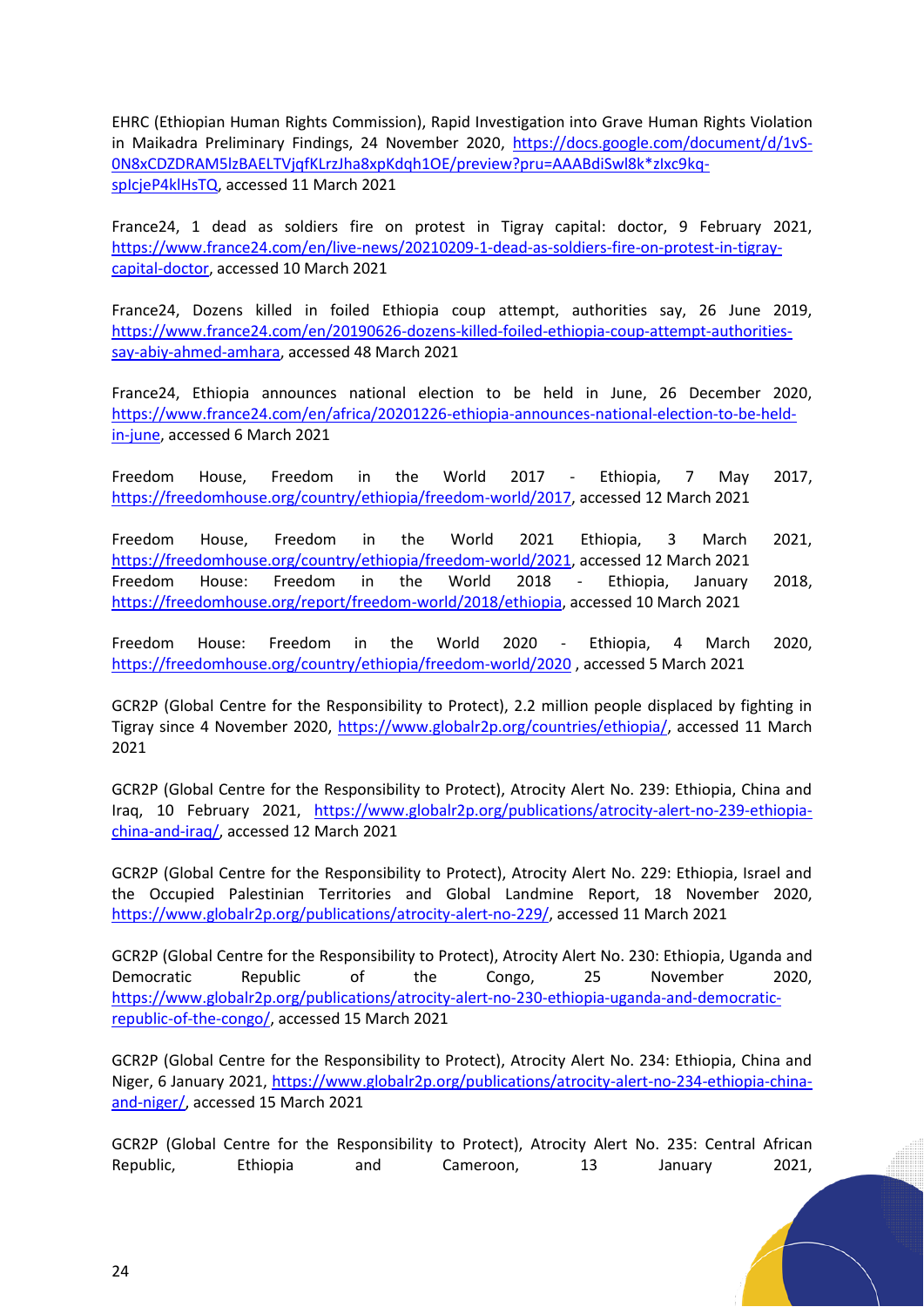[https://www.globalr2p.org/publications/atrocity-alert-no-235/,](https://www.globalr2p.org/publications/atrocity-alert-no-235/) accessed 15 March 2021

Global Security, Ethiopia-Election 2020, n.d., [https://www.globalsecurity.org/military/world/ethiopia/politics-2020.htm,](https://www.globalsecurity.org/military/world/ethiopia/politics-2020.htm) accessed 5 March 2021

Guardian (The), ''Stop the killing!': farmland development scheme sparks fatal clashes in Ethiopia',18 December 2015, [http://www.theguardian.com/global-development/2015/dec/18/ethiopia-oromia](http://www.theguardian.com/global-development/2015/dec/18/ethiopia-oromia-farmland-development-fatal-clashes)[farmland-development-fatal-clashes,](http://www.theguardian.com/global-development/2015/dec/18/ethiopia-oromia-farmland-development-fatal-clashes) accessed 14 March 2021

Guardian (The), Diplomats back claims Eritrean troops have joined Ethiopia conflict, 8 December 2020, [https://www.theguardian.com/world/2020/dec/08/diplomats-back-claims-eritrean-troops](https://www.theguardian.com/world/2020/dec/08/diplomats-back-claims-eritrean-troops-have-joined-ethiopia-conflict)[have-joined-ethiopia-conflict,](https://www.theguardian.com/world/2020/dec/08/diplomats-back-claims-eritrean-troops-have-joined-ethiopia-conflict) accessed 17 March 2021

Guardian (The), Ethiopia's military to begin 'final offensive' against Tigray capital, 26 November 2020, [https://www.theguardian.com/world/2020/nov/26/ethiopias-military-to-begin-final](https://www.theguardian.com/world/2020/nov/26/ethiopias-military-to-begin-final-offensive-against-tigray-capital)[offensive-against-tigray-capital,](https://www.theguardian.com/world/2020/nov/26/ethiopias-military-to-begin-final-offensive-against-tigray-capital) accessed 12 March 2021

HRW, African Union Shouldn't Endorse Eritrea for UN Rights Body, 26 February 2021, [https://www.hrw.org/news/2021/02/26/african-union-shouldnt-endorse-eritrea-un-rights-body,](https://www.hrw.org/news/2021/02/26/african-union-shouldnt-endorse-eritrea-un-rights-body) accessed 25 March 2021

HRW (Human Rights Watch), Ethiopia: Brutal Crackdown on Protests, 5 May 2014, [https://www.hrw.org/news/2014/05/05/ethiopia-brutal-crackdown-protests,](https://www.hrw.org/news/2014/05/05/ethiopia-brutal-crackdown-protests) accessed 14 March 2021

HRW (Human Rights Watch), Ethiopia: Eritrean Forces Massacre Tigray Civilians, 5 March 2021, [https://www.hrw.org/news/2021/03/05/ethiopia-eritrean-forces-massacre-tigray-civilians,](https://www.hrw.org/news/2021/03/05/ethiopia-eritrean-forces-massacre-tigray-civilians) accessed 15 March 2021

HRW (Human Rights Watch), Ethiopia: Justice Needed for Deadly October Violence, 1 April 2020, <https://www.hrw.org/news/2020/04/01/ethiopia-justice-needed-deadly-october-violence> , accessed 15 March 2021

HRW (Human Rights Watch), Ethiopia: Protect People as Tigray Crisis Escalates, 13 November 2020, [https://www.hrw.org/news/2020/11/13/ethiopia-protect-people-tigray-crisis-escalates,](https://www.hrw.org/news/2020/11/13/ethiopia-protect-people-tigray-crisis-escalates) accessed 15 March 2021

HRW (Human Rights Watch), Ethiopia: Unlawful Shelling of Tigray Urban Areas, 11 February 2021, [https://www.hrw.org/news/2021/02/11/ethiopia-unlawful-shelling-tigray-urban-areas,](https://www.hrw.org/news/2021/02/11/ethiopia-unlawful-shelling-tigray-urban-areas) accessed 16 March 2021

HRW (Human Rights Watch), Interview: Uncovering Crimes Committed in Ethiopia's Tigray Region, 23 December 2020, [https://www.hrw.org/news/2020/12/23/interview-uncovering-crimes](https://www.hrw.org/news/2020/12/23/interview-uncovering-crimes-committed-ethiopias-tigray-region)[committed-ethiopias-tigray-region,](https://www.hrw.org/news/2020/12/23/interview-uncovering-crimes-committed-ethiopias-tigray-region) accessed 8 March 2021

HRW (Human Rights Watch), World Report 2020 – Ethiopia, 14 January 2020, [https://www.hrw.org/world-report/2020/country-chapters/ethiopia,](https://www.hrw.org/world-report/2020/country-chapters/ethiopia) accessed 14 March 2021

HRW (Human Rights Watch), World Report 2021 - Ethiopia, 13 January 2021, [https://www.hrw.org/world-report/2021/country-chapters/Ethiopia,](https://www.hrw.org/world-report/2021/country-chapters/Ethiopia) accessed 10 March 2021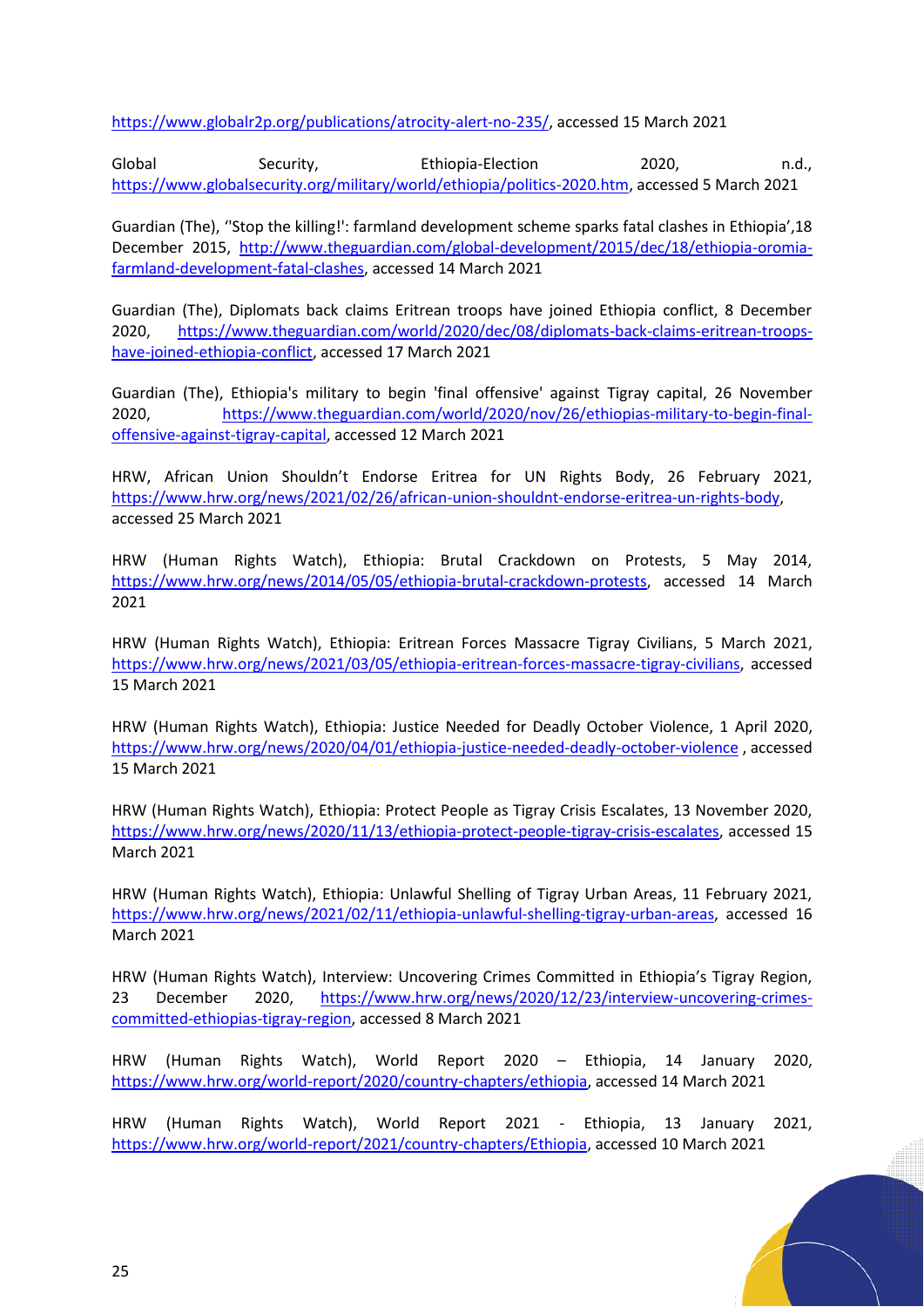HRCE (Human Rights Commission Eritrea), Eritrean Armed Forces Fighting Inside Tigray, 24 November 2020, [https://hrc-eritrea.org/eritrean-armed-forces-fighting-inside-tigray/,](https://hrc-eritrea.org/eritrean-armed-forces-fighting-inside-tigray/) accessed 15 March 2020

ICRC (International Committee of the Red Cross), Operational update on escalating fighting in Tigray and northern Ethiopia, 18 November 2020, [https://www.icrc.org/en/document/escalating-fighting](https://www.icrc.org/en/document/escalating-fighting-tigray-and-northern-ethiopia)[tigray-and-northern-ethiopia,](https://www.icrc.org/en/document/escalating-fighting-tigray-and-northern-ethiopia) accessed 16 March 2021

ICRC (International Committee of the Red Cross), Ethiopia: ICRC Calls for respect of people's lives and property amidst escalating tensions in Tigray and other regions in the country, 6 November 2020, [https://www.icrc.org/en/document/ethiopia-icrc-calls-respect-peoples-lives-and-property-amidst](https://www.icrc.org/en/document/ethiopia-icrc-calls-respect-peoples-lives-and-property-amidst-escalating-tensions-tigray)[escalating-tensions-tigray,](https://www.icrc.org/en/document/ethiopia-icrc-calls-respect-peoples-lives-and-property-amidst-escalating-tensions-tigray) accessed 4 March 2021

International Crisis Group, Crisis Watch- Ethiopia, November 2020, [https://www.crisisgroup.org/crisiswatch/database?location%5B%5D=121&date\\_range=last\\_12\\_mon](https://www.crisisgroup.org/crisiswatch/database?location%5B%5D=121&date_range=last_12_months&from_month=01&from_year=2021&to_month=01&to_year=2021) [ths&from\\_month=01&from\\_year=2021&to\\_month=01&to\\_year=202, accessed 4 March 2021](https://www.crisisgroup.org/crisiswatch/database?location%5B%5D=121&date_range=last_12_months&from_month=01&from_year=2021&to_month=01&to_year=2021)

International Crisis Group, Finding a Path to Peace in Ethiopia's Tigray Region, 11 February 2021, [https://www.crisisgroup.org/africa/horn-africa/ethiopia/167-finding-path-peace-ethiopias-tigray](https://www.crisisgroup.org/africa/horn-africa/ethiopia/167-finding-path-peace-ethiopias-tigray-region)[region,](https://www.crisisgroup.org/africa/horn-africa/ethiopia/167-finding-path-peace-ethiopias-tigray-region) accessed 12 March 2021

International Crisis Group, Toward an End to Ethiopia's Federal-Tigray Feud, 14 August 2020, [https://www.crisisgroup.org/africa/horn-africa/ethiopia/b160-toward-end-ethiopias-federal-tigray](https://www.crisisgroup.org/africa/horn-africa/ethiopia/b160-toward-end-ethiopias-federal-tigray-feud)[feud,](https://www.crisisgroup.org/africa/horn-africa/ethiopia/b160-toward-end-ethiopias-federal-tigray-feud) accessed 9 March 2021

International Crisis Group: Keeping Ethiopia's Transition on the Rails, 16 December 2019, [https://www.crisisgroup.org/africa/horn-africa/ethiopia/283-keeping-ethiopias-transition-rails,](https://www.crisisgroup.org/africa/horn-africa/ethiopia/283-keeping-ethiopias-transition-rails) accessed 4 March 2021

IOM DTM (International Organization for Migration Displacement Tracking Matrix), Ethiopia National Displacement Report 4 Round 21: February — March 2020 , May 2020, [https://reliefweb.int/sites/reliefweb.int/files/resources/DTM%20Ethiopia%20R21%20National%20Di](https://reliefweb.int/sites/reliefweb.int/files/resources/DTM%20Ethiopia%20R21%20National%20Displacement%20Report%20v3.pdf) [splacement%20Report%20v3.pdf,](https://reliefweb.int/sites/reliefweb.int/files/resources/DTM%20Ethiopia%20R21%20National%20Displacement%20Report%20v3.pdf) accessed 17 March 2021

Janes, Ethiopia says Northern Command is counterattacking Tigray rebels, 12 November 2020, [https://www.janes.com/defence-news/news-detail/ethiopia-says-northern-command-is](https://www.janes.com/defence-news/news-detail/ethiopia-says-northern-command-is-counterattacking-tigray-rebels)[counterattacking-tigray-rebels,](https://www.janes.com/defence-news/news-detail/ethiopia-says-northern-command-is-counterattacking-tigray-rebels) accessed 5 March 2021

Jonathan Fisher, Meressa Tsehaye Gebrewahd, 'Game over'? Abiy Ahmed, the Tigrayan People's Liberation Front and Ethiopia's political crisis, African Affairs, Volume 118, Issue 470, January 2019, Pages 194–206, [https://academic.oup.com/afraf/article/118/470/194/5244096,](https://academic.oup.com/afraf/article/118/470/194/5244096) accessed 9 March 2021

MSF (Médecins Sans Frontières), For refugees in Hamdayet, Sudan, "everyone is hungry, and everyone is tired", 19 February 2021, [https://www.msf.org/lack-food-shelter-sudan-add-worries](https://www.msf.org/lack-food-shelter-sudan-add-worries-refugees-fleeing-ethiopia)[refugees-fleeing-ethiopia,](https://www.msf.org/lack-food-shelter-sudan-add-worries-refugees-fleeing-ethiopia) accessed 17 March 2021

MSN (Microsoft Network), 'The fighting continues': A Tigray town reels from drawn-out war, 16 March 2021, [https://www.msn.com/en-us/news/world/the-fighting-continues-a-tigray-town-reels](https://www.msn.com/en-us/news/world/the-fighting-continues-a-tigray-town-reels-from-drawn-out-war/ar-BB1eCAyx?li=BBnbcA1)[from-drawn-out-war/ar-BB1eCAyx?li=BBnbcA1,](https://www.msn.com/en-us/news/world/the-fighting-continues-a-tigray-town-reels-from-drawn-out-war/ar-BB1eCAyx?li=BBnbcA1) accessed 17 March 2021

Nation, 'Scores killed' in anti-government protests in Tigray, 14 February 2021,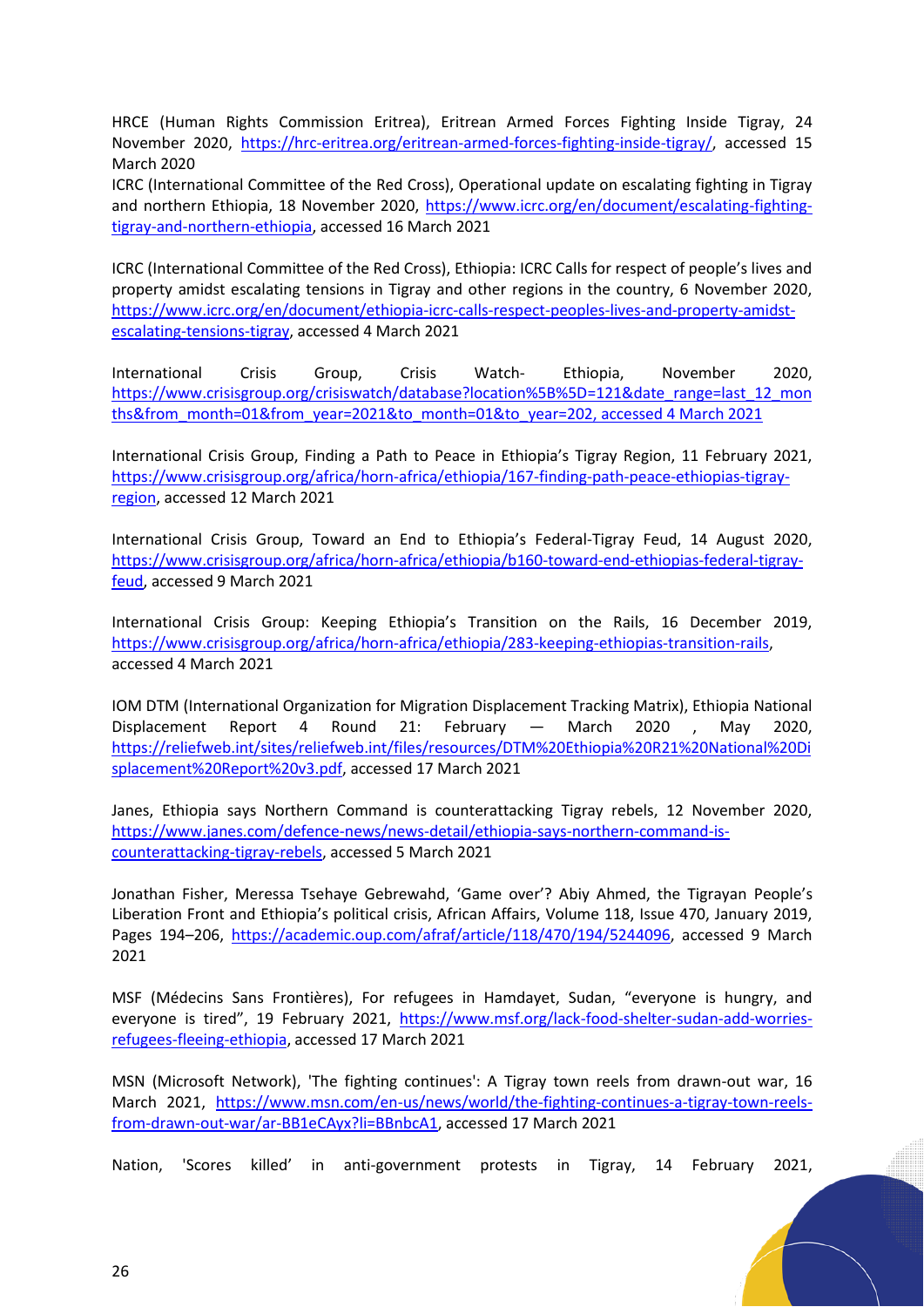[https://nation.africa/kenya/news/africa/scores-killed-in-ongoing-tigray-protests-3290768,](https://nation.africa/kenya/news/africa/scores-killed-in-ongoing-tigray-protests-3290768) accessed 10 March 2021

National Electoral Board of Ethiopia, Board Compliance Review, n.d., [https://nebe.org.et/pdf/Board-](https://nebe.org.et/pdf/Board-Compliance-Review-National-Parties.pdf)[Compliance-Review-National-Parties.pdf,](https://nebe.org.et/pdf/Board-Compliance-Review-National-Parties.pdf) accessed 4 March 2021

New Business Ethiopia, Five regional parties joined Ethiopia's ruling coalition, 21 November 2019, [https://newbusinessethiopia.com/politics/five-regional-parties-joined-ethiopias-ruling-coalition/,](https://newbusinessethiopia.com/politics/five-regional-parties-joined-ethiopias-ruling-coalition/) accessed 8 March 2021

New Humanitarian (The), Ethnic profiling of Tigrayans heightens tensions in Ethiopia, 16 December 2020, [https://www.thenewhumanitarian.org/news-feature/2020/12/16/Ethnic-profiling-Tigray](https://www.thenewhumanitarian.org/news-feature/2020/12/16/Ethnic-profiling-Tigray-tensions-Ethiopia)[tensions-Ethiopia,](https://www.thenewhumanitarian.org/news-feature/2020/12/16/Ethnic-profiling-Tigray-tensions-Ethiopia) accessed 6 March 2021

New York Times (The), Ethiopia's War Leads to Ethnic Cleansing in Tigray Region, U.S. Report Says, 26 February 2021, [https://www.nytimes.com/2021/02/26/world/middleeast/ethiopia-tigray-ethnic](https://www.nytimes.com/2021/02/26/world/middleeast/ethiopia-tigray-ethnic-cleansing.html)[cleansing.html,](https://www.nytimes.com/2021/02/26/world/middleeast/ethiopia-tigray-ethnic-cleansing.html) accessed 17 March 2021

NPR (National Public Radio), Ethiopia Army Chief Killed In Attempted Coup, Government Says, 23 June 2019, [https://www.npr.org/2019/06/23/735236160/ethiopia-army-chief-killed-in-attempted](https://www.npr.org/2019/06/23/735236160/ethiopia-army-chief-killed-in-attempted-coup-government-says?t=1615543163932)[coup-government-says?t=1615543163932,](https://www.npr.org/2019/06/23/735236160/ethiopia-army-chief-killed-in-attempted-coup-government-says?t=1615543163932) accessed 9 March 2021

NPR (National Public Radio), Ethiopia, U.N. Reach Deal to Allow 'Unimpeded' Access For Aid Groups In Tigray, 2 December 2020, [https://www.npr.org/2020/12/02/941066955/ethiopia-u-n-reach-deal](https://www.npr.org/2020/12/02/941066955/ethiopia-u-n-reach-deal-to-allow-unimpeded-access-for-aid-groups-in-tigray)[to-allow-unimpeded-access-for-aid-groups-in-tigray,](https://www.npr.org/2020/12/02/941066955/ethiopia-u-n-reach-deal-to-allow-unimpeded-access-for-aid-groups-in-tigray) accessed 10 March 2021

Reuters, Abiy says Ethiopia's federal forces have not killed civilians in Tigray, 30 November 2020, [https://www.reuters.com/article/us-ethiopia-conflict-abiy-idUSKBN28A0ZG,](https://www.reuters.com/article/us-ethiopia-conflict-abiy-idUSKBN28A0ZG) accessed 4 March 2021

Reuters, 'Choose - I kill you or rape you': abuse accusations surge in Ethiopia's war, 23 January 2021, [https://www.reuters.com/article/uk-ethiopia-conflict-rape-idUSKBN29S0BG,](https://www.reuters.com/article/uk-ethiopia-conflict-rape-idUSKBN29S0BG) accessed 6 March 2021

Reuters, Ethiopia PM gives Tigray forces 72 hours to surrender regional capital, 22 November 2020, [https://www.reuters.com/article/us-ethiopia-conflict-idUSKBN28206X,](https://www.reuters.com/article/us-ethiopia-conflict-idUSKBN28206X) accessed 14 March 2021

Reuters, Ethiopia sets tentative August date for elections, 15 January 2020, [https://www.reuters.com/article/us-ethiopia-election-idUSKBN1ZE0R3,](https://www.reuters.com/article/us-ethiopia-election-idUSKBN1ZE0R3) accessed 12 March 2021

Reuters, Ethiopian general says Eritrean troops entered Tigray - video clip, 7 January 2021, [https://www.reuters.com/article/uk-ethiopia-conflict-idUKKBN29C2L4,](https://www.reuters.com/article/uk-ethiopia-conflict-idUKKBN29C2L4) accessed 14 March 2021

Reuters, Ethiopian military has taken 'full control' of Tigray capital, chief of staff says, 28 November 2020, [https://www.reuters.com/article/us-ethiopia-conflict-control-idUSKBN2880MG,](https://www.reuters.com/article/us-ethiopia-conflict-control-idUSKBN2880MG) accessed 4 March 2021

Reuters, Ethiopian military operation in Tigray is complete, prime minister says, 28 November 2020, [https://www.reuters.com/article/us-ethiopia-conflict-idUSKBN28809E,](https://www.reuters.com/article/us-ethiopia-conflict-idUSKBN28809E) accessed 4 March 2021

Reuters, Ethiopians fleeing to Sudan describe air strikes and machete killings in Tigray, 13 November 2020, <https://www.reuters.com/article/us-ethiopia-conflict-sudan-bombings-idUSKBN27T1OP> accessed 14 March 2021

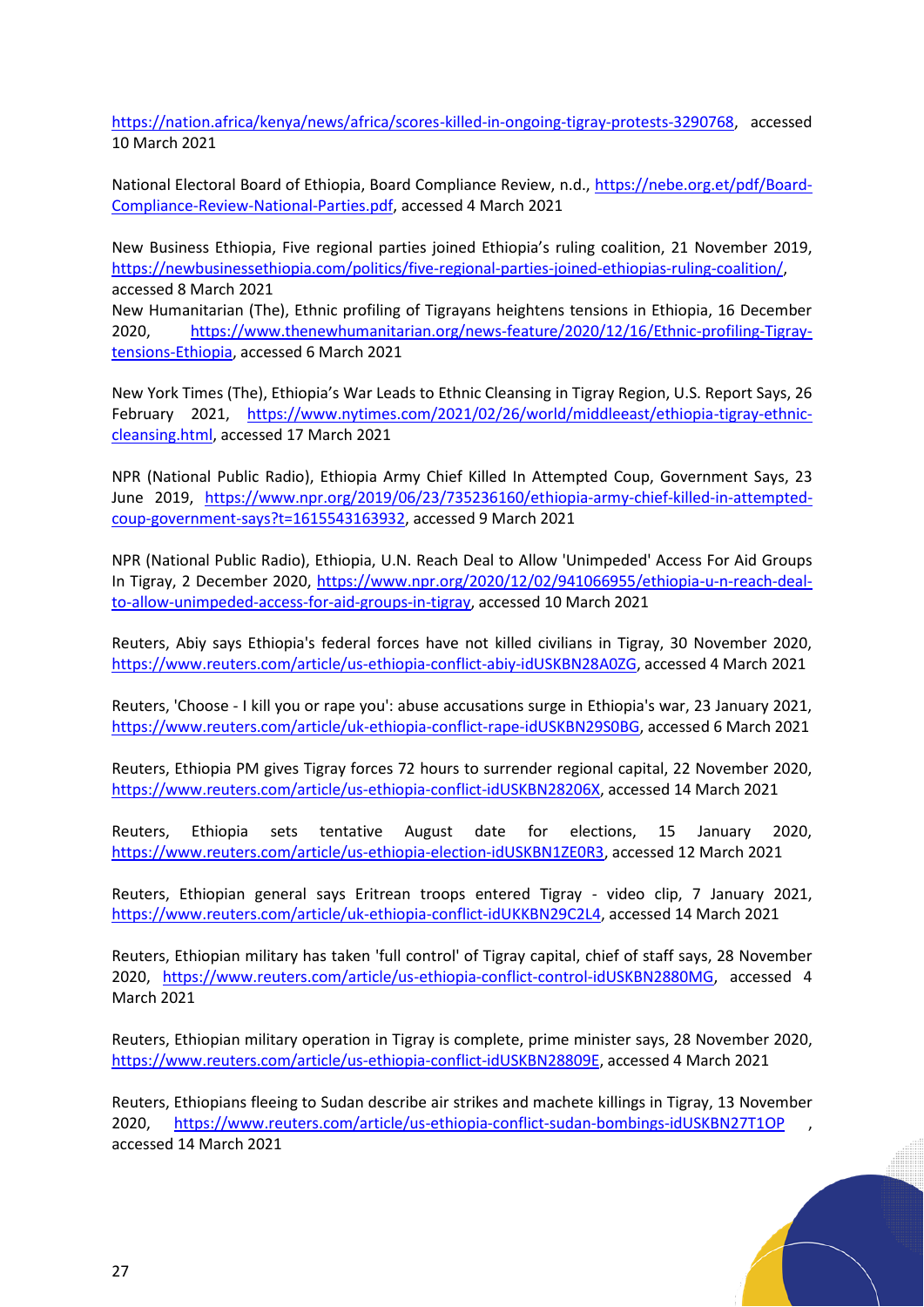Reuters, Ethiopia's new PM pledges reforms to end violence, 2 April 2018, [https://www.reuters.com/article/idUSKCN1H90N2,](https://www.reuters.com/article/idUSKCN1H90N2) accessed 8 March 2021

Reuters, Ethiopia's opposition parties criticize election law changes, 24 August 2019, <https://www.reuters.com/article/us-ethiopia-politics-idUSKCN1VE0OV> , accessed 6 March 2021 Reuters, Ethiopia's prime minister replaces security chiefs as part of reforms, 8 June 2018, [https://www.reuters.com/article/us-ethiopia-military/ethiopias-prime-minister-replaces](https://www.reuters.com/article/us-ethiopia-military/ethiopias-prime-minister-replaces%20commanders-in-security-reshuffle-idUSKCN1J40PU)  [commanders-in-security-reshuffle-idUSKCN1J40PU,](https://www.reuters.com/article/us-ethiopia-military/ethiopias-prime-minister-replaces%20commanders-in-security-reshuffle-idUSKCN1J40PU) accessed 4 March 2021

Reuters, Ethiopia's regional Tigray forces name conditions for peace with government, 20 February 2021, [https://www.reuters.com/article/uk-ethiopia-conflict/ethiopias-regional-tigray-forces-name](https://www.reuters.com/article/uk-ethiopia-conflict/ethiopias-regional-tigray-forces-name-conditions-for-peace-with-government-idINKBN2AJ29R)[conditions-for-peace-with-government-idINKBN2AJ29R,](https://www.reuters.com/article/uk-ethiopia-conflict/ethiopias-regional-tigray-forces-name-conditions-for-peace-with-government-idINKBN2AJ29R) accessed 10 March 2021

Reuters, Ethiopia's ruling coalition agrees to form single party ahead of 2020 vote, 21 November 2019, [https://www.reuters.com/article/us-ethiopia-politics-idUSKBN1XV24H,](https://www.reuters.com/article/us-ethiopia-politics-idUSKBN1XV24H) accessed 14 March 2021

Reuters, Ethiopia's Tigray leader says Eritrea sending troops over border, 10 November 2020, [https://www.reuters.com/article/uk-ethiopia-conflict-eritrea-idUKKBN27Q1JF,](https://www.reuters.com/article/uk-ethiopia-conflict-eritrea-idUKKBN27Q1JF) accessed 4 March 2021

Reuters, Ethiopia's Tigray region eyes election in challenge to national unity, 5 May 2020, [https://www.reuters.com/article/us-ethiopia-conflict-military-factbox-idUSKBN27T14J,](https://www.reuters.com/article/us-ethiopia-conflict-military-factbox-idUSKBN27T14J) accessed 4 March 2021

Reuters, Former U.S. envoys alarmed by violence and hate speech in Ethiopia, 27 January 2021, [https://www.reuters.com/article/us-ethiopia-conflict-idUSKBN29W1V4,](https://www.reuters.com/article/us-ethiopia-conflict-idUSKBN29W1V4) accessed 4 March 2021

Reuters, Fugitive ex-leader of Ethiopia's Tigray region vows 'extended resistance', 31 January 2021, [https://www.reuters.com/article/uk-ethiopia-conflict-idUSKBN2A00BM,](https://www.reuters.com/article/uk-ethiopia-conflict-idUSKBN2A00BM) accessed 10 March 2021

Reuters, Hundreds of buildings burned around Tigray town, research group says, 25 February 2021, [https://www.reuters.com/article/us-ethiopia-conflict-fires-idUSKBN2AP196,](https://www.reuters.com/article/us-ethiopia-conflict-fires-idUSKBN2AP196) accessed 10 March 2021

Reuters, In escalation of Ethiopia war, Tigray leader says his forces fired rockets at Eritrea, 15 November 2020, [https://www.reuters.com/article/idINKBN27V05I,](https://www.reuters.com/article/idINKBN27V05I) accessed 4 March 2021

Reuters, Landlocked Ethiopia plans new navy as part of military reforms, 3 June 2018, [https://www.reuters.com/article/us-ethiopia-military-idUSKCN1IZ0ML,](https://www.reuters.com/article/us-ethiopia-military-idUSKCN1IZ0ML) accessed 12 March 2021

Reuters, Over 2 million people displaced by conflict in Ethiopia's Tigray region - local official, 6 January 2021, [https://www.reuters.com/article/uk-ethiopia-conflict-idUSKBN29B1N7,](https://www.reuters.com/article/uk-ethiopia-conflict-idUSKBN29B1N7) accessed 14 March 2021

Reuters, Tigray rebels say nine civilians killed in Ethiopian attack, 21 November 2020, [https://www.reuters.com/article/uk-ethiopia-conflict-casualties-idUKKBN2810FH?edition](https://www.reuters.com/article/uk-ethiopia-conflict-casualties-idUKKBN2810FH?edition-redirect=uk)[redirect=uk](https://www.reuters.com/article/uk-ethiopia-conflict-casualties-idUKKBN2810FH?edition-redirect=uk) , accessed 10 March 2021

Telegraph (The) Eritrea's brutal shadow war in Ethiopia laid bare, Eritrea's brutal shadow war in Ethiopia laid bare, 8 January 2021, [https://www.telegraph.co.uk/global-health/climate-and-](https://www.telegraph.co.uk/global-health/climate-and-people/eritreas-shadow-war-ethiopia-laid-bare-amid-accusations-eritrean/)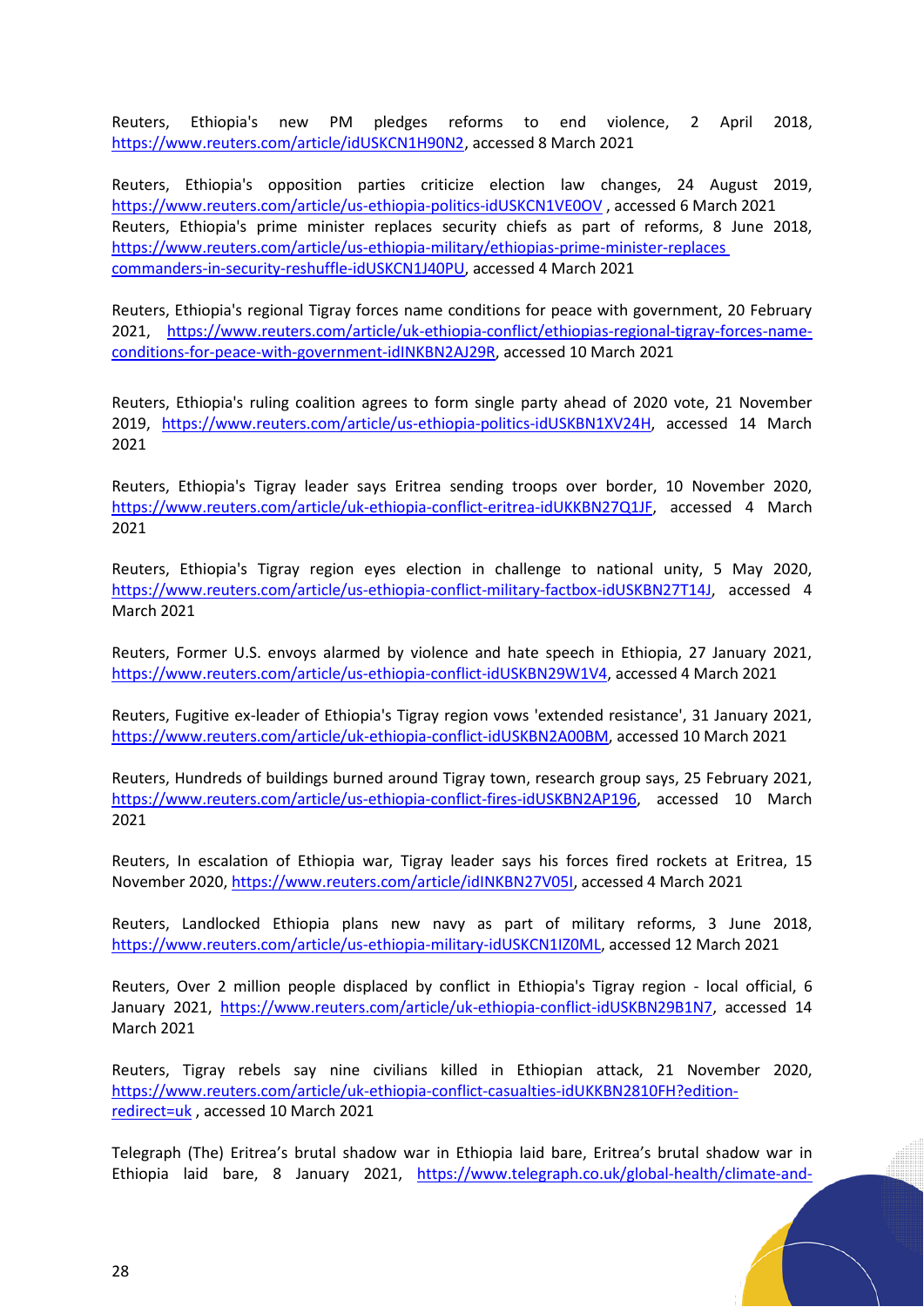[people/eritreas-shadow-war-ethiopia-laid-bare-amid-accusations-eritrean/,](https://www.telegraph.co.uk/global-health/climate-and-people/eritreas-shadow-war-ethiopia-laid-bare-amid-accusations-eritrean/) accessed 7 March 2021

Theafricareport, Eritrea's involvement in Ethiopia's Tigray conflict 'is a tragic but explainable option', 21 January 2021, [https://www.theafricareport.com/60435/eritreas-involvement-in-ethiopias-tigray](https://www.theafricareport.com/60435/eritreas-involvement-in-ethiopias-tigray-conflict-is-a-tragic-but-explainable-option/)[conflict-is-a-tragic-but-explainable-option/](https://www.theafricareport.com/60435/eritreas-involvement-in-ethiopias-tigray-conflict-is-a-tragic-but-explainable-option/), accessed 7 March 2021

Theafricareport, Ethiopia passes new laws ahead of 2020 elections, 29 August 2019, [https://www.theafricareport.com/16693/ethiopia-passes-new-laws-ahead-of-2020-elections/,](https://www.theafricareport.com/16693/ethiopia-passes-new-laws-ahead-of-2020-elections/) accessed 14 March 2021

Theafricareport, Ethiopia: Indefinite postponement of polls raising political tempers, 25 May 2020, [https://www.theafricareport.com/28418/ethiopia-indefinite-postponement-of-polls-raising](https://www.theafricareport.com/28418/ethiopia-indefinite-postponement-of-polls-raising-political-tempers/)[political-tempers/,](https://www.theafricareport.com/28418/ethiopia-indefinite-postponement-of-polls-raising-political-tempers/) accessed 11 March 2021

Theafricareport, The war in Tigray: Abiy, Isaias, and the Amhara elite, 29 January 2021, [https://www.theafricareport.com/62232/the-war-in-tigray-abiy-isaias-and-the-amhara-elite/,](https://www.theafricareport.com/62232/the-war-in-tigray-abiy-isaias-and-the-amhara-elite/) accessed 4 March 2021

UN (United Nations) News, Amidst 'conflict, blanket denials and finger-pointing', UN rights chief calls for probe in Ethiopia's Tigray, 4 March 2021, <https://news.un.org/en/story/2021/03/1086472> , accessed 11 March 2021

UN (United Nations) News, Ethiopia: 'Incomplete but troubling picture' reveals impact of Tigray crisis on children, 12 February 2021, [https://news.un.org/en/story/2021/02/1084542,](https://news.un.org/en/story/2021/02/1084542) accessed 10 March 2021

UN (United Nations) Press Release, Statement by the Special Adviser of the Secretary-General on the Prevention of Genocide, Alice Wairimu Nderitu, on the situation in Ethiopia, 5 February 2021, [https://www.un.org/en/genocideprevention/documents/Statement%20on%20Ethiopia%205%20Feb](https://www.un.org/en/genocideprevention/documents/Statement%20on%20Ethiopia%205%20Feb%2021.pdf) [%2021.pdf,](https://www.un.org/en/genocideprevention/documents/Statement%20on%20Ethiopia%205%20Feb%2021.pdf) accessed 4 March 2021

UN (United Nations), Statement of the Special Rapporteur on the situation of human rights situation in Eritrea, Mr Mohamed Abdelsalam Babiker, 24 February 2021, [https://www.ohchr.org/EN/NewsEvents/Pages/DisplayNews.aspx?NewsID=26795&LangID=E,](https://www.ohchr.org/EN/NewsEvents/Pages/DisplayNews.aspx?NewsID=26795&LangID=E) accessed 25 March 202

UN (United Nations), Special Representative of the Secretary-General on Sexual Violence in Conflict, Ms. Pramila Patten, urges all parties to prohibit the use of sexual violence and cease hostilities in the Tigray region of Ethiopia, 21 January 2021, [https://www.un.org/sexualviolenceinconflict/press](https://www.un.org/sexualviolenceinconflict/press-release/united-nations-special-representative-of-the-secretary-general-on-sexual-violence-in-conflict-ms-pramila-patten-urges-all-parties-to-prohibit-the-use-of-sexual-violence-and-cease-hostilities-in-the/)[release/united-nations-special-representative-of-the-secretary-general-on-sexual-violence-in](https://www.un.org/sexualviolenceinconflict/press-release/united-nations-special-representative-of-the-secretary-general-on-sexual-violence-in-conflict-ms-pramila-patten-urges-all-parties-to-prohibit-the-use-of-sexual-violence-and-cease-hostilities-in-the/)[conflict-ms-pramila-patten-urges-all-parties-to-prohibit-the-use-of-sexual-violence-and-cease](https://www.un.org/sexualviolenceinconflict/press-release/united-nations-special-representative-of-the-secretary-general-on-sexual-violence-in-conflict-ms-pramila-patten-urges-all-parties-to-prohibit-the-use-of-sexual-violence-and-cease-hostilities-in-the/)[hostilities-in-the/,](https://www.un.org/sexualviolenceinconflict/press-release/united-nations-special-representative-of-the-secretary-general-on-sexual-violence-in-conflict-ms-pramila-patten-urges-all-parties-to-prohibit-the-use-of-sexual-violence-and-cease-hostilities-in-the/) accessed 8 March 2021

UNFPA (United Nations Population Fund), Sudan Response to the Ethiopian Refugees Situation, 1 March 2021, [https://reliefweb.int/sites/reliefweb.int/files/resources/20210301\\_0.pdf,](https://reliefweb.int/sites/reliefweb.int/files/resources/20210301_0.pdf) accessed 15 March 2021

UNFPA (United Nations Population Fund), UNFPA Ethiopia Response to the Tigray Crisis - Situation report #1 (16—31 January 2021), 31 January 2021, [https://reliefweb.int/report/ethiopia/unfpa](https://reliefweb.int/report/ethiopia/unfpa-ethiopia-response-tigray-crisis-situation-report-1-16-31-january-2021)[ethiopia-response-tigray-crisis-situation-report-1-16-31-january-2021,](https://reliefweb.int/report/ethiopia/unfpa-ethiopia-response-tigray-crisis-situation-report-1-16-31-january-2021) accessed 14 March 2021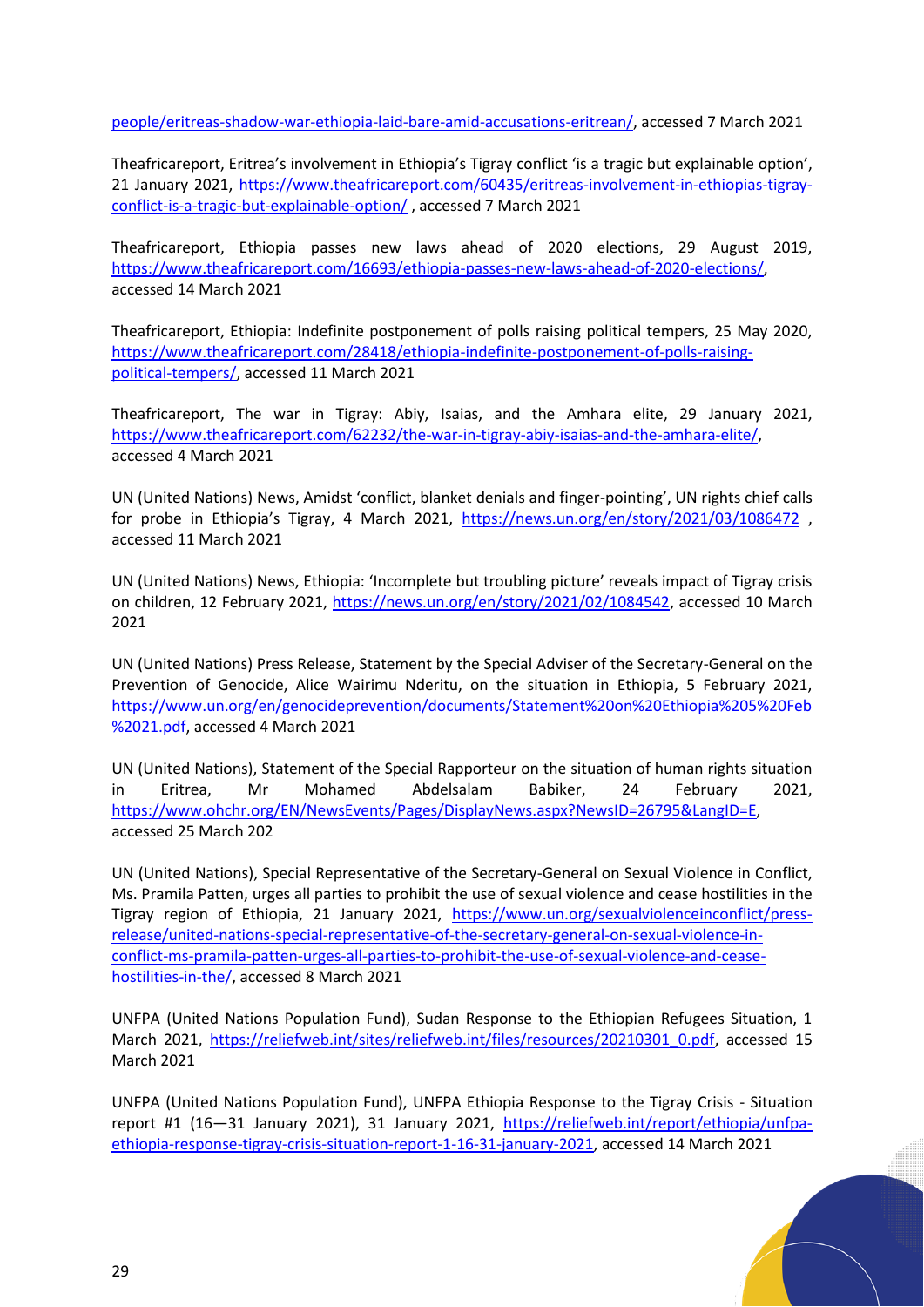UNHCR (United Nations High Commissioner for Refugees), Covid-19 and Operational Update Ethiopia, 09 March 2021, [https://reliefweb.int/sites/reliefweb.int/files/resources/UNHCR%20ETHIOPIA%20COVID%20and%20](https://reliefweb.int/sites/reliefweb.int/files/resources/UNHCR%20ETHIOPIA%20COVID%20and%20Operational%20Update%2009%20March%202021.pdf) [Operational%20Update%2009%20March%202021.pdf,](https://reliefweb.int/sites/reliefweb.int/files/resources/UNHCR%20ETHIOPIA%20COVID%20and%20Operational%20Update%2009%20March%202021.pdf) accessed 15 March 2021

UNHCR (United Nations High Commissioner for Refugees), Ethiopia COVID-19 and Operational Update, 2021, 24 and 24 February 2021, [https://reliefweb.int/sites/reliefweb.int/files/resources/UNHCR%20ETHIOPIA%20COVID%20and%20](https://reliefweb.int/sites/reliefweb.int/files/resources/UNHCR%20ETHIOPIA%20COVID%20and%20Operational%20Update%2024%20February.pdf) [Operational%20Update%2024%20February.pdf,](https://reliefweb.int/sites/reliefweb.int/files/resources/UNHCR%20ETHIOPIA%20COVID%20and%20Operational%20Update%2024%20February.pdf) accessed 8 March 2021

UNHCR (United Nations High Commissioner for Refugees), Ethiopia Emergency Situation - Arrivals Update| Kassala & Gedaref, 9 March 2021, [https://reliefweb.int/sites/reliefweb.int/files/resources/Ethiopia%20Emergency%20Situation%20-](https://reliefweb.int/sites/reliefweb.int/files/resources/Ethiopia%20Emergency%20Situation%20-%20Arrivals%20Update%28Kassala%20%26%20Gedaref%29%20as%20of%2009%20March%20%202021.pdf) [%20Arrivals%20Update%28Kassala%20%26%20Gedaref%29%20as%20of%2009%20March%20%202](https://reliefweb.int/sites/reliefweb.int/files/resources/Ethiopia%20Emergency%20Situation%20-%20Arrivals%20Update%28Kassala%20%26%20Gedaref%29%20as%20of%2009%20March%20%202021.pdf) [021.pdf,](https://reliefweb.int/sites/reliefweb.int/files/resources/Ethiopia%20Emergency%20Situation%20-%20Arrivals%20Update%28Kassala%20%26%20Gedaref%29%20as%20of%2009%20March%20%202021.pdf) accessed 8 March 2021

UNHCR (United Nations High Commissioner for Refugees), Ethiopia Operation Humanitarian Population **Figures**, **Containery Controller** Corporation 2020, [https://reliefweb.int/sites/reliefweb.int/files/resources/ETHIOPIA%20-](https://reliefweb.int/sites/reliefweb.int/files/resources/ETHIOPIA%20-%20HUMANITARIAN%20PROFILE%20IDPs%20AND%20RETURNEES%20OCT%202020.pdf) [%20HUMANITARIAN%20PROFILE%20IDPs%20AND%20RETURNEES%20OCT%202020.pdf,](https://reliefweb.int/sites/reliefweb.int/files/resources/ETHIOPIA%20-%20HUMANITARIAN%20PROFILE%20IDPs%20AND%20RETURNEES%20OCT%202020.pdf) accessed 8 March 2021

UNHCR (United Nations High Commissioner for Refugees), Ethiopia Operation Tigray Humanitarian Snapshot, October 2020, [https://reliefweb.int/sites/reliefweb.int/files/resources/ETHIOPIA%20-](https://reliefweb.int/sites/reliefweb.int/files/resources/ETHIOPIA%20-TIGRAY%20HUMANITARIAN%20SNAPSHOT%20OCT%202020.pdf) [TIGRAY%20HUMANITARIAN%20SNAPSHOT%20OCT%202020.pdf,](https://reliefweb.int/sites/reliefweb.int/files/resources/ETHIOPIA%20-TIGRAY%20HUMANITARIAN%20SNAPSHOT%20OCT%202020.pdf) accessed 8 March 2021

UNHCR (United Nations High Commissioner for Refugees), Ethiopia Situation (Tigray Region) Regional Update #9, 13 January 2021, [https://reliefweb.int/sites/reliefweb.int/files/resources/Ethiopia%20%28Tigray%29%20situation%20](https://reliefweb.int/sites/reliefweb.int/files/resources/Ethiopia%20%28Tigray%29%20situation%20EXTERNAL%20regional%20update%20%239%2012%20January%20.pdf) [EXTERNAL%20regional%20update%20%239%2012%20January%20.pdf,](https://reliefweb.int/sites/reliefweb.int/files/resources/Ethiopia%20%28Tigray%29%20situation%20EXTERNAL%20regional%20update%20%239%2012%20January%20.pdf) accessed 10 March 2021

UNHCR (United Nations High Commissioner for Refugees), Ethiopia Situation (Tigray Region) Regional update #10, 8 February 2021, [https://reliefweb.int/sites/reliefweb.int/files/resources/Ethiopia%20%28Tigray%29%20situation%20](https://reliefweb.int/sites/reliefweb.int/files/resources/Ethiopia%20%28Tigray%29%20situation%20EXTERNAL%20regional%20update%20%2310%201%20Febuary.pdf) [EXTERNAL%20regional%20update%20%2310%201%20Febuary.pdf,](https://reliefweb.int/sites/reliefweb.int/files/resources/Ethiopia%20%28Tigray%29%20situation%20EXTERNAL%20regional%20update%20%2310%201%20Febuary.pdf) accessed 10 March 2021

UNHCR (United Nations High Commissioner for Refugees), Pace of Ethiopian refugee arrivals in Sudan unseen in the last two decades, 17 November 2020, [https://www.unhcr.org/news/briefing/2020/11/5fb391214/pace-ethiopian-refugee-arrivals-sudan](https://www.unhcr.org/news/briefing/2020/11/5fb391214/pace-ethiopian-refugee-arrivals-sudan-unseen-decades.html)[unseen-decades.html,](https://www.unhcr.org/news/briefing/2020/11/5fb391214/pace-ethiopian-refugee-arrivals-sudan-unseen-decades.html) accessed 10 March 2021

UNHCR (United Nations High Commissioner for Refugees), Regional Update #6: Ethiopia Situation (Tigray Region), 4-8 December 2020, 10 December 2020, [https://reliefweb.int/sites/reliefweb.int/files/resources/Ethiopia%20%28Tigray%29%20situation%20](https://reliefweb.int/sites/reliefweb.int/files/resources/Ethiopia%20%28Tigray%29%20situation%20EXTERNAL%20regional%20update%20%236.pdf) [EXTERNAL%20regional%20update%20%236.pdf,](https://reliefweb.int/sites/reliefweb.int/files/resources/Ethiopia%20%28Tigray%29%20situation%20EXTERNAL%20regional%20update%20%236.pdf) accessed 10 March 2021

UNHCR (United Nations High Commissioner for Refugees), Tigray Situation Update #1, 10 November 2020,

[https://reliefweb.int/sites/reliefweb.int/files/resources/UNHCR%20Ethiopia%20Tigray%20Update%](https://reliefweb.int/sites/reliefweb.int/files/resources/UNHCR%20Ethiopia%20Tigray%20Update%2010%20NovemberFINAL.pdf) [2010%20NovemberFINAL.pdf,](https://reliefweb.int/sites/reliefweb.int/files/resources/UNHCR%20Ethiopia%20Tigray%20Update%2010%20NovemberFINAL.pdf) accessed 10 March 2021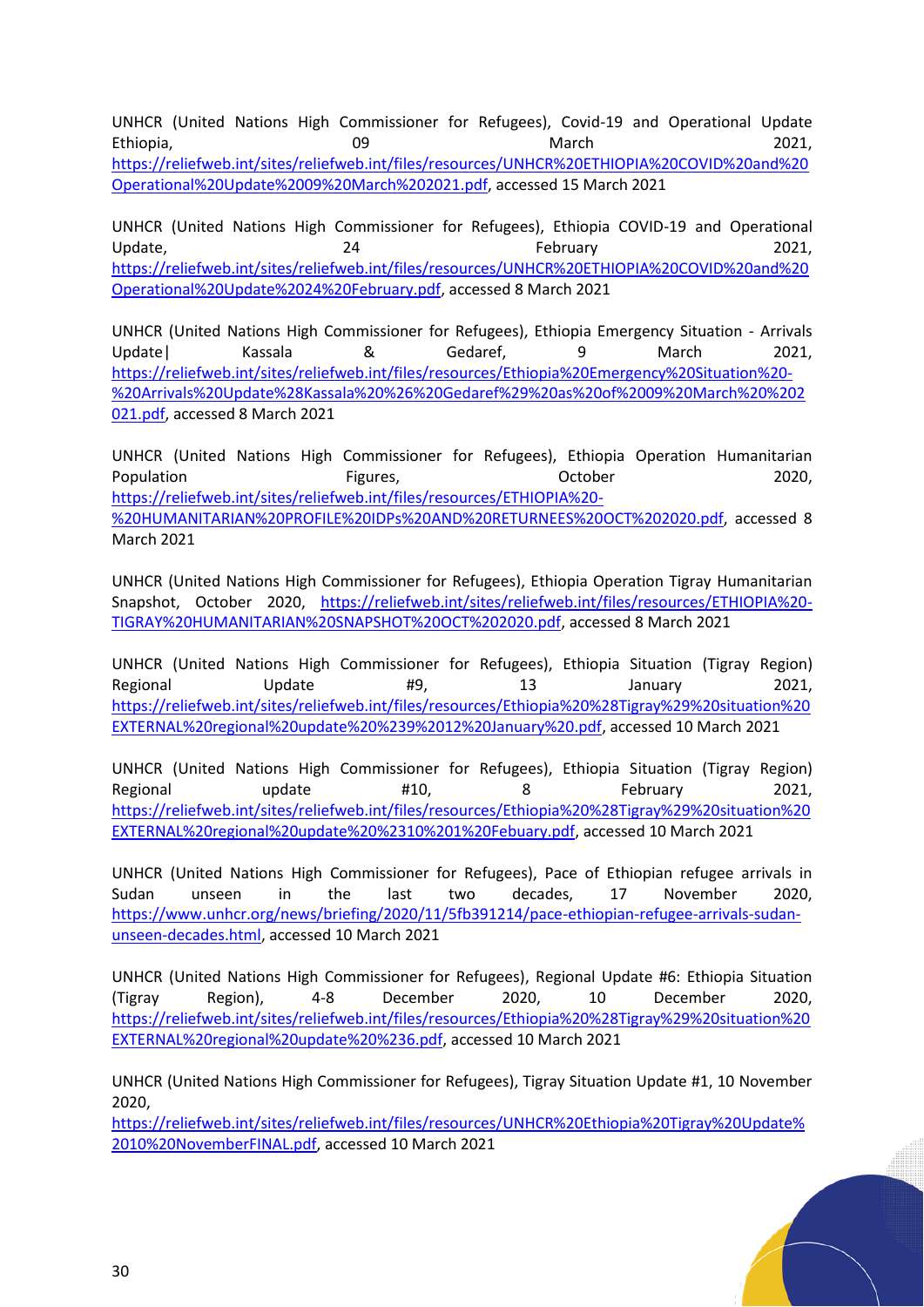UNHCR (United Nations High Commissioner for Refugees), Tigray Situation Update, 3 March 2021, [https://reliefweb.int/sites/reliefweb.int/files/resources/UNHCR%20Ethiopia%20Tigray%20Update%](https://reliefweb.int/sites/reliefweb.int/files/resources/UNHCR%20Ethiopia%20Tigray%20Update%20%236%20-3Mar21%20%281%29.pdf) [20%236%20-3Mar21%20%281%29.pdf,](https://reliefweb.int/sites/reliefweb.int/files/resources/UNHCR%20Ethiopia%20Tigray%20Update%20%236%20-3Mar21%20%281%29.pdf) accessed 10 March 2021

UNHRC (United Nations Human Rights Council), Visit to Ethiopia; Report of the Special Rapporteur on the promotion and protection of the right to freedom of opinion and expression [A/HRC/44/49/Add.1], 29 April 2020, [https://undocs.org/A/HRC/44/49/Add.1,](https://undocs.org/A/HRC/44/49/Add.1) accessed 12 March 2021

UNOCHA (United Nations Office for the Coordination of Humanitarian Affairs), Ethiopia - Access Snapshot - Tigray region, 15 December 2020, [https://reliefweb.int/report/ethiopia/ethiopia-access](https://reliefweb.int/report/ethiopia/ethiopia-access-snapshot-tigray-region-15-december-2020)[snapshot-tigray-region-15-december-2020,](https://reliefweb.int/report/ethiopia/ethiopia-access-snapshot-tigray-region-15-december-2020) accessed 10 March 2021

UNOCHA (United Nations Office for the Coordination of Humanitarian Affairs), Ethiopia - Subnational Administrative Divisions, updated 11 February 2021, [https://data.humdata.org/dataset/ethiopia](https://data.humdata.org/dataset/ethiopia-cod-ab)[cod-ab,](https://data.humdata.org/dataset/ethiopia-cod-ab) accessed 10 March 2021

UNOCHA (United Nations Office for the Coordination of Humanitarian Affairs), Ethiopia - Tigray Region Humanitarian Update Situation Report, 28 February 2021, [https://reliefweb.int/sites/reliefweb.int/files/resources/Situation%20Report%20-%20Ethiopia%20-](https://reliefweb.int/sites/reliefweb.int/files/resources/Situation%20Report%20-%20Ethiopia%20-%20Tigray%20Region%20Humanitarian%20Update%20-%2028%20Feb%202021.pdf) [%20Tigray%20Region%20Humanitarian%20Update%20-%2028%20Feb%202021.pdf,](https://reliefweb.int/sites/reliefweb.int/files/resources/Situation%20Report%20-%20Ethiopia%20-%20Tigray%20Region%20Humanitarian%20Update%20-%2028%20Feb%202021.pdf) accessed 10 March 2021

UNOCHA (United Nations Office for the Coordination of Humanitarian Affairs), Ethiopia - Tigray Region Humanitarian Update Situation Report, 26 January 2021, [https://reliefweb.int/sites/reliefweb.int/files/resources/Situation%20Report%20-%20Ethiopia%20-](https://reliefweb.int/sites/reliefweb.int/files/resources/Situation%20Report%20-%20Ethiopia%20-%20Tigray%20Region%20Humanitarian%20Update%20-%2025%20Jan%202021.pdf) [%20Tigray%20Region%20Humanitarian%20Update%20-%2025%20Jan%202021.pdf,](https://reliefweb.int/sites/reliefweb.int/files/resources/Situation%20Report%20-%20Ethiopia%20-%20Tigray%20Region%20Humanitarian%20Update%20-%2025%20Jan%202021.pdf) accessed 10 March 2021

UNOCHA (United Nations Office for the Coordination of Humanitarian Affairs), Ethiopia - Tigray Region Humanitarian Update Situation Report, 4 February 2021, [https://reliefweb.int/sites/reliefweb.int/files/resources/Situation%20Report%20-%20Ethiopia%20-](https://reliefweb.int/sites/reliefweb.int/files/resources/Situation%20Report%20-%20Ethiopia%20-%20Tigray%20Region%20Humanitarian%20Update%20-%204%20Feb%202021.pdf) [%20Tigray%20Region%20Humanitarian%20Update%20-%204%20Feb%202021.pdf,](https://reliefweb.int/sites/reliefweb.int/files/resources/Situation%20Report%20-%20Ethiopia%20-%20Tigray%20Region%20Humanitarian%20Update%20-%204%20Feb%202021.pdf) accessed 9 March 2021

UNOCHA (United Nations Office for the Coordination of Humanitarian Affairs), Ethiopia - Tigray Region Humanitarian Update Situation Report, 8 March 2021, [https://reliefweb.int/sites/reliefweb.int/files/resources/Situation%20Report%20-%20Ethiopia%20-](https://reliefweb.int/sites/reliefweb.int/files/resources/Situation%20Report%20-%20Ethiopia%20-%20Tigray%20Region%20Humanitarian%20Update%20-%208%20Mar%202021.pdf) [%20Tigray%20Region%20Humanitarian%20Update%20-%208%20Mar%202021.pdf,](https://reliefweb.int/sites/reliefweb.int/files/resources/Situation%20Report%20-%20Ethiopia%20-%20Tigray%20Region%20Humanitarian%20Update%20-%208%20Mar%202021.pdf) accessed 9 March 2021

UNOCHA (United Nations Office for the Coordination of Humanitarian Affairs), Ethiopia - Tigray Region Humanitarian Update Situation Report, 7 January 2021, [https://reliefweb.int/sites/reliefweb.int/files/resources/Situation%20Report%20-%20Ethiopia%20-](https://reliefweb.int/sites/reliefweb.int/files/resources/Situation%20Report%20-%20Ethiopia%20-%20Tigray%20Region%20Humanitarian%20Update%20-%206%20Jan%202021.pdf) [%20Tigray%20Region%20Humanitarian%20Update%20-%206%20Jan%202021.pdf,](https://reliefweb.int/sites/reliefweb.int/files/resources/Situation%20Report%20-%20Ethiopia%20-%20Tigray%20Region%20Humanitarian%20Update%20-%206%20Jan%202021.pdf) accessed 9 March 2021

UNOCHA (United Nations Office for the Coordination of Humanitarian Affairs), Ethiopia - Tigray Region Humanitarian Update Situation Report No. 1, 7 November 2020,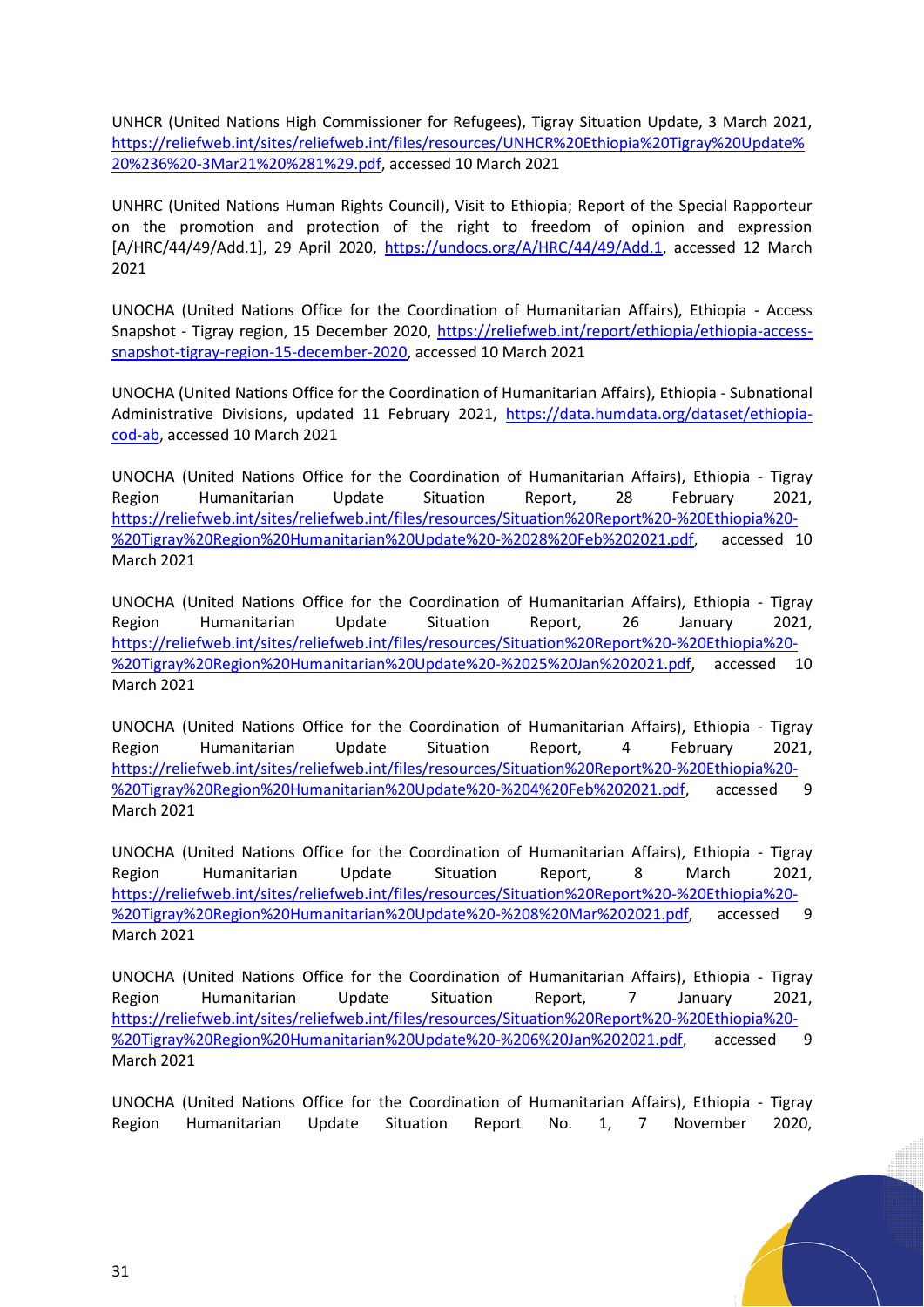[https://reliefweb.int/sites/reliefweb.int/files/resources/ethiopia\\_situation\\_report\\_no.1\\_tigray\\_hum](https://reliefweb.int/sites/reliefweb.int/files/resources/ethiopia_situation_report_no.1_tigray_humanitarian_update_7_november_2020.pdf) [anitarian\\_update\\_7\\_november\\_2020.pdf,](https://reliefweb.int/sites/reliefweb.int/files/resources/ethiopia_situation_report_no.1_tigray_humanitarian_update_7_november_2020.pdf) accessed 9 March 2021

UNOCHA (United Nations Office for the Coordination of Humanitarian Affairs), Ethiopia - Tigray Region Humanitarian Update Situation Report No. 4, 20 November 2020, [https://reliefweb.int/sites/reliefweb.int/files/resources/situation\\_report\\_no.4\\_tigray\\_humanitarian](https://reliefweb.int/sites/reliefweb.int/files/resources/situation_report_no.4_tigray_humanitarian_update_20_november_2020.pdf) update 20 november 2020.pdf, accessed 9 March 2021

UNOCHA (United Nations Office for the Coordination of Humanitarian Affairs), Humanitarian Bulletin Ethiopia Issue #19 2 Nov. – 20 Nov. 2020, 20 November 2020, [https://reliefweb.int/sites/reliefweb.int/files/resources/humanitarian\\_bulletin\\_2\\_-](https://reliefweb.int/sites/reliefweb.int/files/resources/humanitarian_bulletin_2_-_20_november_2020_-_final_002.pdf) [\\_20\\_november\\_2020\\_-\\_final\\_002.pdf,](https://reliefweb.int/sites/reliefweb.int/files/resources/humanitarian_bulletin_2_-_20_november_2020_-_final_002.pdf) accessed 8 March 2021

UNOCHA (United Nations Office for the Coordination of Humanitarian Affairs), Ethiopia- Tigray Region Humanitarian Update, Situation Report, 12 February 2021, [https://reliefweb.int/sites/reliefweb.int/files/resources/Situation%20Report%20-%20Ethiopia%20-](https://reliefweb.int/sites/reliefweb.int/files/resources/Situation%20Report%20-%20Ethiopia%20-%20Tigray%20Region%20Humanitarian%20Update%20-%2012%20Feb%202021.pdf) [%20Tigray%20Region%20Humanitarian%20Update%20-%2012%20Feb%202021.pdf,](https://reliefweb.int/sites/reliefweb.int/files/resources/Situation%20Report%20-%20Ethiopia%20-%20Tigray%20Region%20Humanitarian%20Update%20-%2012%20Feb%202021.pdf) accessed 14 March 2021

UNOCHA (United Nations Office for the Coordination of Humanitarian Affairs), Ethiopia- Tigray Region Humanitarian Update, Situation Report, 22 December 2020, [https://reliefweb.int/sites/reliefweb.int/files/resources/Situation%20Report%20-%20Ethiopia%20-](https://reliefweb.int/sites/reliefweb.int/files/resources/Situation%20Report%20-%20Ethiopia%20-%20Tigray%20Region%20Humanitarian%20Update%20-%2022%20Dec%202020.pdf) [%20Tigray%20Region%20Humanitarian%20Update%20-%2022%20Dec%202020.pdf,](https://reliefweb.int/sites/reliefweb.int/files/resources/Situation%20Report%20-%20Ethiopia%20-%20Tigray%20Region%20Humanitarian%20Update%20-%2022%20Dec%202020.pdf) accessed 14 March 2021

UNOCHA (United Nations Office for the Coordination of Humanitarian Affairs), Ethiopia: Tigray Region Humanitarian Update-Situation Report No. 2, 11 November 2020, [https://reliefweb.int/sites/reliefweb.int/files/resources/Ethiopia%20%20Tigray%20Region%20Huma](https://reliefweb.int/sites/reliefweb.int/files/resources/Ethiopia%20%20Tigray%20Region%20Humanitarian%20Update%20%20Situation%20Report%20No.%202%20%2811%20November%202020%29.pdf) [nitarian%20Update%20%20Situation%20Report%20No.%202%20%2811%20November%202020%29](https://reliefweb.int/sites/reliefweb.int/files/resources/Ethiopia%20%20Tigray%20Region%20Humanitarian%20Update%20%20Situation%20Report%20No.%202%20%2811%20November%202020%29.pdf) [.pdf,](https://reliefweb.int/sites/reliefweb.int/files/resources/Ethiopia%20%20Tigray%20Region%20Humanitarian%20Update%20%20Situation%20Report%20No.%202%20%2811%20November%202020%29.pdf) accessed 14 March 2021

UNOCHA (United Nations Office for the Coordination of Humanitarian Affairs), UNHCR Ethiopia Operation: Tigray Situation Update, 8 February 2021, [https://reliefweb.int/report/ethiopia/unhcr](https://reliefweb.int/report/ethiopia/unhcr-ethiopia-operation-tigray-situation-update-8-february-2021)[ethiopia-operation-tigray-situation-update-8-february-2021](https://reliefweb.int/report/ethiopia/unhcr-ethiopia-operation-tigray-situation-update-8-february-2021) , accessed 14 March 2021

UNOCHA (United Nations Office for the Coordination of Humanitarian Affairs), Humanitarian Bulletin Ethiopia Issue #3 (22 Jan – 7 Feb. 2021), 11 February 2021, [https://reliefweb.int/report/ethiopia/ethiopia-humanitarian-bulletin-issue-3-22-jan-7-feb-2021,](https://reliefweb.int/report/ethiopia/ethiopia-humanitarian-bulletin-issue-3-22-jan-7-feb-2021) accessed 14 March 2021

UNOCHA (United Nations Office for the Coordination of Humanitarian Affairs), Humanitarian Bulletin Ethiopia, Issue #2 (11 – 24 Jan. 2021), 30 January 2021, [https://reliefweb.int/report/ethiopia/ethiopia-humanitarian-bulletin-issue-2-11-24-jan-2021,](https://reliefweb.int/report/ethiopia/ethiopia-humanitarian-bulletin-issue-2-11-24-jan-2021) accessed 14 March 2021

UNOHCHR (United Nations Office of High Commissioner for Human Rights), Ethiopia: Threat of major hostilities in Mekelle seriously imperils civilian lives – Bachelet, 24 November 2020, [https://www.ohchr.org/EN/NewsEvents/Pages/DisplayNews.aspx?NewsID=26534&LangID=E,](https://www.ohchr.org/EN/NewsEvents/Pages/DisplayNews.aspx?NewsID=26534&LangID=E) accessed 9 March 2021

UNOHCHR (Office of the United Nations High Commissioner for Human Rights), Ethiopia: Bachelet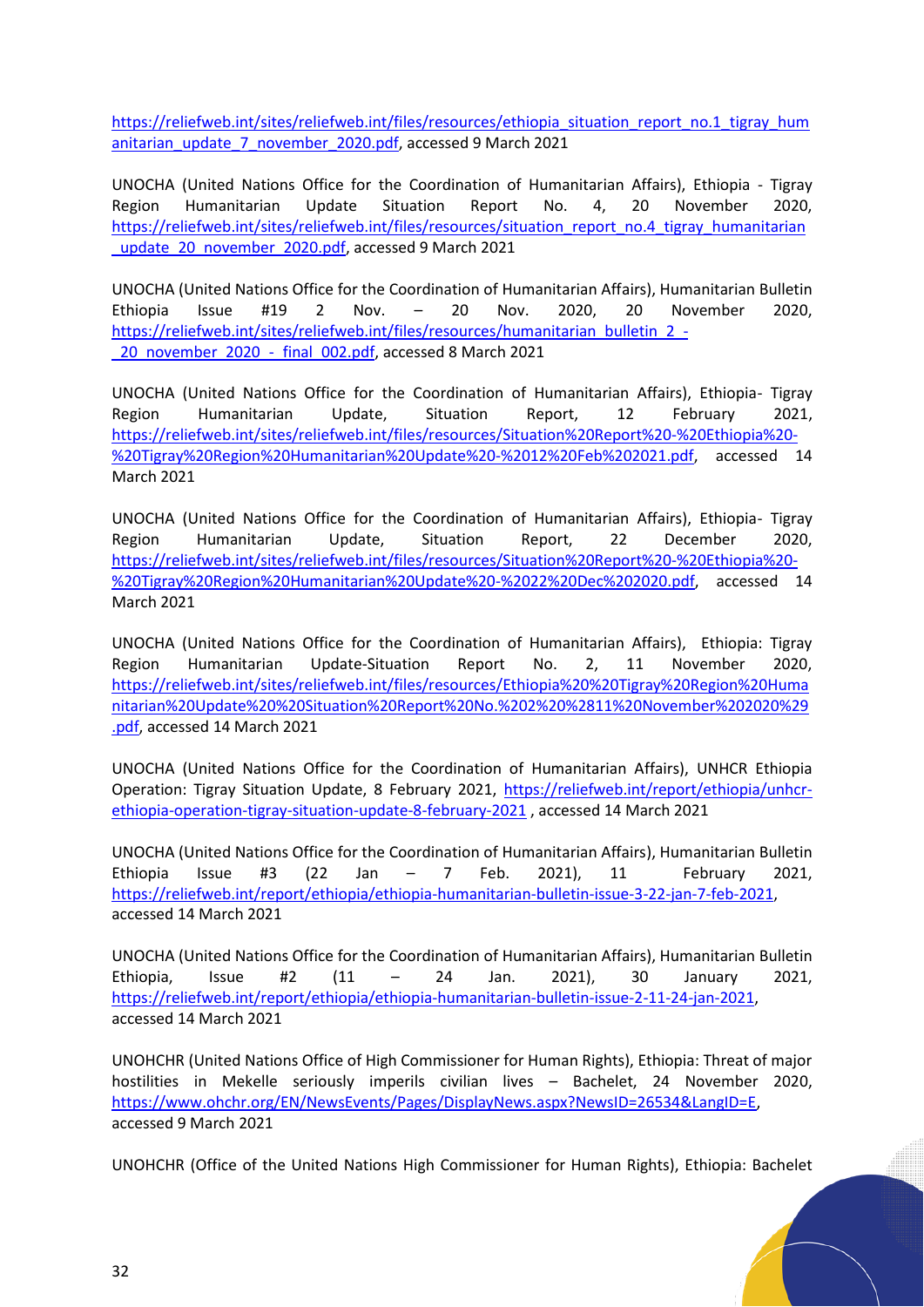calls for de-escalation amid alarming developments in Tigray and Oromo regions, 6 November 2020, [https://reliefweb.int/report/ethiopia/ethiopia-bachelet-calls-de-escalation-amid-alarming](https://reliefweb.int/report/ethiopia/ethiopia-bachelet-calls-de-escalation-amid-alarming-developments-tigray-and-oromo)[developments-tigray-and-oromo,](https://reliefweb.int/report/ethiopia/ethiopia-bachelet-calls-de-escalation-amid-alarming-developments-tigray-and-oromo) accessed 8 March 2021

UNOHCHR (Office of the United Nations High Commissioner for Human Rights), Ethiopia: Persistent, credible reports of grave violations in Tigray underscore urgent need for human rights access – Bachelet, 2021, [https://www.ohchr.org/EN/NewsEvents/Pages/DisplayNews.aspx?NewsID=26838&LangID=E,](https://www.ohchr.org/EN/NewsEvents/Pages/DisplayNews.aspx?NewsID=26838&LangID=E) accessed 8 March 2021

UNOHCHR (Office of the United Nations High Commissioner for Human Rights), Exceedingly worrying and volatile situation in Ethiopia – Bachelet, 9 December 2020, [https://www.ohchr.org/EN/NewsEvents/Pages/DisplayNews.aspx?NewsID=26583&LangID=E,](https://www.ohchr.org/EN/NewsEvents/Pages/DisplayNews.aspx?NewsID=26583&LangID=E) accessed 8 March 2021

UNOHCHR (Office of the United Nations High Commissioner for Human Rights), Provide unhindered access to whole of Tigray to protect civilians, Bachelet urges Ethiopia, 22 December 2020, [https://reliefweb.int/report/ethiopia/provide-unhindered-access-whole-tigray-protect-civilians](https://reliefweb.int/report/ethiopia/provide-unhindered-access-whole-tigray-protect-civilians-bachelet-urges-ethiopia)[bachelet-urges-ethiopia,](https://reliefweb.int/report/ethiopia/provide-unhindered-access-whole-tigray-protect-civilians-bachelet-urges-ethiopia) accessed 8 March 2021

UN OSRSG-SVC (United Nations Office of the Special Representative of the Secretary-General on Sexual Violence in Conflict), United Nations Special Representative of the Secretary-General on Sexual Violence in Conflict, Ms. Pramila Patten, urges all parties to prohibit the use of sexual violence and cease hostilities in the Tigray region of Ethiopia, 21 January 2021, [https://www.un.org/sexualviolenceinconflict/press-release/united-nations-special-representative](https://www.un.org/sexualviolenceinconflict/press-release/united-nations-special-representative-of-the-secretary-general-on-sexual-violence-in-conflict-ms-pramila-patten-urges-all-parties-to-prohibit-the-use-of-sexual-violence-and-cease-hostilities-in-the/)[of-the-secretary-general-on-sexual-violence-in-conflict-ms-pramila-patten-urges-all-parties-to](https://www.un.org/sexualviolenceinconflict/press-release/united-nations-special-representative-of-the-secretary-general-on-sexual-violence-in-conflict-ms-pramila-patten-urges-all-parties-to-prohibit-the-use-of-sexual-violence-and-cease-hostilities-in-the/)[prohibit-the-use-of-sexual-violence-and-cease-hostilities-in-the/](https://www.un.org/sexualviolenceinconflict/press-release/united-nations-special-representative-of-the-secretary-general-on-sexual-violence-in-conflict-ms-pramila-patten-urges-all-parties-to-prohibit-the-use-of-sexual-violence-and-cease-hostilities-in-the/) , accessed 7 March 2021

USAID (United States Agency for International Development), Ethiopia – Ethiopia – Tigray Conflict Fact Sheet #2 Fiscal Year (FY) 2021, 18 February 2021, https://reliefweb.int/sites/reliefweb.int/files/resources/02.18.2021 -[\\_USG\\_Tigray\\_Fact\\_Sheet\\_2.pdf,](https://reliefweb.int/sites/reliefweb.int/files/resources/02.18.2021_-_USG_Tigray_Fact_Sheet_2.pdf) accessed 11 March 2021

USCRI (US Committee for Refugees and Immigrants), Statement Calling for an Independent United Nations Investigation into the Disappearance of Refugees from the Tigray Region of Ethiopia, 9 February 2021, [https://refugees.org/uscri-statement-calling-for-an-independent-united-nations](https://refugees.org/uscri-statement-calling-for-an-independent-united-nations-investigation-into-the-refugees-from-the-tigray-region-of-ethiopia-who-are-missing/)[investigation-into-the-refugees-from-the-tigray-region-of-ethiopia-who-are-missing/,](https://refugees.org/uscri-statement-calling-for-an-independent-united-nations-investigation-into-the-refugees-from-the-tigray-region-of-ethiopia-who-are-missing/) accessed 11 March 2021

USDOS (US Department of State: Country Report on Human Rights Practices), Country Report on Human Rights Practices 2019 - Ethiopia, 11 March 2020, [https://www.state.gov/reports/2019](https://www.state.gov/reports/2019-country-reports-on-human-rights-practices/ethiopia/) [country-reports-on-human-rights-practices/ethiopia/,](https://www.state.gov/reports/2019-country-reports-on-human-rights-practices/ethiopia/) accessed 7 March 2021

USDOS (US Department of State: Country Report on Human Rights Practices), Country Report on Human Rights Practices 2018- Ethiopia, 13 March 2019, [https://www.state.gov/reports/2018](https://www.state.gov/reports/2018-country-reports-on-human-rights-practices/ethiopia/) [country-reports-on-human-rights-practices/ethiopia/,](https://www.state.gov/reports/2018-country-reports-on-human-rights-practices/ethiopia/) accessed 9 March 2021

VOA (Voice of America), Eritrean Refugees Caught in Crossfire of Ethiopia's Tigray War, 3 February 2021, [https://www.voanews.com/ethiopia-tigray/eritrean-refugees-caught-crossfire-ethiopias-](https://www.voanews.com/ethiopia-tigray/eritrean-refugees-caught-crossfire-ethiopias-tigray-war#:~:text=Two%20of%20those%20camps%2C%20Hitsats,and%20Returnee%20Affairs%20(ARRA))